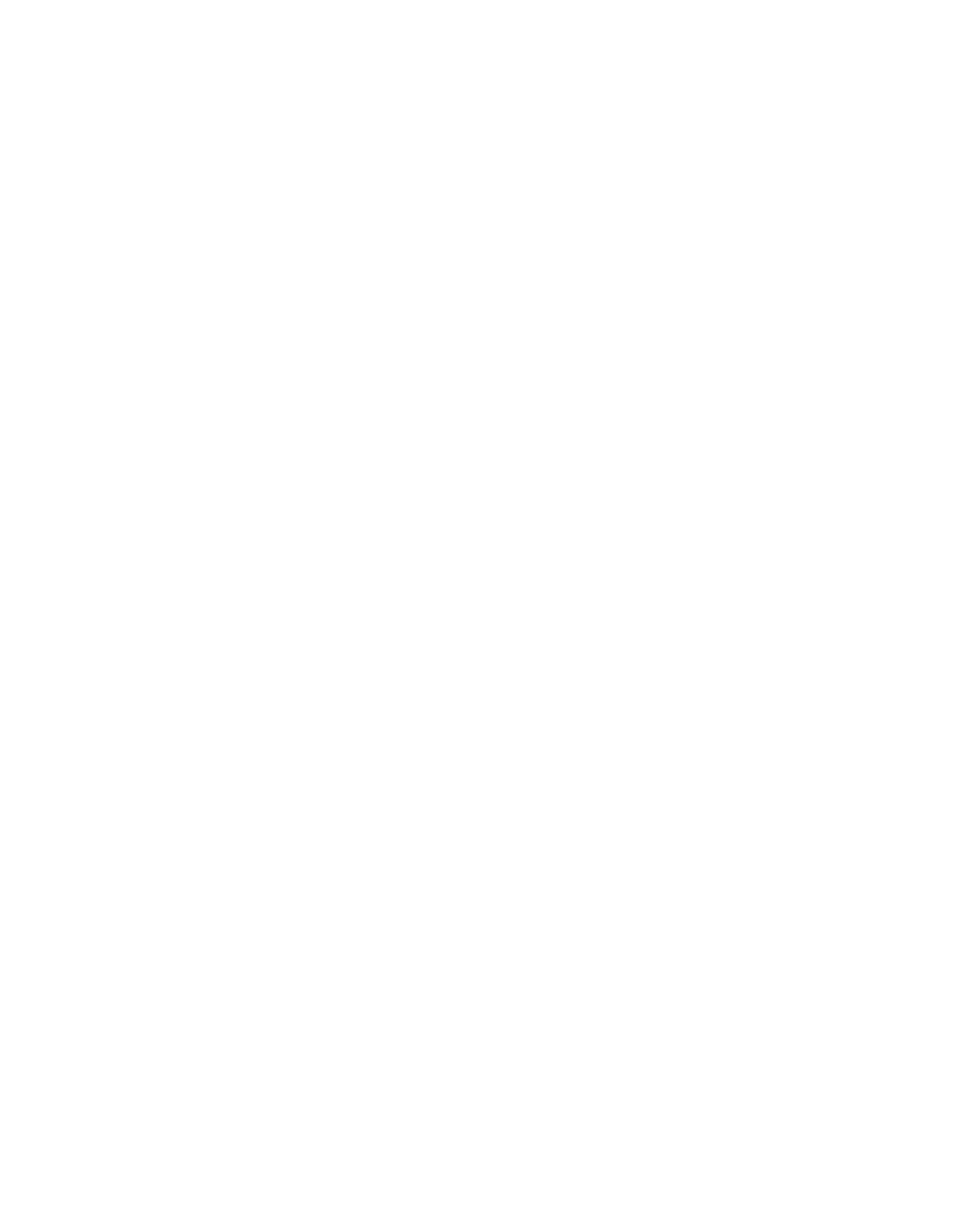#### **CIP #PUY 1A Cost Estimate for Problem Area 9 - Puy 01 Upsize Improvements YEAR 2034 IMPROVEMENTS**

| No.<br><b>Unit Bid Price</b><br>Quantity<br><b>Bid Item Description</b><br>Unit<br><b>Total</b><br>$\mathbf{1}$<br>1100<br>If<br>12-inch PVC Gravity Upsize<br>\$100<br>$\overline{2}$<br>If<br>\$110<br>15-inch PVC Gravity Upsize<br>If<br>3<br>\$120<br>18-inch PVC Gravity Upsize<br>21-inch PVC Gravity Upsize<br>\$140<br>lf<br>4<br>5<br>If<br>24-inch PVC Gravity Upsize<br>\$150<br>If<br>6<br>30-inch PVC Gravity Upsize<br>\$230<br>$\overline{7}$<br>36-inch PVC Gravity Upsize<br>\$280<br>If<br>8<br>\$310<br>lf<br>42-inch PVC Gravity Upsize<br>9<br>48-inch Diameter Manhole<br>\$4,500<br>4<br>\$18,000<br>ea<br>10<br>54-inch Diameter Manhole<br>\$5,500<br>ea<br>11<br>60-inch Diameter Manhole<br>\$6,500<br>ea<br>12<br><b>Lateral Connection</b><br>\$1,500<br>22<br>\$33,000<br>ea<br>13<br>\$20,000<br>$\mathbf{1}$<br>\$20,000<br>Dewatering<br>ls<br>$\overline{\mathbf{4}}$<br>14<br><b>Temporary Flow Bypass</b><br>\$5,000<br>\$20,000<br>ea<br>15<br>Plug and Cap Abandoned Pipe<br>4<br>\$1,000<br>\$4,000<br>ea<br>If<br>16<br>Sheeting, Shoring, Bracing<br>\$5<br>\$5,500<br>1,100<br><b>HMA Trench Patch</b><br>\$150<br><b>TN</b><br>17<br>230<br>\$34,500<br>\$130<br><b>TN</b><br>18<br>Half-Width Grind and Overlay<br>180<br>\$23,400<br>19<br>Imported Trench Backfill<br>\$20<br>1,210<br><b>TN</b><br>\$24,200<br>20<br><b>Crushed Surfacing</b><br>\$25<br><b>TN</b><br>460<br>\$11,500<br>21<br>Traffic Control (2%)<br>\$6,000<br>\$6,000<br>$\mathbf{1}$<br>ls<br>22<br>General Restoration (2%)<br>\$6,000<br>$\mathbf{1}$<br>ls<br>\$6,000<br>23<br>$\mathbf{1}$<br>Mobilization (10%)<br>\$30,000<br>ls<br>\$30,000<br>24<br>Temporary Erosion & Sediment Control (4%)<br>$\mathbf{1}$<br>\$12,000<br>ls<br>\$12,000<br><b>Construction Costs Subtotal</b><br>\$358,100<br>Sales Tax @ 9.4%<br>\$33,661<br>Subtotal<br>\$391,761<br>30%<br>Contingency<br>\$117,528<br><b>Total Construction Cost</b><br>\$509,290<br><b>Allied Costs</b><br>Engineering/Survey/Permits<br>\$76,393<br>Administration/Legal<br>\$15,279<br><b>Construction Services</b><br>\$35,650<br>Property/Easement Acquisition<br><b>TOTAL ESTIMATED PROJECT COST</b><br>\$636,612<br><b>USE</b><br>\$640,000 | <b>Bid Item</b> |  |  |           |
|-----------------------------------------------------------------------------------------------------------------------------------------------------------------------------------------------------------------------------------------------------------------------------------------------------------------------------------------------------------------------------------------------------------------------------------------------------------------------------------------------------------------------------------------------------------------------------------------------------------------------------------------------------------------------------------------------------------------------------------------------------------------------------------------------------------------------------------------------------------------------------------------------------------------------------------------------------------------------------------------------------------------------------------------------------------------------------------------------------------------------------------------------------------------------------------------------------------------------------------------------------------------------------------------------------------------------------------------------------------------------------------------------------------------------------------------------------------------------------------------------------------------------------------------------------------------------------------------------------------------------------------------------------------------------------------------------------------------------------------------------------------------------------------------------------------------------------------------------------------------------------------------------------------------------------------------------------------------------------------------------------------------------------------------------------------------------------------------------------------------------------------------------------------------------------------------------------------------------------------------|-----------------|--|--|-----------|
|                                                                                                                                                                                                                                                                                                                                                                                                                                                                                                                                                                                                                                                                                                                                                                                                                                                                                                                                                                                                                                                                                                                                                                                                                                                                                                                                                                                                                                                                                                                                                                                                                                                                                                                                                                                                                                                                                                                                                                                                                                                                                                                                                                                                                                         |                 |  |  |           |
|                                                                                                                                                                                                                                                                                                                                                                                                                                                                                                                                                                                                                                                                                                                                                                                                                                                                                                                                                                                                                                                                                                                                                                                                                                                                                                                                                                                                                                                                                                                                                                                                                                                                                                                                                                                                                                                                                                                                                                                                                                                                                                                                                                                                                                         |                 |  |  | \$110,000 |
|                                                                                                                                                                                                                                                                                                                                                                                                                                                                                                                                                                                                                                                                                                                                                                                                                                                                                                                                                                                                                                                                                                                                                                                                                                                                                                                                                                                                                                                                                                                                                                                                                                                                                                                                                                                                                                                                                                                                                                                                                                                                                                                                                                                                                                         |                 |  |  |           |
|                                                                                                                                                                                                                                                                                                                                                                                                                                                                                                                                                                                                                                                                                                                                                                                                                                                                                                                                                                                                                                                                                                                                                                                                                                                                                                                                                                                                                                                                                                                                                                                                                                                                                                                                                                                                                                                                                                                                                                                                                                                                                                                                                                                                                                         |                 |  |  |           |
|                                                                                                                                                                                                                                                                                                                                                                                                                                                                                                                                                                                                                                                                                                                                                                                                                                                                                                                                                                                                                                                                                                                                                                                                                                                                                                                                                                                                                                                                                                                                                                                                                                                                                                                                                                                                                                                                                                                                                                                                                                                                                                                                                                                                                                         |                 |  |  |           |
|                                                                                                                                                                                                                                                                                                                                                                                                                                                                                                                                                                                                                                                                                                                                                                                                                                                                                                                                                                                                                                                                                                                                                                                                                                                                                                                                                                                                                                                                                                                                                                                                                                                                                                                                                                                                                                                                                                                                                                                                                                                                                                                                                                                                                                         |                 |  |  |           |
|                                                                                                                                                                                                                                                                                                                                                                                                                                                                                                                                                                                                                                                                                                                                                                                                                                                                                                                                                                                                                                                                                                                                                                                                                                                                                                                                                                                                                                                                                                                                                                                                                                                                                                                                                                                                                                                                                                                                                                                                                                                                                                                                                                                                                                         |                 |  |  |           |
|                                                                                                                                                                                                                                                                                                                                                                                                                                                                                                                                                                                                                                                                                                                                                                                                                                                                                                                                                                                                                                                                                                                                                                                                                                                                                                                                                                                                                                                                                                                                                                                                                                                                                                                                                                                                                                                                                                                                                                                                                                                                                                                                                                                                                                         |                 |  |  |           |
|                                                                                                                                                                                                                                                                                                                                                                                                                                                                                                                                                                                                                                                                                                                                                                                                                                                                                                                                                                                                                                                                                                                                                                                                                                                                                                                                                                                                                                                                                                                                                                                                                                                                                                                                                                                                                                                                                                                                                                                                                                                                                                                                                                                                                                         |                 |  |  |           |
|                                                                                                                                                                                                                                                                                                                                                                                                                                                                                                                                                                                                                                                                                                                                                                                                                                                                                                                                                                                                                                                                                                                                                                                                                                                                                                                                                                                                                                                                                                                                                                                                                                                                                                                                                                                                                                                                                                                                                                                                                                                                                                                                                                                                                                         |                 |  |  |           |
|                                                                                                                                                                                                                                                                                                                                                                                                                                                                                                                                                                                                                                                                                                                                                                                                                                                                                                                                                                                                                                                                                                                                                                                                                                                                                                                                                                                                                                                                                                                                                                                                                                                                                                                                                                                                                                                                                                                                                                                                                                                                                                                                                                                                                                         |                 |  |  |           |
|                                                                                                                                                                                                                                                                                                                                                                                                                                                                                                                                                                                                                                                                                                                                                                                                                                                                                                                                                                                                                                                                                                                                                                                                                                                                                                                                                                                                                                                                                                                                                                                                                                                                                                                                                                                                                                                                                                                                                                                                                                                                                                                                                                                                                                         |                 |  |  |           |
|                                                                                                                                                                                                                                                                                                                                                                                                                                                                                                                                                                                                                                                                                                                                                                                                                                                                                                                                                                                                                                                                                                                                                                                                                                                                                                                                                                                                                                                                                                                                                                                                                                                                                                                                                                                                                                                                                                                                                                                                                                                                                                                                                                                                                                         |                 |  |  |           |
|                                                                                                                                                                                                                                                                                                                                                                                                                                                                                                                                                                                                                                                                                                                                                                                                                                                                                                                                                                                                                                                                                                                                                                                                                                                                                                                                                                                                                                                                                                                                                                                                                                                                                                                                                                                                                                                                                                                                                                                                                                                                                                                                                                                                                                         |                 |  |  |           |
|                                                                                                                                                                                                                                                                                                                                                                                                                                                                                                                                                                                                                                                                                                                                                                                                                                                                                                                                                                                                                                                                                                                                                                                                                                                                                                                                                                                                                                                                                                                                                                                                                                                                                                                                                                                                                                                                                                                                                                                                                                                                                                                                                                                                                                         |                 |  |  |           |
|                                                                                                                                                                                                                                                                                                                                                                                                                                                                                                                                                                                                                                                                                                                                                                                                                                                                                                                                                                                                                                                                                                                                                                                                                                                                                                                                                                                                                                                                                                                                                                                                                                                                                                                                                                                                                                                                                                                                                                                                                                                                                                                                                                                                                                         |                 |  |  |           |
|                                                                                                                                                                                                                                                                                                                                                                                                                                                                                                                                                                                                                                                                                                                                                                                                                                                                                                                                                                                                                                                                                                                                                                                                                                                                                                                                                                                                                                                                                                                                                                                                                                                                                                                                                                                                                                                                                                                                                                                                                                                                                                                                                                                                                                         |                 |  |  |           |
|                                                                                                                                                                                                                                                                                                                                                                                                                                                                                                                                                                                                                                                                                                                                                                                                                                                                                                                                                                                                                                                                                                                                                                                                                                                                                                                                                                                                                                                                                                                                                                                                                                                                                                                                                                                                                                                                                                                                                                                                                                                                                                                                                                                                                                         |                 |  |  |           |
|                                                                                                                                                                                                                                                                                                                                                                                                                                                                                                                                                                                                                                                                                                                                                                                                                                                                                                                                                                                                                                                                                                                                                                                                                                                                                                                                                                                                                                                                                                                                                                                                                                                                                                                                                                                                                                                                                                                                                                                                                                                                                                                                                                                                                                         |                 |  |  |           |
|                                                                                                                                                                                                                                                                                                                                                                                                                                                                                                                                                                                                                                                                                                                                                                                                                                                                                                                                                                                                                                                                                                                                                                                                                                                                                                                                                                                                                                                                                                                                                                                                                                                                                                                                                                                                                                                                                                                                                                                                                                                                                                                                                                                                                                         |                 |  |  |           |
|                                                                                                                                                                                                                                                                                                                                                                                                                                                                                                                                                                                                                                                                                                                                                                                                                                                                                                                                                                                                                                                                                                                                                                                                                                                                                                                                                                                                                                                                                                                                                                                                                                                                                                                                                                                                                                                                                                                                                                                                                                                                                                                                                                                                                                         |                 |  |  |           |
|                                                                                                                                                                                                                                                                                                                                                                                                                                                                                                                                                                                                                                                                                                                                                                                                                                                                                                                                                                                                                                                                                                                                                                                                                                                                                                                                                                                                                                                                                                                                                                                                                                                                                                                                                                                                                                                                                                                                                                                                                                                                                                                                                                                                                                         |                 |  |  |           |
|                                                                                                                                                                                                                                                                                                                                                                                                                                                                                                                                                                                                                                                                                                                                                                                                                                                                                                                                                                                                                                                                                                                                                                                                                                                                                                                                                                                                                                                                                                                                                                                                                                                                                                                                                                                                                                                                                                                                                                                                                                                                                                                                                                                                                                         |                 |  |  |           |
|                                                                                                                                                                                                                                                                                                                                                                                                                                                                                                                                                                                                                                                                                                                                                                                                                                                                                                                                                                                                                                                                                                                                                                                                                                                                                                                                                                                                                                                                                                                                                                                                                                                                                                                                                                                                                                                                                                                                                                                                                                                                                                                                                                                                                                         |                 |  |  |           |
|                                                                                                                                                                                                                                                                                                                                                                                                                                                                                                                                                                                                                                                                                                                                                                                                                                                                                                                                                                                                                                                                                                                                                                                                                                                                                                                                                                                                                                                                                                                                                                                                                                                                                                                                                                                                                                                                                                                                                                                                                                                                                                                                                                                                                                         |                 |  |  |           |
|                                                                                                                                                                                                                                                                                                                                                                                                                                                                                                                                                                                                                                                                                                                                                                                                                                                                                                                                                                                                                                                                                                                                                                                                                                                                                                                                                                                                                                                                                                                                                                                                                                                                                                                                                                                                                                                                                                                                                                                                                                                                                                                                                                                                                                         |                 |  |  |           |
|                                                                                                                                                                                                                                                                                                                                                                                                                                                                                                                                                                                                                                                                                                                                                                                                                                                                                                                                                                                                                                                                                                                                                                                                                                                                                                                                                                                                                                                                                                                                                                                                                                                                                                                                                                                                                                                                                                                                                                                                                                                                                                                                                                                                                                         |                 |  |  |           |
|                                                                                                                                                                                                                                                                                                                                                                                                                                                                                                                                                                                                                                                                                                                                                                                                                                                                                                                                                                                                                                                                                                                                                                                                                                                                                                                                                                                                                                                                                                                                                                                                                                                                                                                                                                                                                                                                                                                                                                                                                                                                                                                                                                                                                                         |                 |  |  |           |
|                                                                                                                                                                                                                                                                                                                                                                                                                                                                                                                                                                                                                                                                                                                                                                                                                                                                                                                                                                                                                                                                                                                                                                                                                                                                                                                                                                                                                                                                                                                                                                                                                                                                                                                                                                                                                                                                                                                                                                                                                                                                                                                                                                                                                                         |                 |  |  |           |
|                                                                                                                                                                                                                                                                                                                                                                                                                                                                                                                                                                                                                                                                                                                                                                                                                                                                                                                                                                                                                                                                                                                                                                                                                                                                                                                                                                                                                                                                                                                                                                                                                                                                                                                                                                                                                                                                                                                                                                                                                                                                                                                                                                                                                                         |                 |  |  |           |
|                                                                                                                                                                                                                                                                                                                                                                                                                                                                                                                                                                                                                                                                                                                                                                                                                                                                                                                                                                                                                                                                                                                                                                                                                                                                                                                                                                                                                                                                                                                                                                                                                                                                                                                                                                                                                                                                                                                                                                                                                                                                                                                                                                                                                                         |                 |  |  |           |
|                                                                                                                                                                                                                                                                                                                                                                                                                                                                                                                                                                                                                                                                                                                                                                                                                                                                                                                                                                                                                                                                                                                                                                                                                                                                                                                                                                                                                                                                                                                                                                                                                                                                                                                                                                                                                                                                                                                                                                                                                                                                                                                                                                                                                                         |                 |  |  |           |
|                                                                                                                                                                                                                                                                                                                                                                                                                                                                                                                                                                                                                                                                                                                                                                                                                                                                                                                                                                                                                                                                                                                                                                                                                                                                                                                                                                                                                                                                                                                                                                                                                                                                                                                                                                                                                                                                                                                                                                                                                                                                                                                                                                                                                                         |                 |  |  |           |
|                                                                                                                                                                                                                                                                                                                                                                                                                                                                                                                                                                                                                                                                                                                                                                                                                                                                                                                                                                                                                                                                                                                                                                                                                                                                                                                                                                                                                                                                                                                                                                                                                                                                                                                                                                                                                                                                                                                                                                                                                                                                                                                                                                                                                                         |                 |  |  |           |
|                                                                                                                                                                                                                                                                                                                                                                                                                                                                                                                                                                                                                                                                                                                                                                                                                                                                                                                                                                                                                                                                                                                                                                                                                                                                                                                                                                                                                                                                                                                                                                                                                                                                                                                                                                                                                                                                                                                                                                                                                                                                                                                                                                                                                                         |                 |  |  |           |
|                                                                                                                                                                                                                                                                                                                                                                                                                                                                                                                                                                                                                                                                                                                                                                                                                                                                                                                                                                                                                                                                                                                                                                                                                                                                                                                                                                                                                                                                                                                                                                                                                                                                                                                                                                                                                                                                                                                                                                                                                                                                                                                                                                                                                                         |                 |  |  |           |
|                                                                                                                                                                                                                                                                                                                                                                                                                                                                                                                                                                                                                                                                                                                                                                                                                                                                                                                                                                                                                                                                                                                                                                                                                                                                                                                                                                                                                                                                                                                                                                                                                                                                                                                                                                                                                                                                                                                                                                                                                                                                                                                                                                                                                                         |                 |  |  |           |
|                                                                                                                                                                                                                                                                                                                                                                                                                                                                                                                                                                                                                                                                                                                                                                                                                                                                                                                                                                                                                                                                                                                                                                                                                                                                                                                                                                                                                                                                                                                                                                                                                                                                                                                                                                                                                                                                                                                                                                                                                                                                                                                                                                                                                                         |                 |  |  |           |
|                                                                                                                                                                                                                                                                                                                                                                                                                                                                                                                                                                                                                                                                                                                                                                                                                                                                                                                                                                                                                                                                                                                                                                                                                                                                                                                                                                                                                                                                                                                                                                                                                                                                                                                                                                                                                                                                                                                                                                                                                                                                                                                                                                                                                                         |                 |  |  |           |

Assumptions, Notes

1. All Costs in 2014 Dollars

2. One Lane HMA Overlay at 2-inches by 12' wide, 4"deep x 8' HMA patch and 12-inches x 6' Wide Crushed Surfacing.

3. Each pipe unit price includes all fittings,pipe,bedding,shoring, testing, compaction, excavation, haul and disposal

4. Assume 48-inch MH for Pipe up to 18-inches, 54-inch MH for pipe 21-inch to 24-inch, 60-inch MH above 24-inch pipe.

5. Assume one manhole per every 300 linear feet of gravity pipe, on average.

6. Assume one Lateral Reconnection every 50 lineal feet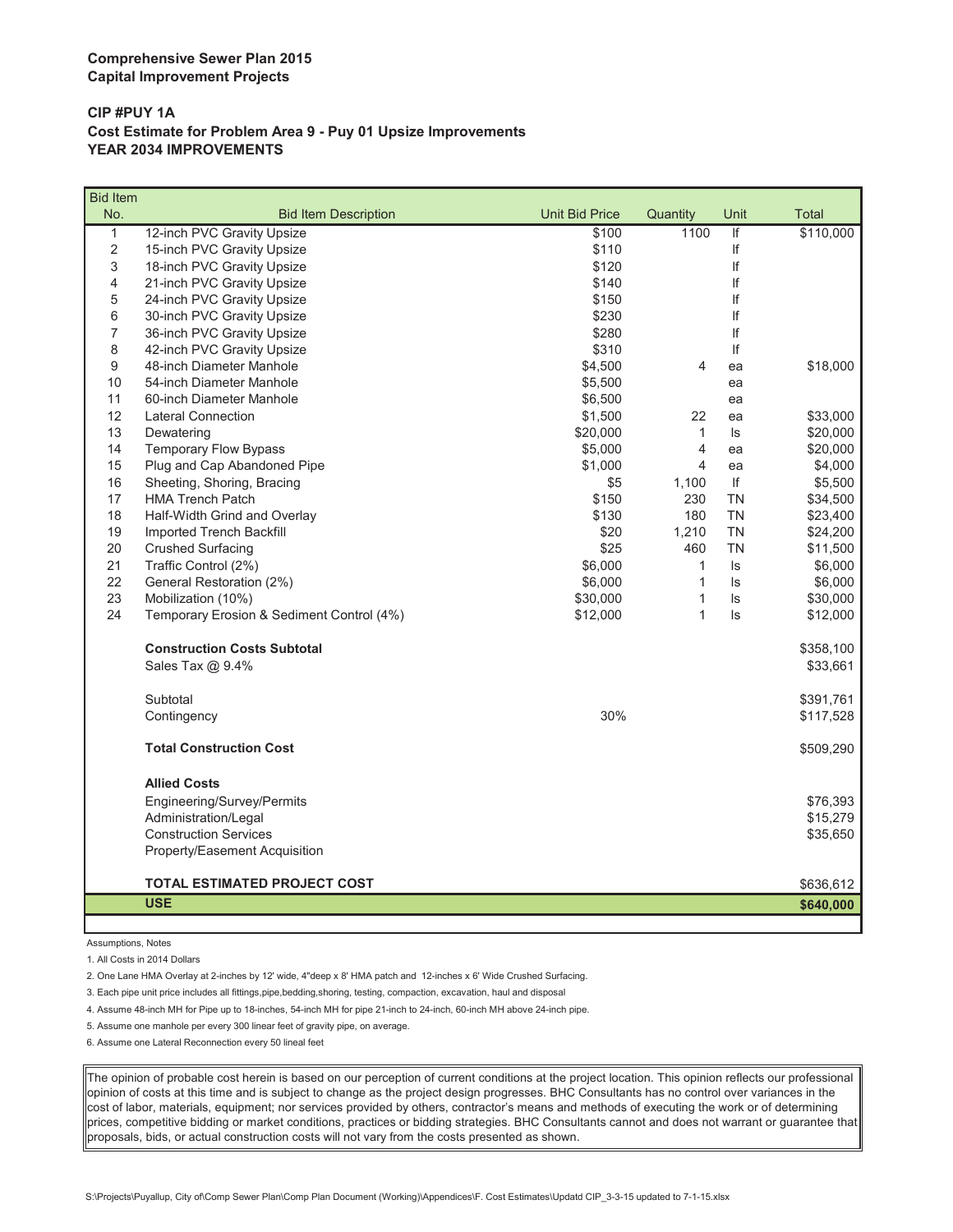#### **CIP #PUY 1B Cost Estimate for Problem Area 9 - Puy 01 Upsize Improvements YEAR 2034 IMPROVEMENTS**

| <b>Bid Item</b> |                                           |                       |                |           |              |
|-----------------|-------------------------------------------|-----------------------|----------------|-----------|--------------|
| No.             | <b>Bid Item Description</b>               | <b>Unit Bid Price</b> | Quantity       | Unit      | <b>Total</b> |
| $\mathbf{1}$    | 12-inch PVC Gravity Upsize                | \$100                 | 1850           | If        | \$185,000    |
| 2               | 15-inch PVC Gravity Upsize                | \$110                 |                | lf        |              |
| 3               | 18-inch PVC Gravity Upsize                | \$120                 |                | If        |              |
| 4               | 21-inch PVC Gravity Upsize                | \$140                 |                | If        |              |
| 5               | 24-inch PVC Gravity Upsize                | \$150                 |                | If        |              |
| 6               | 30-inch PVC Gravity Upsize                | \$230                 |                | If        |              |
| 7               | 36-inch PVC Gravity Upsize                | \$280                 |                | If        |              |
| 8               | 42-inch PVC Gravity Upsize                | \$310                 |                | If        |              |
| 9               | 48-inch Diameter Manhole                  | \$4,500               | $\overline{7}$ | ea        | \$31,500     |
| 10              | 54-inch Diameter Manhole                  | \$5,500               |                | ea        |              |
| 11              | 60-inch Diameter Manhole                  | \$6,500               |                | ea        |              |
| 12              | <b>Lateral Connection</b>                 | \$1,500               | 37             | ea        | \$55,500     |
| 13              | Dewatering                                | \$20,000              | $\mathbf{1}$   | ls        | \$20,000     |
| 14              | <b>Temporary Flow Bypass</b>              | \$5,000               | $\overline{4}$ | ea        | \$20,000     |
| 15              | Plug and Cap Abandoned Pipe               | \$1,000               | 4              | ea        | \$4,000      |
| 16              | Sheeting, Shoring, Bracing                | \$5                   | 1,850          | lf        | \$9,250      |
| 17              | <b>HMA Trench Patch</b>                   | \$150                 | 390            | <b>TN</b> | \$58,500     |
| 18              | Half-Width Grind and Overlay              | \$130                 | 290            | <b>TN</b> | \$37,700     |
| 19              | Imported Trench Backfill                  | \$20                  | 2,030          | <b>TN</b> | \$40,600     |
| 20              | <b>Crushed Surfacing</b>                  | \$25                  | 770            | <b>TN</b> | \$19,250     |
| 21              | Traffic Control (2%)                      | \$10,000              | $\mathbf{1}$   | ls        | \$10,000     |
| 22              | General Restoration (2%)                  | \$10,000              | $\mathbf{1}$   | ls.       | \$10,000     |
| 23              | Mobilization (10%)                        | \$48,000              | $\mathbf{1}$   | ls        | \$48,000     |
| 24              | Temporary Erosion & Sediment Control (4%) | \$19,000              | $\mathbf{1}$   | ls        | \$19,000     |
|                 | <b>Construction Costs Subtotal</b>        |                       |                |           | \$568,300    |
|                 | Sales Tax @ 9.4%                          |                       |                |           | \$53,420     |
|                 | Subtotal                                  |                       |                |           | \$621,720    |
|                 | Contingency                               | 30%                   |                |           | \$186,516    |
|                 | <b>Total Construction Cost</b>            |                       |                |           | \$808,236    |
|                 | <b>Allied Costs</b>                       |                       |                |           |              |
|                 | Engineering/Survey/Permits                |                       |                |           | \$121,235    |
|                 | Administration/Legal                      |                       |                |           | \$24,247     |
|                 | <b>Construction Services</b>              |                       |                |           | \$56,577     |
|                 | Property/Easement Acquisition             |                       |                |           |              |
|                 | <b>TOTAL ESTIMATED PROJECT COST</b>       |                       |                |           | \$1,010,295  |
|                 | <b>USE</b>                                |                       |                |           |              |
|                 |                                           |                       |                |           | \$1,020,000  |

Assumptions, Notes

L

1. All Costs in 2014 Dollars

2. One Lane HMA Overlay at 2-inches by 12' wide, 4"deep x 8' HMA patch and 12-inches x 6' Wide Crushed Surfacing.

3. Each pipe unit price includes all fittings,pipe,bedding,shoring, testing, compaction, excavation, haul and disposal

4. Assume 48-inch MH for Pipe up to 18-inches, 54-inch MH for pipe 21-inch to 24-inch, 60-inch MH above 24-inch pipe.

5. Assume one manhole per every 300 linear feet of gravity pipe, on average.

6. Assume one Lateral Reconnection every 50 lineal feet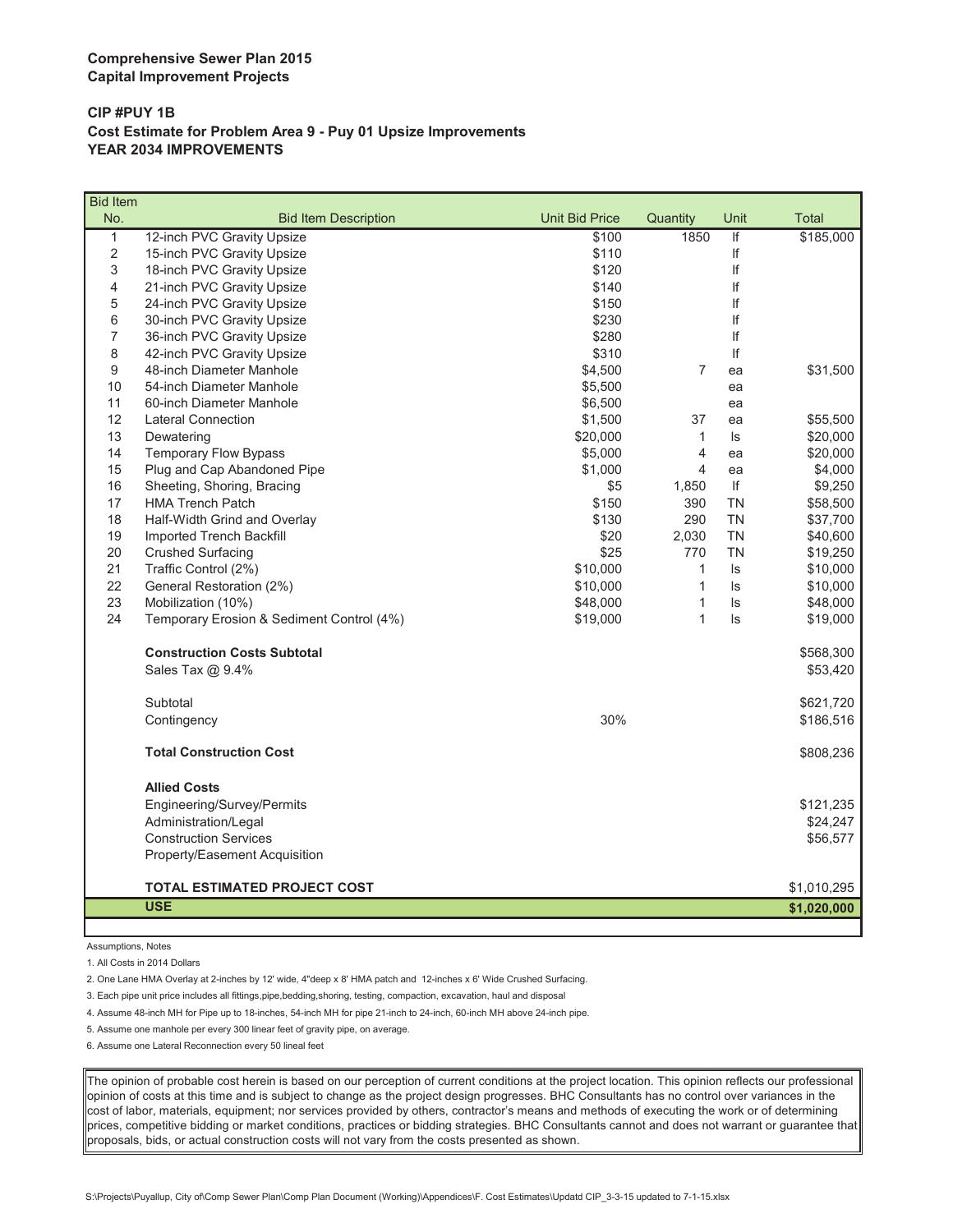#### **CIP #PUY 2A Cost Estimate for Puyallup 2 - Candlewood Pump Station (26) improvements YEAR 2020 IMPROVEMENTS**

| <b>Bid Item</b> |                                           |                       |              |           |              |
|-----------------|-------------------------------------------|-----------------------|--------------|-----------|--------------|
| No.             | <b>Bid Item Description</b>               | <b>Unit Bid Price</b> | Quantity     | Unit      | <b>Total</b> |
| 1               | Pump Station - Mechanical Upgrades        | \$100,000             | $\mathbf{1}$ | <b>LS</b> | \$100,000    |
| 2               | Pump Station - Electrical Upgrades        | \$50,000              | 1            | LS        | \$50,000     |
| 3               | Above Grade Structure                     | \$10,000              | 1            | <b>LS</b> | \$10,000     |
| 4               | <b>Emergency Generator</b>                | \$50,000              | 1            | <b>LS</b> | \$50,000     |
| 5               | 4-inch Force Main                         | \$65                  |              | LF        |              |
| 6               | 96-inch Dia Manhole, 20' deep             |                       | 1            | <b>LS</b> |              |
| 7               | <b>Cleanup and Testing</b>                | \$10,000              | 1            | <b>LS</b> | \$10,000     |
| 8               | Dewatering                                | \$30,000              | 1            | <b>LS</b> | \$30,000     |
| 9               | Sheeting, Shoring, Bracing                | \$20,000              | $\mathbf{1}$ | <b>LS</b> | \$20,000     |
| 10              | <b>HMA Trench Patch</b>                   | \$175                 | 100          | <b>TN</b> | \$17,500     |
| 11              | Imported Trench Backfill                  | \$20                  | 200          | <b>TN</b> | \$4,000      |
| 12              | <b>Crushed Surfacing</b>                  | \$25                  | 200          | <b>TN</b> | \$5,000      |
| 13              | Traffic Control (2%)                      | \$6,000               | 1            | ls        | \$6,000      |
| 14              | General Restoration (2%)                  | \$6,000               | 1            | $\sf ls$  | \$6,000      |
| 15              | Mobilization (10%)                        | \$30,000              | 1            | $\sf ls$  | \$30,000     |
| 17              | Temporary Erosion & Sediment Control (4%) | \$12,000              | 1            | $\sf ls$  | \$12,000     |
|                 | <b>Construction Costs Subtotal</b>        |                       |              |           | \$350,500    |
|                 | Sales Tax @ 9.4%                          |                       |              |           | \$32,947     |
|                 | Subtotal                                  |                       |              |           | \$383,447    |
|                 | Contingency                               | 30%                   |              |           | \$115,034    |
|                 | <b>Total Construction Cost</b>            |                       |              |           | \$498,481    |
|                 | <b>Allied Costs</b>                       |                       |              |           |              |
|                 | Engineering/Survey/Permits                |                       |              |           | \$74,772     |
|                 | Administration/Legal                      |                       |              |           | \$14,954     |
|                 | <b>Construction Services</b>              |                       |              |           | \$34,894     |
|                 | Property/Easement Acquisition             |                       |              |           | \$9,970      |
|                 | <b>TOTAL ESTIMATED PROJECT COST</b>       |                       |              |           | \$633,071    |
|                 | <b>USE</b>                                |                       |              |           | \$640,000    |
|                 |                                           |                       |              |           |              |

Assumptions, Notes

1. All Costs in 2014 Dollars

2. One Lane HMA Overlay at 2-inches by 12' wide, 4"deep x 8' HMA patch and 12-inches x 6' Wide Crushed Surfacing.

3. Each pipe unit price includes all fittings,pipe,bedding,shoring, testing, compaction, excavation, haul and disposal

4. Assume 48-inch MH for Pipe up to 18-inches, 54-inch MH for pipe 21-inch to 24-inch, 60-inch MH above 24-inch pipe.

5. Assume one manhole per every 300 linear feet of gravity pipe, on average.

6. Assume one Lateral Reconnection every 50 lineal feet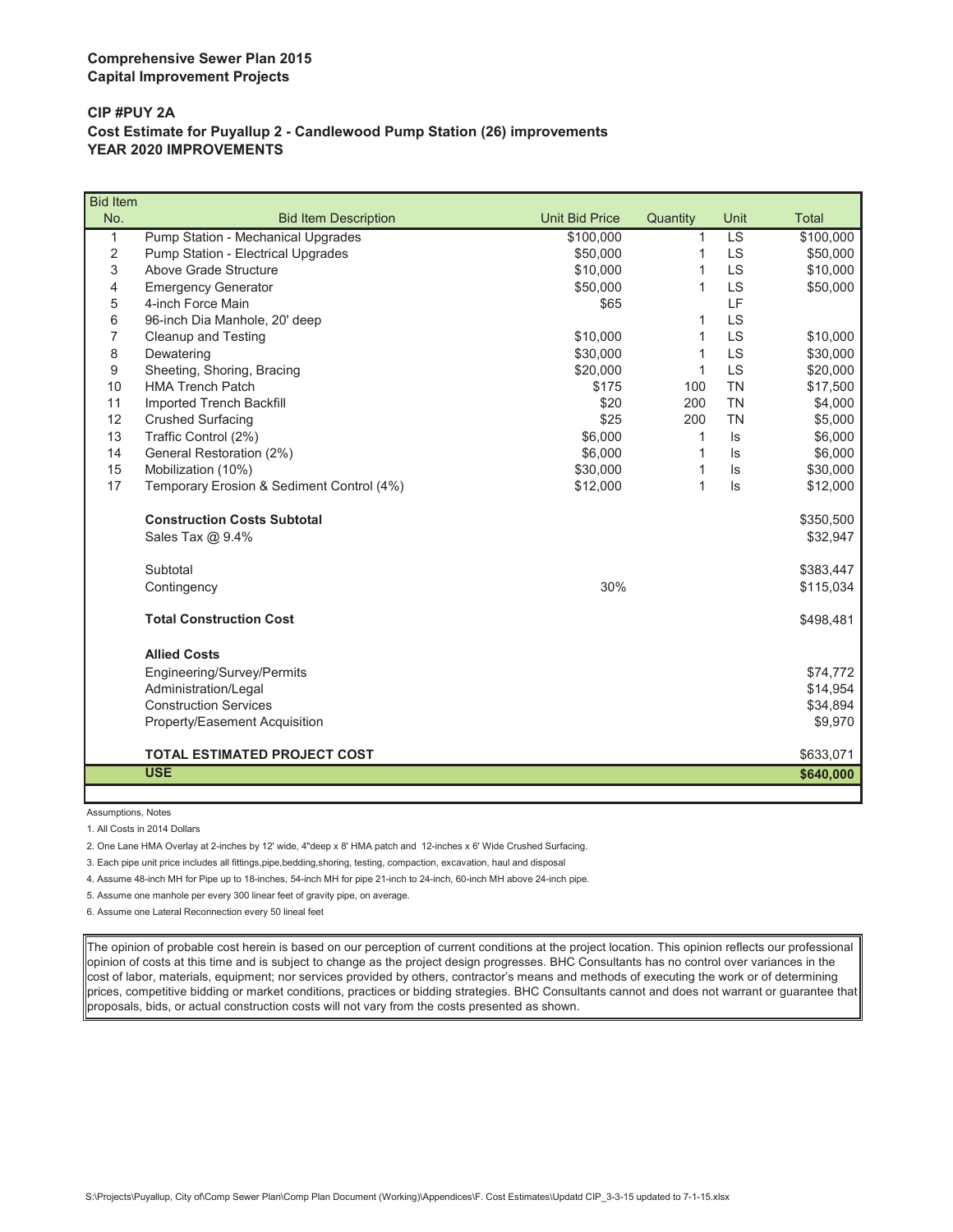#### **CIP #PUY 3A Cost Estimate for Problem Area 3a - 4th and River Rd. Pump Station (#38) Improvements YEAR 2020 IMPROVEMENTS**

| <b>Bid Item</b> |                                           |                       |          |           |              |
|-----------------|-------------------------------------------|-----------------------|----------|-----------|--------------|
| No.             | <b>Bid Item Description</b>               | <b>Unit Bid Price</b> | Quantity | Unit      | <b>Total</b> |
| 1               | New Pump Station - Mechanical             | \$300,000             | 1        | LS        | \$300,000    |
| 2               | New Pump Station - Electrical             | \$200,000             | 1        | <b>LS</b> | \$200,000    |
| 3               | Above Grade Structure                     | \$10,000              | 1        | LS        | \$10,000     |
| 4               | <b>Emergency Generator</b>                | \$100,000             | 1        | LS        | \$100,000    |
| 5               | 12-inch Force Main                        | \$90                  |          | LF        |              |
| 6               | 96-inch Dia Manhole, 20' deep             | \$50,000              | 1        | LS        | \$50,000     |
| 7               | Cleanup and Testing                       | \$10,000              | 1        | <b>LS</b> | \$10,000     |
| 8               | Dewatering                                | \$50,000              | 1        | LS        | \$50,000     |
| 9               | Sheeting, Shoring, Bracing                | \$40,000              | 1        | <b>LS</b> | \$40,000     |
| 10              | <b>HMA Trench Patch</b>                   | \$175                 | 100      | <b>TN</b> | \$17,500     |
| 11              | Imported Trench Backfill                  | \$20                  | 200      | <b>TN</b> | \$4,000      |
| 12              | <b>Crushed Surfacing</b>                  | \$25                  | 200      | <b>TN</b> | \$5,000      |
| 13              | Traffic Control (2%)                      | \$16,000              | 1        | $\sf ls$  | \$16,000     |
| 14              | General Restoration (2%)                  | \$16,000              | 1        | ls        | \$16,000     |
| 15              | Mobilization (10%)                        | \$79,000              | 1        | ls        | \$79,000     |
| 16              | Temporary Erosion & Sediment Control (4%) | \$31,000              | 1        | ls        | \$31,000     |
|                 | <b>Construction Costs Subtotal</b>        |                       |          |           | \$928,500    |
|                 | Sales Tax @ 9.4%                          |                       |          |           | \$87,279     |
|                 | Subtotal                                  |                       |          |           | \$1,015,779  |
|                 | Contingency                               | 30%                   |          |           | \$304,734    |
|                 | <b>Total Construction Cost</b>            |                       |          |           | \$1,320,513  |
|                 | <b>Allied Costs</b>                       |                       |          |           |              |
|                 | Engineering/Survey/Permits                |                       |          |           | \$198,077    |
|                 | Administration/Legal                      |                       |          |           | \$39,615     |
|                 | <b>Construction Services</b>              |                       |          |           | \$92,436     |
|                 | Property/Easement Acquisition             |                       |          |           | \$26,410     |
|                 | <b>TOTAL ESTIMATED PROJECT COST</b>       |                       |          |           | \$1,677,051  |
|                 | <b>USE</b>                                |                       |          |           | \$1,680,000  |

Assumptions, Notes

1. All Costs in 2014 Dollars

2. One Lane HMA Overlay at 2-inches by 12' wide, 4"deep x 8' HMA patch and 12-inches x 6' Wide Crushed Surfacing.

3. Each pipe unit price includes all fittings,pipe,bedding,shoring, testing, compaction, excavation, haul and disposal

4. Assume 48-inch MH for Pipe up to 18-inches, 54-inch MH for pipe 21-inch to 24-inch, 60-inch MH above 24-inch pipe.

5. Assume one manhole per every 300 linear feet of gravity pipe, on average.

6. Assume one Lateral Reconnection every 50 lineal feet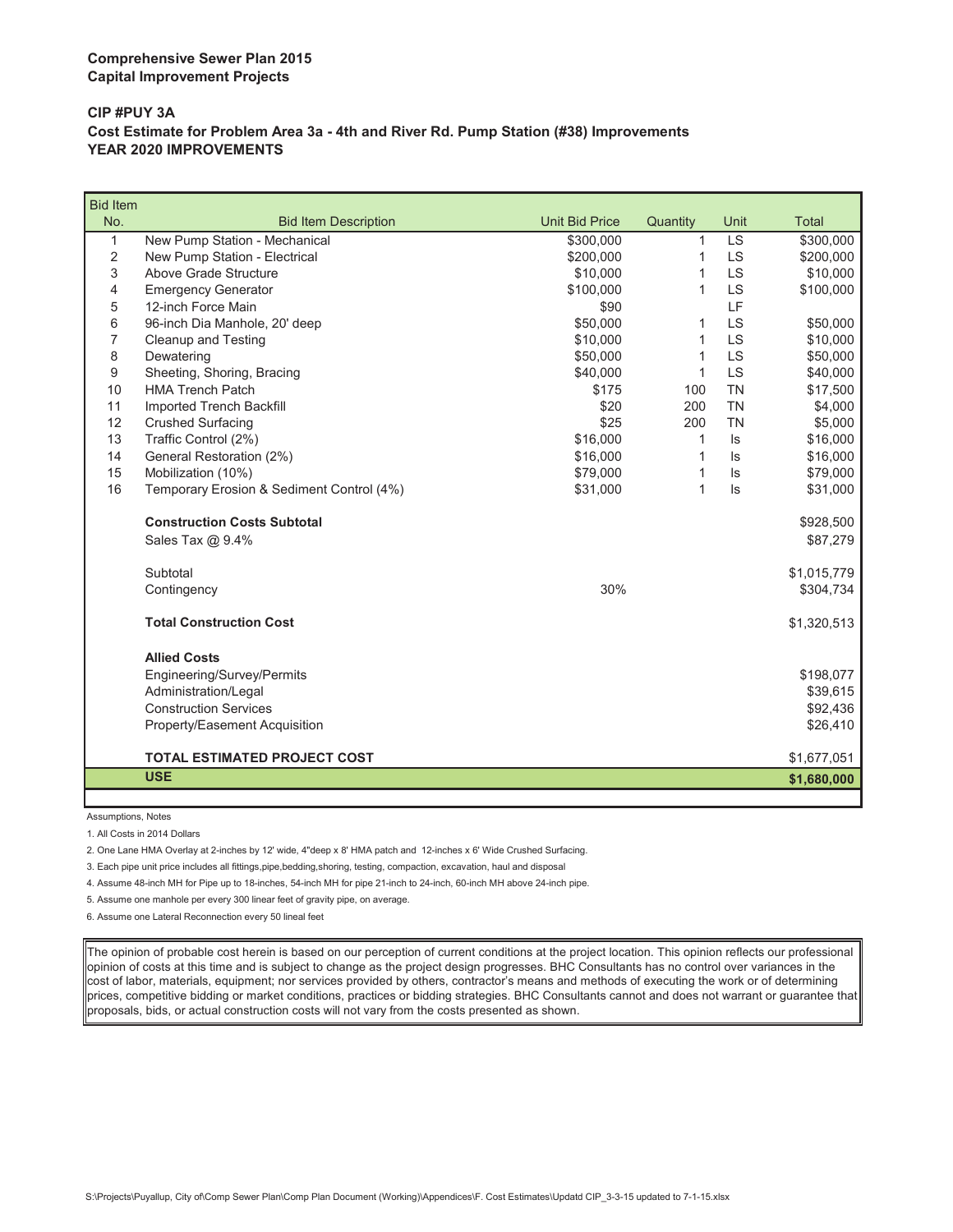#### **CIP #PUY 3B Cost Estimate for O&M Problems - Replacement of Aging Pipe due to Poor Conditions YEAR 2020 IMPROVEMENTS**

| <b>Bid Item</b> |                                           |                       |                |           |              |
|-----------------|-------------------------------------------|-----------------------|----------------|-----------|--------------|
| No.             | <b>Bid Item Description</b>               | <b>Unit Bid Price</b> | Quantity       | Unit      | <b>Total</b> |
| $\mathbf{1}$    | 8-inch PVC Gravity Replacement            | \$90                  | 1,900          | If        | \$171,000    |
| $\overline{2}$  | 15-inch PVC Gravity Upsize                | \$110                 |                | lf        |              |
| 3               | 18-inch PVC Gravity Upsize                | \$120                 |                | If        |              |
| 4               | 21-inch PVC Gravity Upsize                | \$140                 |                | If        |              |
| 5               | 24-inch PVC Gravity Upsize                | \$150                 |                | If        |              |
| 6               | 30-inch PVC Gravity Upsize                | \$230                 |                | lf        |              |
| $\overline{7}$  | 36-inch PVC Gravity Upsize                | \$280                 |                | If        |              |
| 8               | 42-inch PVC Gravity Upsize                | \$310                 |                |           |              |
| 9               | 48-inch Diameter Manhole                  | \$4,500               | $\overline{7}$ | ea        | \$31,500     |
| 10              | 54-inch Diameter Manhole                  | \$5,500               |                | ea        |              |
| 11              | 60-inch Diameter Manhole                  | \$6,500               |                | ea        |              |
| 12              | <b>Lateral Connection</b>                 | \$1,500               | 38             | ea        | \$57,000     |
| 13              | Dewatering                                | \$20,000              | $\mathbf{1}$   | ls        | \$20,000     |
| 14              | Temporary Flow Bypass                     | \$5,000               | 4              | ea        | \$20,000     |
| 15              | Plug and Cap Abandoned Pipe               | \$1,000               | 4              | ea        | \$4,000      |
| 16              | Sheeting, Shoring, Bracing                | \$5                   | 1,900          | lf        | \$9,500      |
| 17              | <b>HMA Trench Patch</b>                   | \$150                 | 400            | <b>TN</b> | \$60,000     |
| 18              | Half-Width Grind and Overlay              | \$130                 | 300            | <b>TN</b> | \$39,000     |
| 19              | Imported Trench Backfill                  | \$20                  | 2,090          | <b>TN</b> | \$41,800     |
| 20              | <b>Crushed Surfacing</b>                  | \$25                  | 790            | <b>TN</b> | \$19,750     |
| 21              | Traffic Control (2%)                      | \$9,000               | $\mathbf{1}$   | ls        | \$9,000      |
| 22              | General Restoration (2%)                  | \$9,000               | 1              | ls        | \$9,000      |
| 23              | Mobilization (10%)                        | \$47,000              | 1              | ls        | \$47,000     |
| 24              | Temporary Erosion & Sediment Control (4%) | \$19,000              | $\mathbf{1}$   | Is        | \$19,000     |
|                 | <b>Construction Costs Subtotal</b>        |                       |                |           | \$557,550    |
|                 | Sales Tax @ 9.4%                          |                       |                |           | \$52,410     |
|                 | Subtotal                                  |                       |                |           | \$609,960    |
|                 | Contingency                               | 30%                   |                |           | \$182,988    |
|                 | <b>Total Construction Cost</b>            |                       |                |           | \$792,948    |
|                 | <b>Allied Costs</b>                       |                       |                |           |              |
|                 | Engineering/Survey/Permits                |                       |                |           | \$118,942    |
|                 | Administration/Legal                      |                       |                |           | \$23,788     |
|                 | <b>Construction Services</b>              |                       |                |           | \$55,506     |
|                 | Property/Easement Acquisition             |                       |                |           |              |
|                 |                                           |                       |                |           |              |
|                 | TOTAL ESTIMATED PROJECT COST              |                       |                |           | \$991,185    |
|                 | <b>USE</b>                                |                       |                |           | \$1,000,000  |

Assumptions, Notes

1. All Costs in 2014 Dollars

2. One Lane HMA Overlay at 2-inches by 12' wide, 4"deep x 8' HMA patch and 12-inches x 6' Wide Crushed Surfacing.

3. Each pipe unit price includes all fittings,pipe,bedding,shoring, testing, compaction, excavation, haul and disposal

4. Assume 48-inch MH for Pipe up to 18-inches, 54-inch MH for pipe 21-inch to 24-inch, 60-inch MH above 24-inch pipe.

5. Assume one manhole per every 300 linear feet of gravity pipe, on average.

6. Assume one Lateral Reconnection every 50 lineal feet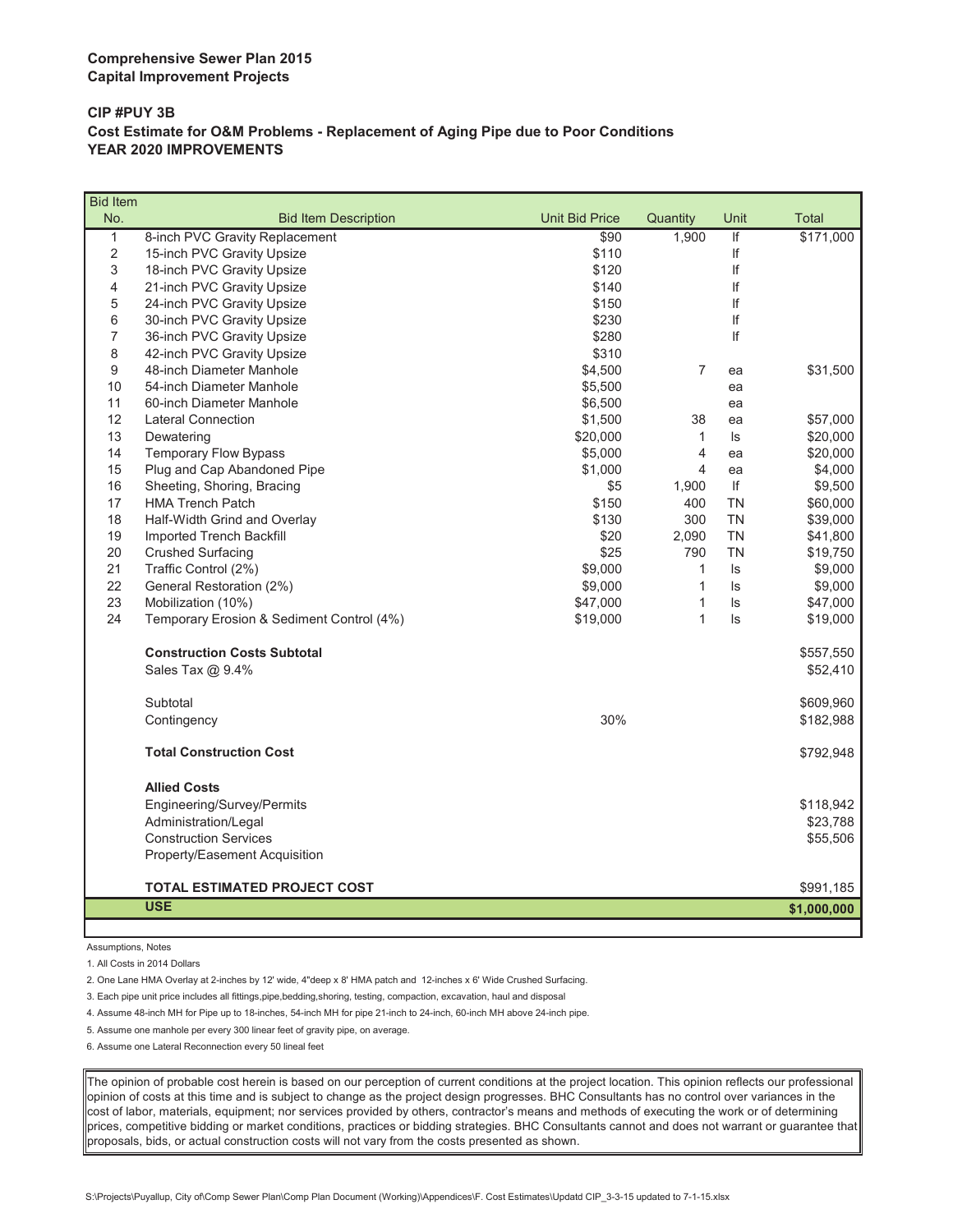#### **CIP #PUY 3C Cost Estimate for Problem Area 5b - Downstream PS 38 Improvements YEAR 2034 IMPROVEMENTS**

| <b>Bid Item</b> |                                           |                       |              |           |              |
|-----------------|-------------------------------------------|-----------------------|--------------|-----------|--------------|
| No.             | <b>Bid Item Description</b>               | <b>Unit Bid Price</b> | Quantity     | Unit      | <b>Total</b> |
| $\mathbf{1}$    | 12-inch PVC Gravity Upsize                | \$100                 |              | f         |              |
| $\overline{2}$  | 15-inch PVC Gravity Upsize                | \$110                 |              | lf        |              |
| 3               | 18-inch PVC Gravity Upsize                | \$120                 |              | If        |              |
| 4               | 21-inch PVC Gravity Upsize                | \$140                 |              | lf        |              |
| 5               | 24-inch PVC Gravity Upsize                | \$150                 |              | lf        |              |
| 6               | 30-inch PVC Gravity Upsize                | \$230                 |              | If        |              |
| $\overline{7}$  | 36-inch PVC Gravity Upsize                | \$280                 | 1,265        | If        | \$354,200    |
| 8               | 42-inch PVC Gravity Upsize                | \$310                 |              | lf        |              |
| 9               | 48-inch Diameter Manhole                  | \$4,500               |              | ea        |              |
| 10              | 54-inch Diameter Manhole                  | \$5,500               |              | ea        |              |
| 11              | 60-inch Diameter Manhole                  | \$6,500               | 5            | ea        | \$32,500     |
| 12              | <b>Lateral Connection</b>                 | \$1,500               | 25           | ea        | \$37,950     |
| 13              | Dewatering                                | \$20,000              | $\mathbf{1}$ | ls        | \$20,000     |
| 14              | Temporary Flow Bypass                     | \$5,000               | 4            | ea        | \$20,000     |
| 15              | Plug and Cap Abandoned Pipe               | \$1,000               | 4            | ea        | \$4,000      |
| 16              | Sheeting, Shoring, Bracing                | \$5                   | 1,265        | lf        | \$6,325      |
| 17              | <b>HMA Trench Patch</b>                   | \$150                 | 270          | <b>TN</b> | \$40,500     |
| 18              | Half-Width Grind and Overlay              | \$130                 | 200          | <b>TN</b> | \$26,000     |
| 19              | Imported Trench Backfill                  | \$20                  | 1,390        | <b>TN</b> | \$27,800     |
| 20              | <b>Crushed Surfacing</b>                  | \$25                  | 530          | <b>TN</b> | \$13,250     |
| 21              | Traffic Control (2%)                      | \$12,000              | $\mathbf{1}$ | ls        | \$12,000     |
| 22              | General Restoration (2%)                  | \$12,000              | 1            | ls        | \$12,000     |
| 23              | Mobilization (10%)                        | \$58,000              | $\mathbf{1}$ | ls.       | \$58,000     |
| 24              | Temporary Erosion & Sediment Control (4%) | \$23,000              | 1            | ls        | \$23,000     |
|                 | <b>Construction Costs Subtotal</b>        |                       |              |           | \$687,525    |
|                 | Sales Tax @ 9.4%                          |                       |              |           | \$64,627     |
|                 | Subtotal                                  |                       |              |           | \$752,152    |
|                 | Contingency                               | 30%                   |              |           | \$225,646    |
|                 | <b>Total Construction Cost</b>            |                       |              |           | \$977,798    |
|                 | <b>Allied Costs</b>                       |                       |              |           |              |
|                 | Engineering/Survey/Permits                |                       |              |           | \$146,670    |
|                 | Administration/Legal                      |                       |              |           | \$29,334     |
|                 | <b>Construction Services</b>              |                       |              |           | \$68,446     |
|                 | Property/Easement Acquisition             |                       |              |           |              |
|                 | TOTAL ESTIMATED PROJECT COST              |                       |              |           | \$1,222,248  |
|                 | <b>USE</b>                                |                       |              |           | \$1,230,000  |
|                 |                                           |                       |              |           |              |

Assumptions, Notes

1. All Costs in 2014 Dollars

2. One Lane HMA Overlay at 2-inches by 12' wide, 4"deep x 8' HMA patch and 12-inches x 6' Wide Crushed Surfacing.

3. Each pipe unit price includes all fittings,pipe,bedding,shoring, testing, compaction, excavation, haul and disposal

4. Assume 48-inch MH for Pipe up to 18-inches, 54-inch MH for pipe 21-inch to 24-inch, 60-inch MH above 24-inch pipe.

5. Assume one manhole per every 300 linear feet of gravity pipe, on average.

6. Assume one Lateral Reconnection every 50 lineal feet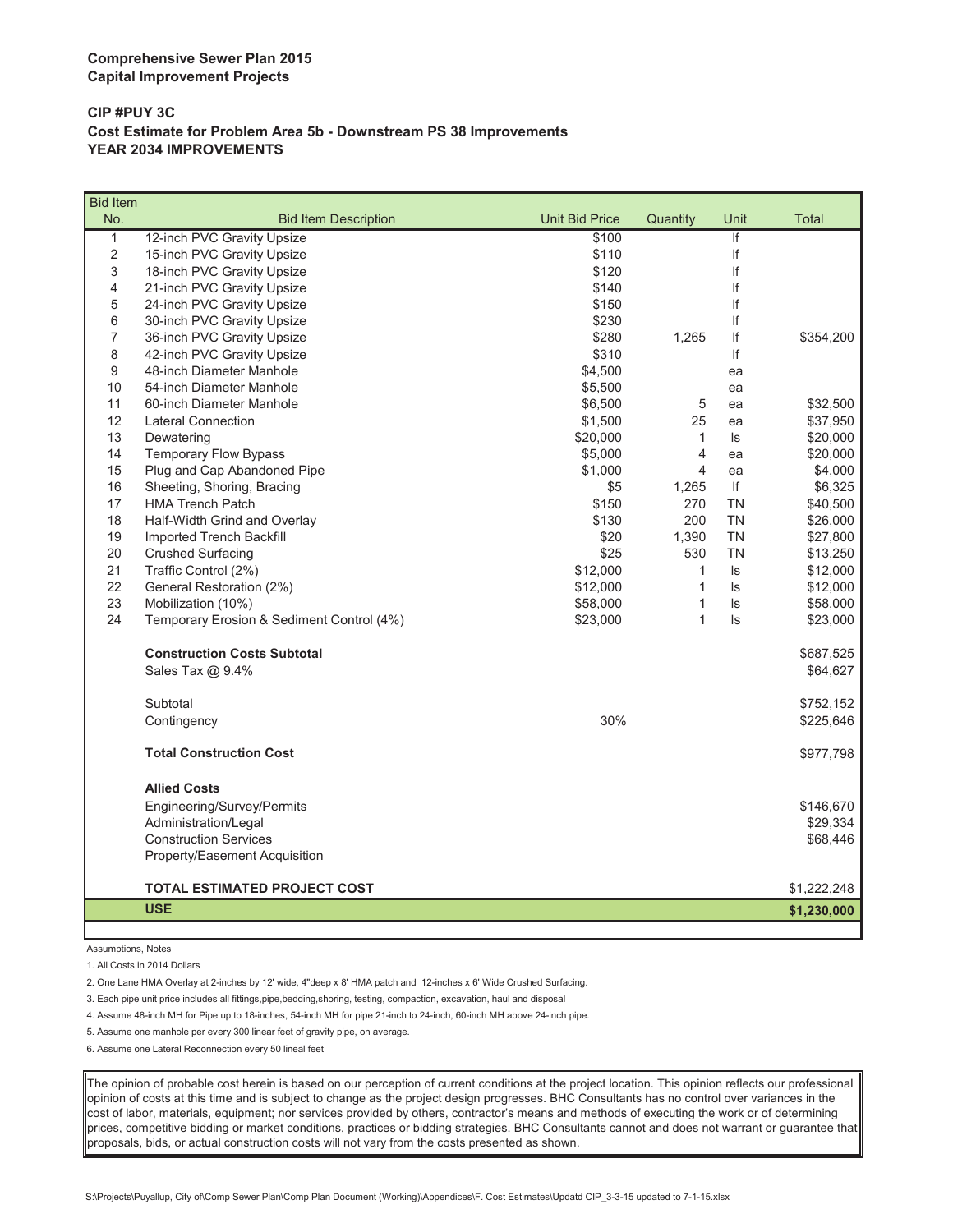#### **CIP #PUY 3D Cost Estimate for Problem Area 5b - Downstream PS 38 Improvements YEAR 2034 IMPROVEMENTS**

| No.<br><b>Bid Item Description</b><br><b>Unit Bid Price</b><br>Quantity<br>Unit<br>Total<br>$\mathbf{1}$<br>If<br>12-inch PVC Gravity Upsize<br>\$100<br>lf<br>$\overline{2}$<br>15-inch PVC Gravity Upsize<br>\$110<br>3<br>If<br>18-inch PVC Gravity Upsize<br>\$120<br>lf<br>4<br>21-inch PVC Gravity Upsize<br>\$140<br>If<br>5<br>24-inch PVC Gravity Upsize<br>\$150<br>If<br>6<br>30-inch PVC Gravity Upsize<br>\$230<br>36-inch PVC Gravity Upsize<br>\$280<br>lf<br>7<br>550<br>\$154,000<br>8<br>42-inch PVC Gravity Upsize<br>\$310<br>lf<br>9<br>48-inch Diameter Manhole<br>\$4,500<br>ea<br>10<br>54-inch Diameter Manhole<br>\$5,500<br>ea<br>11<br>2<br>60-inch Diameter Manhole<br>\$6,500<br>\$13,000<br>ea<br>12<br><b>Lateral Connection</b><br>\$1,500<br>11<br>\$16,500<br>ea<br>13<br>Dewatering<br>\$20,000<br>$\mathbf{1}$<br>ls<br>\$20,000<br>4<br>14<br><b>Temporary Flow Bypass</b><br>\$5,000<br>\$20,000<br>ea<br>15<br>Plug and Cap Abandoned Pipe<br>\$1,000<br>$\overline{4}$<br>\$4,000<br>ea<br>Sheeting, Shoring, Bracing<br>lf<br>16<br>\$5<br>550<br>\$2,750<br>17<br><b>HMA Trench Patch</b><br>\$150<br><b>TN</b><br>\$18,000<br>120<br>18<br>\$130<br><b>TN</b><br>Half-Width Grind and Overlay<br>90<br>\$11,700<br><b>TN</b><br>19<br>Imported Trench Backfill<br>\$20<br>610<br>\$12,200<br>20<br><b>Crushed Surfacing</b><br>\$25<br>230<br><b>TN</b><br>\$5,750<br>21<br>Traffic Control (2%)<br>\$6,000<br>\$6,000<br>$\mathbf{1}$<br>ls<br>22<br>General Restoration (2%)<br>\$6,000<br>$\mathbf{1}$<br>ls.<br>\$6,000<br>23<br>1<br>Mobilization (10%)<br>\$28,000<br>ls<br>\$28,000<br>24<br>$\mathbf{1}$<br>Temporary Erosion & Sediment Control (4%)<br>ls<br>\$11,000<br>\$11,000<br>\$328,900<br><b>Construction Costs Subtotal</b><br>Sales Tax @ 9.4%<br>\$30,917<br>Subtotal<br>\$359,817<br>30%<br>\$107,945<br>Contingency<br><b>Total Construction Cost</b><br>\$467,762<br><b>Allied Costs</b><br>Engineering/Survey/Permits<br>\$70,164<br>Administration/Legal<br>\$14,033<br><b>Construction Services</b><br>\$32,743<br>Property/Easement Acquisition<br>TOTAL ESTIMATED PROJECT COST<br>\$584,702<br><b>USE</b><br>\$590,000 | <b>Bid Item</b> |  |  |  |
|-------------------------------------------------------------------------------------------------------------------------------------------------------------------------------------------------------------------------------------------------------------------------------------------------------------------------------------------------------------------------------------------------------------------------------------------------------------------------------------------------------------------------------------------------------------------------------------------------------------------------------------------------------------------------------------------------------------------------------------------------------------------------------------------------------------------------------------------------------------------------------------------------------------------------------------------------------------------------------------------------------------------------------------------------------------------------------------------------------------------------------------------------------------------------------------------------------------------------------------------------------------------------------------------------------------------------------------------------------------------------------------------------------------------------------------------------------------------------------------------------------------------------------------------------------------------------------------------------------------------------------------------------------------------------------------------------------------------------------------------------------------------------------------------------------------------------------------------------------------------------------------------------------------------------------------------------------------------------------------------------------------------------------------------------------------------------------------------------------------------------------------------------------------------------------------------------|-----------------|--|--|--|
|                                                                                                                                                                                                                                                                                                                                                                                                                                                                                                                                                                                                                                                                                                                                                                                                                                                                                                                                                                                                                                                                                                                                                                                                                                                                                                                                                                                                                                                                                                                                                                                                                                                                                                                                                                                                                                                                                                                                                                                                                                                                                                                                                                                                 |                 |  |  |  |
|                                                                                                                                                                                                                                                                                                                                                                                                                                                                                                                                                                                                                                                                                                                                                                                                                                                                                                                                                                                                                                                                                                                                                                                                                                                                                                                                                                                                                                                                                                                                                                                                                                                                                                                                                                                                                                                                                                                                                                                                                                                                                                                                                                                                 |                 |  |  |  |
|                                                                                                                                                                                                                                                                                                                                                                                                                                                                                                                                                                                                                                                                                                                                                                                                                                                                                                                                                                                                                                                                                                                                                                                                                                                                                                                                                                                                                                                                                                                                                                                                                                                                                                                                                                                                                                                                                                                                                                                                                                                                                                                                                                                                 |                 |  |  |  |
|                                                                                                                                                                                                                                                                                                                                                                                                                                                                                                                                                                                                                                                                                                                                                                                                                                                                                                                                                                                                                                                                                                                                                                                                                                                                                                                                                                                                                                                                                                                                                                                                                                                                                                                                                                                                                                                                                                                                                                                                                                                                                                                                                                                                 |                 |  |  |  |
|                                                                                                                                                                                                                                                                                                                                                                                                                                                                                                                                                                                                                                                                                                                                                                                                                                                                                                                                                                                                                                                                                                                                                                                                                                                                                                                                                                                                                                                                                                                                                                                                                                                                                                                                                                                                                                                                                                                                                                                                                                                                                                                                                                                                 |                 |  |  |  |
|                                                                                                                                                                                                                                                                                                                                                                                                                                                                                                                                                                                                                                                                                                                                                                                                                                                                                                                                                                                                                                                                                                                                                                                                                                                                                                                                                                                                                                                                                                                                                                                                                                                                                                                                                                                                                                                                                                                                                                                                                                                                                                                                                                                                 |                 |  |  |  |
|                                                                                                                                                                                                                                                                                                                                                                                                                                                                                                                                                                                                                                                                                                                                                                                                                                                                                                                                                                                                                                                                                                                                                                                                                                                                                                                                                                                                                                                                                                                                                                                                                                                                                                                                                                                                                                                                                                                                                                                                                                                                                                                                                                                                 |                 |  |  |  |
|                                                                                                                                                                                                                                                                                                                                                                                                                                                                                                                                                                                                                                                                                                                                                                                                                                                                                                                                                                                                                                                                                                                                                                                                                                                                                                                                                                                                                                                                                                                                                                                                                                                                                                                                                                                                                                                                                                                                                                                                                                                                                                                                                                                                 |                 |  |  |  |
|                                                                                                                                                                                                                                                                                                                                                                                                                                                                                                                                                                                                                                                                                                                                                                                                                                                                                                                                                                                                                                                                                                                                                                                                                                                                                                                                                                                                                                                                                                                                                                                                                                                                                                                                                                                                                                                                                                                                                                                                                                                                                                                                                                                                 |                 |  |  |  |
|                                                                                                                                                                                                                                                                                                                                                                                                                                                                                                                                                                                                                                                                                                                                                                                                                                                                                                                                                                                                                                                                                                                                                                                                                                                                                                                                                                                                                                                                                                                                                                                                                                                                                                                                                                                                                                                                                                                                                                                                                                                                                                                                                                                                 |                 |  |  |  |
|                                                                                                                                                                                                                                                                                                                                                                                                                                                                                                                                                                                                                                                                                                                                                                                                                                                                                                                                                                                                                                                                                                                                                                                                                                                                                                                                                                                                                                                                                                                                                                                                                                                                                                                                                                                                                                                                                                                                                                                                                                                                                                                                                                                                 |                 |  |  |  |
|                                                                                                                                                                                                                                                                                                                                                                                                                                                                                                                                                                                                                                                                                                                                                                                                                                                                                                                                                                                                                                                                                                                                                                                                                                                                                                                                                                                                                                                                                                                                                                                                                                                                                                                                                                                                                                                                                                                                                                                                                                                                                                                                                                                                 |                 |  |  |  |
|                                                                                                                                                                                                                                                                                                                                                                                                                                                                                                                                                                                                                                                                                                                                                                                                                                                                                                                                                                                                                                                                                                                                                                                                                                                                                                                                                                                                                                                                                                                                                                                                                                                                                                                                                                                                                                                                                                                                                                                                                                                                                                                                                                                                 |                 |  |  |  |
|                                                                                                                                                                                                                                                                                                                                                                                                                                                                                                                                                                                                                                                                                                                                                                                                                                                                                                                                                                                                                                                                                                                                                                                                                                                                                                                                                                                                                                                                                                                                                                                                                                                                                                                                                                                                                                                                                                                                                                                                                                                                                                                                                                                                 |                 |  |  |  |
|                                                                                                                                                                                                                                                                                                                                                                                                                                                                                                                                                                                                                                                                                                                                                                                                                                                                                                                                                                                                                                                                                                                                                                                                                                                                                                                                                                                                                                                                                                                                                                                                                                                                                                                                                                                                                                                                                                                                                                                                                                                                                                                                                                                                 |                 |  |  |  |
|                                                                                                                                                                                                                                                                                                                                                                                                                                                                                                                                                                                                                                                                                                                                                                                                                                                                                                                                                                                                                                                                                                                                                                                                                                                                                                                                                                                                                                                                                                                                                                                                                                                                                                                                                                                                                                                                                                                                                                                                                                                                                                                                                                                                 |                 |  |  |  |
|                                                                                                                                                                                                                                                                                                                                                                                                                                                                                                                                                                                                                                                                                                                                                                                                                                                                                                                                                                                                                                                                                                                                                                                                                                                                                                                                                                                                                                                                                                                                                                                                                                                                                                                                                                                                                                                                                                                                                                                                                                                                                                                                                                                                 |                 |  |  |  |
|                                                                                                                                                                                                                                                                                                                                                                                                                                                                                                                                                                                                                                                                                                                                                                                                                                                                                                                                                                                                                                                                                                                                                                                                                                                                                                                                                                                                                                                                                                                                                                                                                                                                                                                                                                                                                                                                                                                                                                                                                                                                                                                                                                                                 |                 |  |  |  |
|                                                                                                                                                                                                                                                                                                                                                                                                                                                                                                                                                                                                                                                                                                                                                                                                                                                                                                                                                                                                                                                                                                                                                                                                                                                                                                                                                                                                                                                                                                                                                                                                                                                                                                                                                                                                                                                                                                                                                                                                                                                                                                                                                                                                 |                 |  |  |  |
|                                                                                                                                                                                                                                                                                                                                                                                                                                                                                                                                                                                                                                                                                                                                                                                                                                                                                                                                                                                                                                                                                                                                                                                                                                                                                                                                                                                                                                                                                                                                                                                                                                                                                                                                                                                                                                                                                                                                                                                                                                                                                                                                                                                                 |                 |  |  |  |
|                                                                                                                                                                                                                                                                                                                                                                                                                                                                                                                                                                                                                                                                                                                                                                                                                                                                                                                                                                                                                                                                                                                                                                                                                                                                                                                                                                                                                                                                                                                                                                                                                                                                                                                                                                                                                                                                                                                                                                                                                                                                                                                                                                                                 |                 |  |  |  |
|                                                                                                                                                                                                                                                                                                                                                                                                                                                                                                                                                                                                                                                                                                                                                                                                                                                                                                                                                                                                                                                                                                                                                                                                                                                                                                                                                                                                                                                                                                                                                                                                                                                                                                                                                                                                                                                                                                                                                                                                                                                                                                                                                                                                 |                 |  |  |  |
|                                                                                                                                                                                                                                                                                                                                                                                                                                                                                                                                                                                                                                                                                                                                                                                                                                                                                                                                                                                                                                                                                                                                                                                                                                                                                                                                                                                                                                                                                                                                                                                                                                                                                                                                                                                                                                                                                                                                                                                                                                                                                                                                                                                                 |                 |  |  |  |
|                                                                                                                                                                                                                                                                                                                                                                                                                                                                                                                                                                                                                                                                                                                                                                                                                                                                                                                                                                                                                                                                                                                                                                                                                                                                                                                                                                                                                                                                                                                                                                                                                                                                                                                                                                                                                                                                                                                                                                                                                                                                                                                                                                                                 |                 |  |  |  |
|                                                                                                                                                                                                                                                                                                                                                                                                                                                                                                                                                                                                                                                                                                                                                                                                                                                                                                                                                                                                                                                                                                                                                                                                                                                                                                                                                                                                                                                                                                                                                                                                                                                                                                                                                                                                                                                                                                                                                                                                                                                                                                                                                                                                 |                 |  |  |  |
|                                                                                                                                                                                                                                                                                                                                                                                                                                                                                                                                                                                                                                                                                                                                                                                                                                                                                                                                                                                                                                                                                                                                                                                                                                                                                                                                                                                                                                                                                                                                                                                                                                                                                                                                                                                                                                                                                                                                                                                                                                                                                                                                                                                                 |                 |  |  |  |
|                                                                                                                                                                                                                                                                                                                                                                                                                                                                                                                                                                                                                                                                                                                                                                                                                                                                                                                                                                                                                                                                                                                                                                                                                                                                                                                                                                                                                                                                                                                                                                                                                                                                                                                                                                                                                                                                                                                                                                                                                                                                                                                                                                                                 |                 |  |  |  |
|                                                                                                                                                                                                                                                                                                                                                                                                                                                                                                                                                                                                                                                                                                                                                                                                                                                                                                                                                                                                                                                                                                                                                                                                                                                                                                                                                                                                                                                                                                                                                                                                                                                                                                                                                                                                                                                                                                                                                                                                                                                                                                                                                                                                 |                 |  |  |  |
|                                                                                                                                                                                                                                                                                                                                                                                                                                                                                                                                                                                                                                                                                                                                                                                                                                                                                                                                                                                                                                                                                                                                                                                                                                                                                                                                                                                                                                                                                                                                                                                                                                                                                                                                                                                                                                                                                                                                                                                                                                                                                                                                                                                                 |                 |  |  |  |
|                                                                                                                                                                                                                                                                                                                                                                                                                                                                                                                                                                                                                                                                                                                                                                                                                                                                                                                                                                                                                                                                                                                                                                                                                                                                                                                                                                                                                                                                                                                                                                                                                                                                                                                                                                                                                                                                                                                                                                                                                                                                                                                                                                                                 |                 |  |  |  |
|                                                                                                                                                                                                                                                                                                                                                                                                                                                                                                                                                                                                                                                                                                                                                                                                                                                                                                                                                                                                                                                                                                                                                                                                                                                                                                                                                                                                                                                                                                                                                                                                                                                                                                                                                                                                                                                                                                                                                                                                                                                                                                                                                                                                 |                 |  |  |  |
|                                                                                                                                                                                                                                                                                                                                                                                                                                                                                                                                                                                                                                                                                                                                                                                                                                                                                                                                                                                                                                                                                                                                                                                                                                                                                                                                                                                                                                                                                                                                                                                                                                                                                                                                                                                                                                                                                                                                                                                                                                                                                                                                                                                                 |                 |  |  |  |
|                                                                                                                                                                                                                                                                                                                                                                                                                                                                                                                                                                                                                                                                                                                                                                                                                                                                                                                                                                                                                                                                                                                                                                                                                                                                                                                                                                                                                                                                                                                                                                                                                                                                                                                                                                                                                                                                                                                                                                                                                                                                                                                                                                                                 |                 |  |  |  |
|                                                                                                                                                                                                                                                                                                                                                                                                                                                                                                                                                                                                                                                                                                                                                                                                                                                                                                                                                                                                                                                                                                                                                                                                                                                                                                                                                                                                                                                                                                                                                                                                                                                                                                                                                                                                                                                                                                                                                                                                                                                                                                                                                                                                 |                 |  |  |  |
|                                                                                                                                                                                                                                                                                                                                                                                                                                                                                                                                                                                                                                                                                                                                                                                                                                                                                                                                                                                                                                                                                                                                                                                                                                                                                                                                                                                                                                                                                                                                                                                                                                                                                                                                                                                                                                                                                                                                                                                                                                                                                                                                                                                                 |                 |  |  |  |
|                                                                                                                                                                                                                                                                                                                                                                                                                                                                                                                                                                                                                                                                                                                                                                                                                                                                                                                                                                                                                                                                                                                                                                                                                                                                                                                                                                                                                                                                                                                                                                                                                                                                                                                                                                                                                                                                                                                                                                                                                                                                                                                                                                                                 |                 |  |  |  |
|                                                                                                                                                                                                                                                                                                                                                                                                                                                                                                                                                                                                                                                                                                                                                                                                                                                                                                                                                                                                                                                                                                                                                                                                                                                                                                                                                                                                                                                                                                                                                                                                                                                                                                                                                                                                                                                                                                                                                                                                                                                                                                                                                                                                 |                 |  |  |  |

Assumptions, Notes

1. All Costs in 2014 Dollars

2. One Lane HMA Overlay at 2-inches by 12' wide, 4"deep x 8' HMA patch and 12-inches x 6' Wide Crushed Surfacing.

3. Each pipe unit price includes all fittings,pipe,bedding,shoring, testing, compaction, excavation, haul and disposal

4. Assume 48-inch MH for Pipe up to 18-inches, 54-inch MH for pipe 21-inch to 24-inch, 60-inch MH above 24-inch pipe.

5. Assume one manhole per every 300 linear feet of gravity pipe, on average.

6. Assume one Lateral Reconnection every 50 lineal feet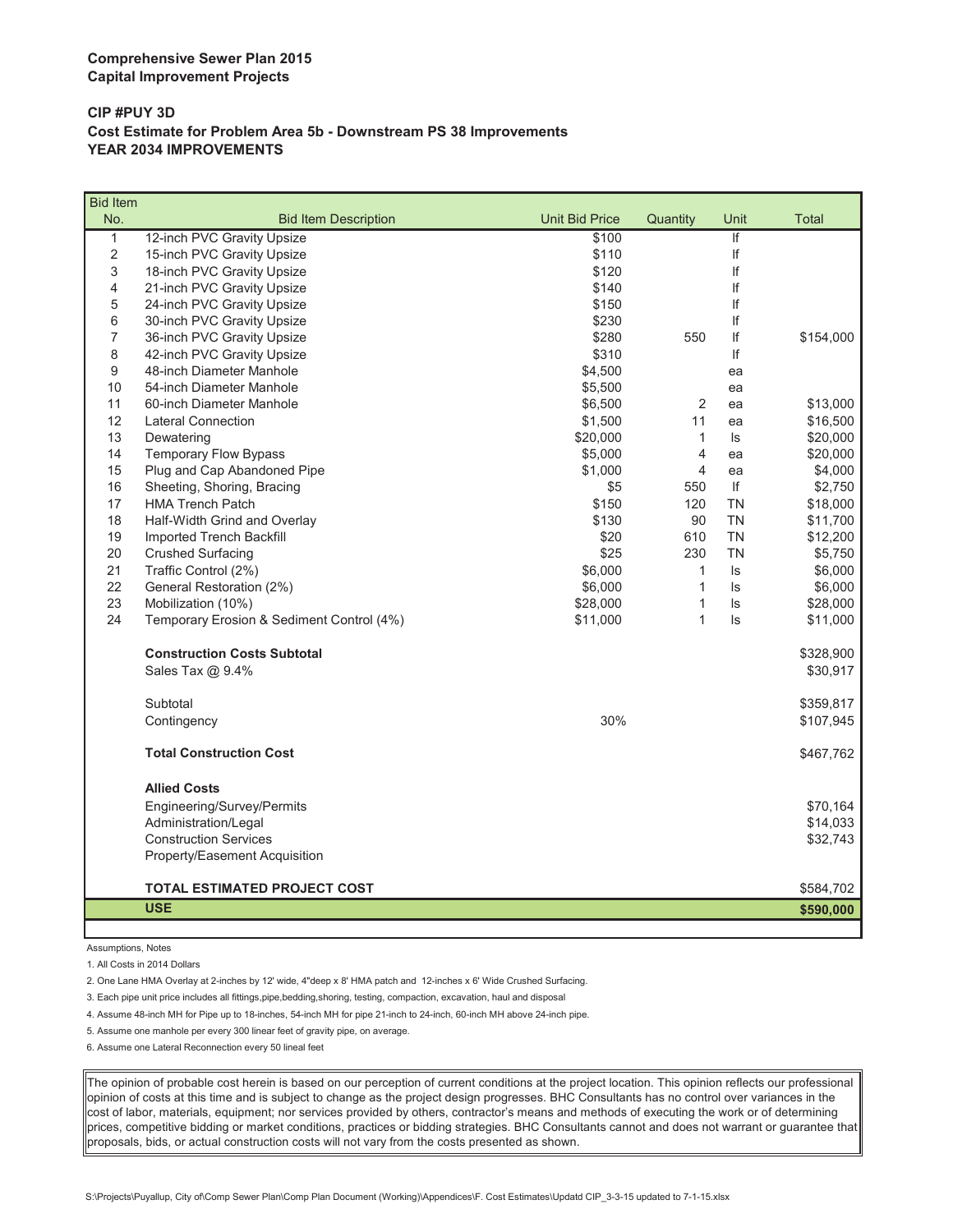#### **CIP #PUY 4A Cost Estimate for Problem Area 9 - Puy 04 Upsize Imporvements YEAR 2034 IMPROVEMENTS**

| <b>Bid Item</b> |                                           |                       |                         |           |                       |
|-----------------|-------------------------------------------|-----------------------|-------------------------|-----------|-----------------------|
| No.             | <b>Bid Item Description</b>               | <b>Unit Bid Price</b> | Quantity                | Unit      | Total                 |
| $\mathbf{1}$    | 12-inch PVC Gravity Upsize                | \$100                 | 3400                    | If        | $\overline{$}340,000$ |
| $\overline{2}$  | 15-inch PVC Gravity Upsize                | \$110                 |                         | lf        |                       |
| 3               | 18-inch PVC Gravity Upsize                | \$120                 |                         | If        |                       |
| 4               | 21-inch PVC Gravity Upsize                | \$140                 |                         | If        |                       |
| 5               | 24-inch PVC Gravity Upsize                | \$150                 |                         | lf        |                       |
| 6               | 30-inch PVC Gravity Upsize                | \$230                 |                         | If        |                       |
| 7               | 36-inch PVC Gravity Upsize                | \$280                 |                         | lf        |                       |
| 8               | 42-inch PVC Gravity Upsize                | \$310                 |                         | If        |                       |
| 9               | 48-inch Diameter Manhole                  | \$4,500               | 12                      | ea        | \$54,000              |
| 10              | 54-inch Diameter Manhole                  | \$5,500               |                         | ea        |                       |
| 11              | 60-inch Diameter Manhole                  | \$6,500               |                         | ea        |                       |
| 12              | <b>Lateral Connection</b>                 | \$1,500               | 68                      | ea        | \$102,000             |
| 13              | Dewatering                                | \$20,000              | $\mathbf{1}$            | ls        | \$20,000              |
| 14              | Temporary Flow Bypass                     | \$5,000               | $\overline{\mathbf{4}}$ | ea        | \$20,000              |
| 15              | Plug and Cap Abandoned Pipe               | \$1,000               | 4                       | ea        | \$4,000               |
| 16              | Sheeting, Shoring, Bracing                | \$5                   | 3,400                   | lf        | \$17,000              |
| 17              | <b>HMA Trench Patch</b>                   | \$150                 | 710                     | <b>TN</b> | \$106,500             |
| 18              | Half-Width Grind and Overlay              | \$130                 | 530                     | <b>TN</b> | \$68,900              |
| 19              | Imported Trench Backfill                  | \$20                  | 3,730                   | <b>TN</b> | \$74,600              |
| 20              | <b>Crushed Surfacing</b>                  | \$25                  | 1,400                   | <b>TN</b> | \$35,000              |
| 21              | Traffic Control (2%)                      | \$17,000              | $\mathbf{1}$            | ls        | \$17,000              |
| 22              | General Restoration (2%)                  | \$17,000              | $\mathbf{1}$            | ls        | \$17,000              |
| 23              | Mobilization (10%)                        | \$84,000              | 1                       | ls        | \$84,000              |
| 24              | Temporary Erosion & Sediment Control (4%) | \$34,000              | 1                       | ls        | \$34,000              |
|                 | <b>Construction Costs Subtotal</b>        |                       |                         |           | \$994,000             |
|                 | Sales Tax @ 9.4%                          |                       |                         |           | \$93,436              |
|                 |                                           |                       |                         |           |                       |
|                 | Subtotal                                  |                       |                         |           | \$1,087,436           |
|                 | Contingency                               | 30%                   |                         |           | \$326,231             |
|                 | <b>Total Construction Cost</b>            |                       |                         |           | \$1,413,667           |
|                 | <b>Allied Costs</b>                       |                       |                         |           |                       |
|                 | Engineering/Survey/Permits                |                       |                         |           | \$212,050             |
|                 | Administration/Legal                      |                       |                         |           | \$42,410              |
|                 | <b>Construction Services</b>              |                       |                         |           | \$98,957              |
|                 | Property/Easement Acquisition             |                       |                         |           |                       |
|                 | <b>TOTAL ESTIMATED PROJECT COST</b>       |                       |                         |           | \$1,767,084           |
|                 | <b>USE</b>                                |                       |                         |           |                       |
|                 |                                           |                       |                         |           | \$1,770,000           |

Assumptions, Notes

1. All Costs in 2014 Dollars

2. One Lane HMA Overlay at 2-inches by 12' wide, 4"deep x 8' HMA patch and 12-inches x 6' Wide Crushed Surfacing.

3. Each pipe unit price includes all fittings,pipe,bedding,shoring, testing, compaction, excavation, haul and disposal

4. Assume 48-inch MH for Pipe up to 18-inches, 54-inch MH for pipe 21-inch to 24-inch, 60-inch MH above 24-inch pipe.

5. Assume one manhole per every 300 linear feet of gravity pipe, on average.

6. Assume one Lateral Reconnection every 50 lineal feet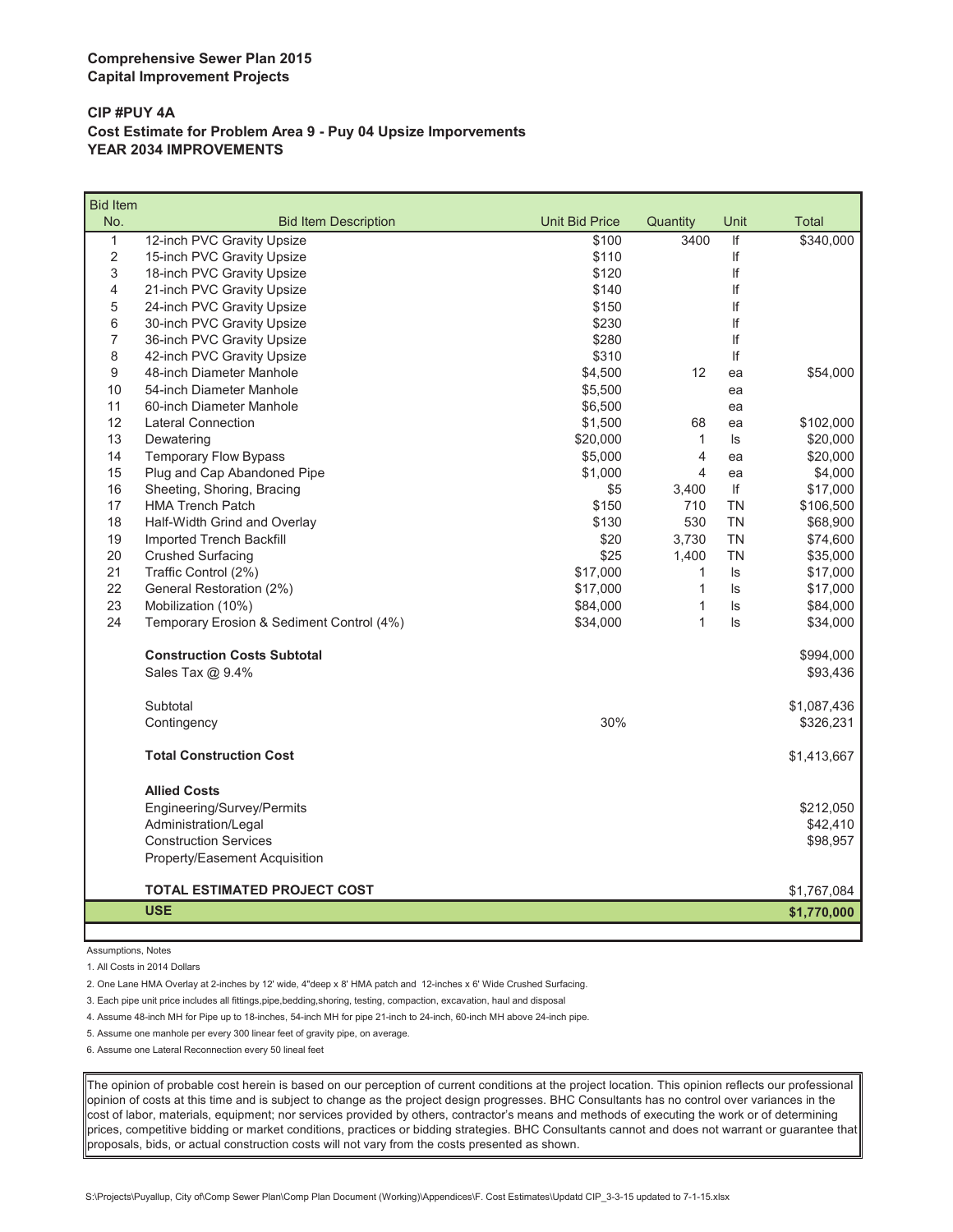#### **CIP #PUY 5A Cost Estimate for Problem Area 8 - Puy 12 outlet Improvements YEAR 2034 IMPROVEMENTS**

| <b>Bid Item</b> |                                           |                       |              |                         |              |
|-----------------|-------------------------------------------|-----------------------|--------------|-------------------------|--------------|
| No.             | <b>Bid Item Description</b>               | <b>Unit Bid Price</b> | Quantity     | Unit                    | <b>Total</b> |
| $\mathbf{1}$    | 12-inch PVC Gravity Upsize                | \$100                 |              | $\overline{\mathbf{f}}$ |              |
| 2               | 15-inch PVC Gravity Upsize                | \$110                 |              | If                      |              |
| 3               | 18-inch PVC Gravity Upsize                | \$120                 | 3,200        | If                      | \$384,000    |
| 4               | 21-inch PVC Gravity Upsize                | \$140                 |              | If                      |              |
| 5               | 24-inch PVC Gravity Upsize                | \$150                 |              | If                      |              |
| 6               | 30-inch PVC Gravity Upsize                | \$230                 |              | If                      |              |
| $\overline{7}$  | 36-inch PVC Gravity Upsize                | \$280                 |              | If                      |              |
| 8               | 42-inch PVC Gravity Upsize                | \$310                 |              | If                      |              |
| 9               | 48-inch Diameter Manhole                  | \$4,500               | 11           | ea                      | \$49,500     |
| 10              | 54-inch Diameter Manhole                  | \$5,500               |              | ea                      |              |
| 11              | 60-inch Diameter Manhole                  | \$6,500               |              | ea                      |              |
| 12              | <b>Lateral Connection</b>                 | \$1,500               | 64           | ea                      | \$96,000     |
| 13              | Dewatering                                | \$20,000              | $\mathbf{1}$ | ls                      | \$20,000     |
| 14              | <b>Temporary Flow Bypass</b>              | \$5,000               | 4            | ea                      | \$20,000     |
| 15              | Plug and Cap Abandoned Pipe               | \$1,000               | 4            | ea                      | \$4,000      |
| 16              | Sheeting, Shoring, Bracing                | \$5                   | 3,200        | If                      | \$16,000     |
| 17              | <b>HMA Trench Patch</b>                   | \$150                 | 670          | <b>TN</b>               | \$100,500    |
| 18              | Half-Width Grind and Overlay              | \$130                 | 500          | <b>TN</b>               | \$65,000     |
| 19              | Imported Trench Backfill                  | \$20                  | 3,510        | <b>TN</b>               | \$70,200     |
| 20              | <b>Crushed Surfacing</b>                  | \$25                  | 1,320        | <b>TN</b>               | \$33,000     |
| 21              | Traffic Control (2%)                      | \$17,000              | 1            | ls                      | \$17,000     |
| 22              | General Restoration (2%)                  | \$17,000              | $\mathbf{1}$ | $\sf ls$                | \$17,000     |
| 23              | Mobilization (10%)                        | \$86,000              | 1            | ls                      | \$86,000     |
| 24              | Temporary Erosion & Sediment Control (4%) | \$34,000              | 1            | ls                      | \$34,000     |
|                 | <b>Construction Costs Subtotal</b>        |                       |              |                         | \$1,012,200  |
|                 | Sales Tax @ 9.4%                          |                       |              |                         | \$95,147     |
|                 | Subtotal                                  |                       |              |                         | \$1,107,347  |
|                 | Contingency                               | 30%                   |              |                         | \$332,204    |
|                 | <b>Total Construction Cost</b>            |                       |              |                         | \$1,439,551  |
|                 | <b>Allied Costs</b>                       |                       |              |                         |              |
|                 | Engineering/Survey/Permits                |                       |              |                         | \$215,933    |
|                 | Administration/Legal                      |                       |              |                         | \$43,187     |
|                 | <b>Construction Services</b>              |                       |              |                         | \$100,769    |
|                 | Property/Easement Acquisition             |                       |              |                         |              |
|                 | <b>TOTAL ESTIMATED PROJECT COST</b>       |                       |              |                         | \$1,799,439  |
|                 |                                           |                       |              |                         |              |
|                 | <b>USE</b>                                |                       |              |                         | \$1,800,000  |

Assumptions, Notes

1. All Costs in 2014 Dollars

2. One Lane HMA Overlay at 2-inches by 12' wide, 4"deep x 8' HMA patch and 12-inches x 6' Wide Crushed Surfacing.

3. Each pipe unit price includes all fittings,pipe,bedding,shoring, testing, compaction, excavation, haul and disposal

4. Assume 48-inch MH for Pipe up to 18-inches, 54-inch MH for pipe 21-inch to 24-inch, 60-inch MH above 24-inch pipe.

5. Assume one manhole per every 300 linear feet of gravity pipe, on average.

6. Assume one Lateral Reconnection every 50 lineal feet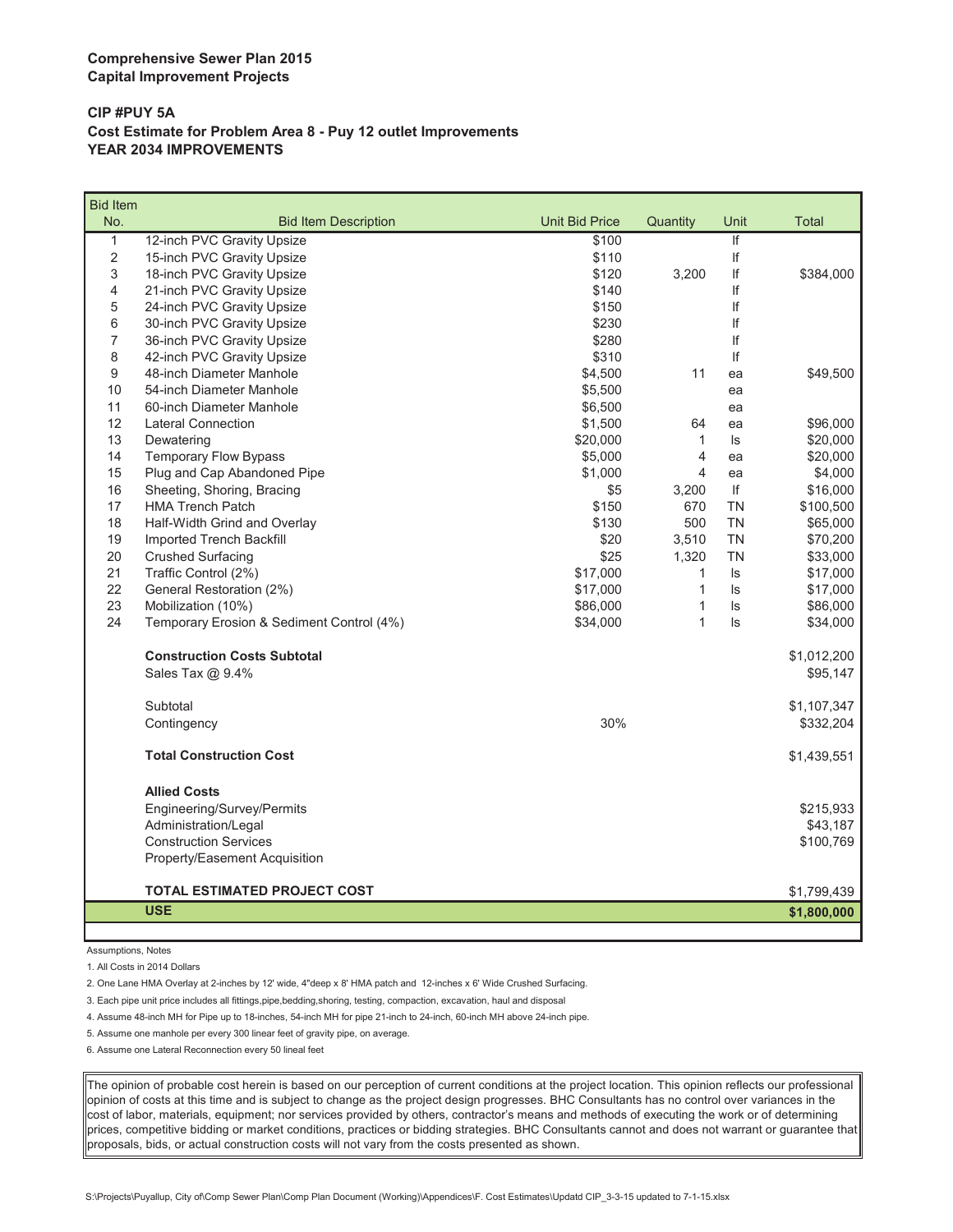#### **Comprehensive Sewer Plan 2015 Capital Improvement Projects**

#### **CIP #PUY 6A Cost Estimate for Puyallup 7 - North Levee Pump Station (#5) Improvements YEAR 2034 IMPROVEMENTS**

| <b>Bid Item</b> |                                           |                       |              |           |              |
|-----------------|-------------------------------------------|-----------------------|--------------|-----------|--------------|
| No.             | <b>Bid Item Description</b>               | <b>Unit Bid Price</b> | Quantity     | Unit      | <b>Total</b> |
| 1               | Pump Station - Mechanical Upgrades        | \$200,000             | 1            | LS        | \$200,000    |
| 2               | Pump Station - Electrical Upgrades        | \$100,000             | 1            | <b>LS</b> | \$100,000    |
| 3               | Above Grade Structure                     | \$10,000              | 1            | LS        | \$10,000     |
| 4               | <b>Emergency Generator</b>                | \$75,000              | 1            | <b>LS</b> | \$75,000     |
| 5               | 4-inch Force Main                         | \$65                  |              | LF        |              |
| 6               | 96-inch Dia Manhole, 20' deep             |                       | 1            | <b>LS</b> |              |
| 7               | Cleanup and Testing                       | \$10,000              | 1            | LS        | \$10,000     |
| 8               | Dewatering                                | \$30,000              | 1            | <b>LS</b> | \$30,000     |
| 9               | Sheeting, Shoring, Bracing                | \$20,000              | 1            | LS        | \$20,000     |
| 10              | <b>HMA Trench Patch</b>                   | \$175                 | 100          | <b>TN</b> | \$17,500     |
| 11              | Imported Trench Backfill                  | \$20                  | 200          | <b>TN</b> | \$4,000      |
| 12              | <b>Crushed Surfacing</b>                  | \$25                  | 200          | <b>TN</b> | \$5,000      |
| 13              | Traffic Control (2%)                      | \$9,000               | $\mathbf{1}$ | $\sf ls$  | \$9,000      |
| 14              | General Restoration (2%)                  | \$9,000               | 1            | ls        | \$9,000      |
| 15              | Mobilization (10%)                        | \$47,000              | 1            | ls        | \$47,000     |
| 17              | Temporary Erosion & Sediment Control (4%) | \$19,000              | 1            | $\sf ls$  | \$19,000     |
|                 | <b>Construction Costs Subtotal</b>        |                       |              |           | \$555,500    |
|                 | Sales Tax @ 9.4%                          |                       |              |           | \$52,217     |
|                 | Subtotal                                  |                       |              |           | \$607,717    |
|                 | Contingency                               | 30%                   |              |           | \$182,315    |
|                 | <b>Total Construction Cost</b>            |                       |              |           | \$790,032    |
|                 |                                           |                       |              |           |              |
|                 | <b>Allied Costs</b>                       |                       |              |           |              |
|                 | Engineering/Survey/Permits                |                       |              |           | \$118,505    |
|                 | Administration/Legal                      |                       |              |           | \$23,701     |
|                 | <b>Construction Services</b>              |                       |              |           | \$55,302     |
|                 | Property/Easement Acquisition             |                       |              |           | \$15,801     |
|                 |                                           |                       |              |           |              |
|                 | <b>TOTAL ESTIMATED PROJECT COST</b>       |                       |              |           | \$1,003,341  |
|                 | <b>USE</b>                                |                       |              |           | \$1,010,000  |

Assumptions, Notes

1. All Costs in 2014 Dollars

2. One Lane HMA Overlay at 2-inches by 12' wide, 4"deep x 8' HMA patch and 12-inches x 6' Wide Crushed Surfacing.

3. Each pipe unit price includes all fittings,pipe,bedding,shoring, testing, compaction, excavation, haul and disposal

4. Assume 48-inch MH for Pipe up to 18-inches, 54-inch MH for pipe 21-inch to 24-inch, 60-inch MH above 24-inch pipe.

5. Assume one manhole per every 300 linear feet of gravity pipe, on average.

6. Assume one Lateral Reconnection every 50 lineal feet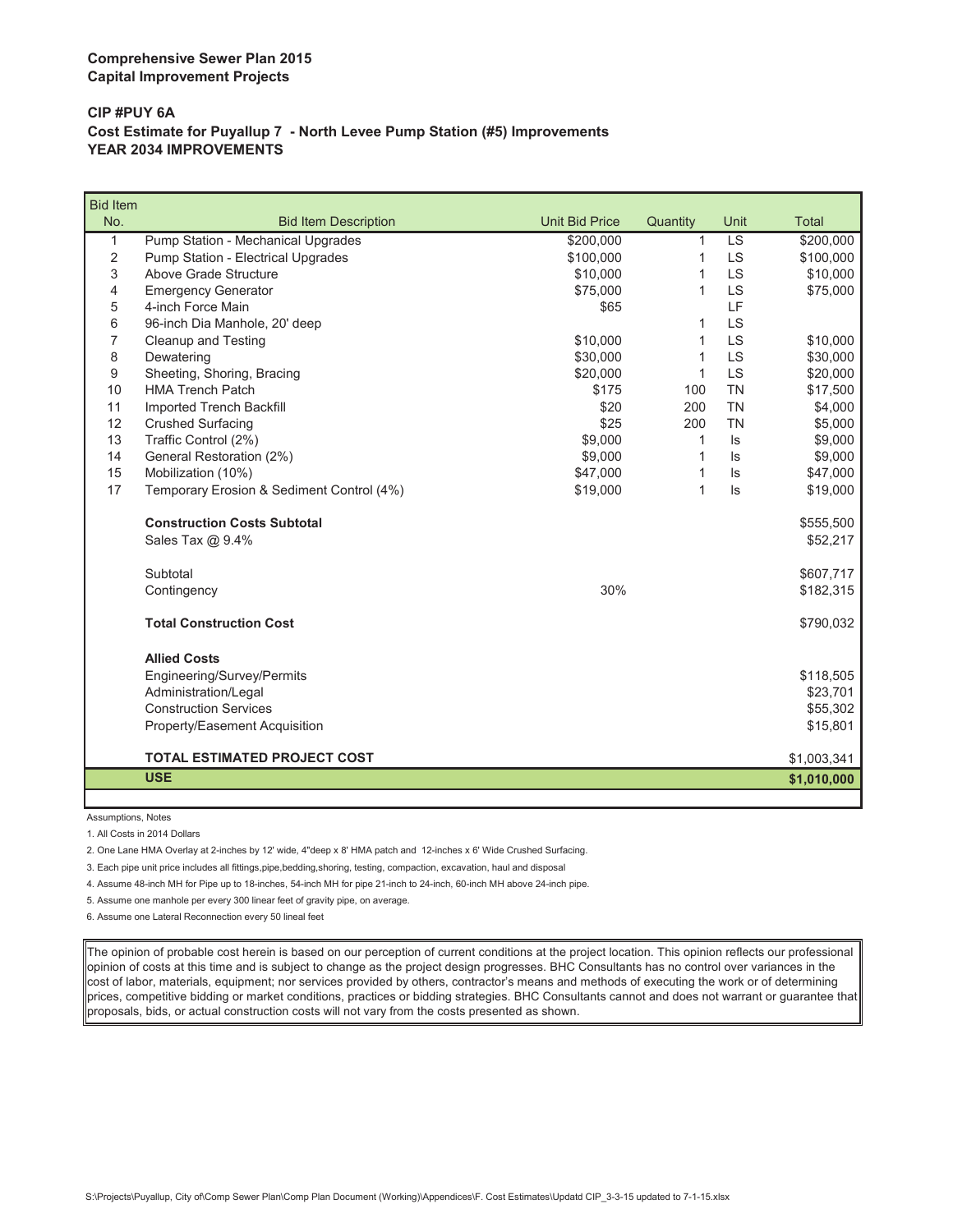#### **CIP #PUY 7A Cost Estimate for O&M Problems - Replacement of Aging Pipe due to Poor Conditions YEAR 2020 IMPROVEMENTS**

| No.<br><b>Unit Bid Price</b><br>Quantity<br>Unit<br>Total<br><b>Bid Item Description</b><br>$\overline{\mathbf{f}}$<br>$\mathbf{1}$<br>8-inch PVC Gravity Replacement<br>\$90<br>1200<br>$\overline{2}$<br>\$110<br>If<br>15-inch PVC Gravity Upsize<br>If<br>3<br>\$120<br>18-inch PVC Gravity Upsize<br>lf<br>4<br>21-inch PVC Gravity Upsize<br>\$140<br>5<br>24-inch PVC Gravity Upsize<br>\$150<br>If<br>6<br>If<br>30-inch PVC Gravity Upsize<br>\$230<br>$\overline{7}$<br>\$280<br>If<br>36-inch PVC Gravity Upsize<br>8<br>42-inch PVC Gravity Upsize<br>\$310<br>9<br>48-inch Diameter Manhole<br>\$4,500<br>4<br>\$18,000<br>ea<br>10<br>54-inch Diameter Manhole<br>\$5,500<br>ea<br>11<br>60-inch Diameter Manhole<br>\$6,500<br>ea<br>12<br><b>Lateral Connection</b><br>\$1,500<br>24<br>\$36,000<br>ea<br>13<br>Dewatering<br>\$20,000<br>1<br>ls<br>\$20,000<br>14<br><b>Temporary Flow Bypass</b><br>\$5,000<br>4<br>\$20,000<br>ea<br>Plug and Cap Abandoned Pipe<br>4<br>15<br>\$1,000<br>\$4,000<br>ea<br>Sheeting, Shoring, Bracing<br>If<br>16<br>\$6,000<br>\$5<br>1,200<br>17<br><b>HMA Trench Patch</b><br>\$150<br><b>TN</b><br>\$37,500<br>250<br>18<br>\$130<br>Half-Width Grind and Overlay<br>190<br><b>TN</b><br>\$24,700<br>19<br>\$20<br><b>TN</b><br>Imported Trench Backfill<br>1,320<br>\$26,400<br>20<br><b>Crushed Surfacing</b><br>\$25<br><b>TN</b><br>500<br>\$12,500<br>21<br>Traffic Control (2%)<br>\$6,000<br>1<br>\$6,000<br>ls<br>22<br>General Restoration (2%)<br>\$6,000<br>1<br>ls<br>\$6,000<br>23<br>1<br>Mobilization (10%)<br>\$31,000<br>ls<br>\$31,000<br>24<br>1<br>Temporary Erosion & Sediment Control (4%)<br>\$13,000<br>ls<br>\$13,000<br><b>Construction Costs Subtotal</b><br>\$369,100<br>Sales Tax @ 9.4%<br>\$34,695<br>Subtotal<br>\$403,795<br>30%<br>Contingency<br>\$121,139<br><b>Total Construction Cost</b><br>\$524,934<br><b>Allied Costs</b><br>Engineering/Survey/Permits<br>\$78,740<br>Administration/Legal<br>\$15,748<br><b>Construction Services</b><br>\$36,745<br>Property/Easement Acquisition<br><b>TOTAL ESTIMATED PROJECT COST</b><br>\$656,168<br><b>USE</b><br>\$660,000 | <b>Bid Item</b> |  |  |           |
|-----------------------------------------------------------------------------------------------------------------------------------------------------------------------------------------------------------------------------------------------------------------------------------------------------------------------------------------------------------------------------------------------------------------------------------------------------------------------------------------------------------------------------------------------------------------------------------------------------------------------------------------------------------------------------------------------------------------------------------------------------------------------------------------------------------------------------------------------------------------------------------------------------------------------------------------------------------------------------------------------------------------------------------------------------------------------------------------------------------------------------------------------------------------------------------------------------------------------------------------------------------------------------------------------------------------------------------------------------------------------------------------------------------------------------------------------------------------------------------------------------------------------------------------------------------------------------------------------------------------------------------------------------------------------------------------------------------------------------------------------------------------------------------------------------------------------------------------------------------------------------------------------------------------------------------------------------------------------------------------------------------------------------------------------------------------------------------------------------------------------------------------------------------------------|-----------------|--|--|-----------|
|                                                                                                                                                                                                                                                                                                                                                                                                                                                                                                                                                                                                                                                                                                                                                                                                                                                                                                                                                                                                                                                                                                                                                                                                                                                                                                                                                                                                                                                                                                                                                                                                                                                                                                                                                                                                                                                                                                                                                                                                                                                                                                                                                                       |                 |  |  |           |
|                                                                                                                                                                                                                                                                                                                                                                                                                                                                                                                                                                                                                                                                                                                                                                                                                                                                                                                                                                                                                                                                                                                                                                                                                                                                                                                                                                                                                                                                                                                                                                                                                                                                                                                                                                                                                                                                                                                                                                                                                                                                                                                                                                       |                 |  |  | \$108,000 |
|                                                                                                                                                                                                                                                                                                                                                                                                                                                                                                                                                                                                                                                                                                                                                                                                                                                                                                                                                                                                                                                                                                                                                                                                                                                                                                                                                                                                                                                                                                                                                                                                                                                                                                                                                                                                                                                                                                                                                                                                                                                                                                                                                                       |                 |  |  |           |
|                                                                                                                                                                                                                                                                                                                                                                                                                                                                                                                                                                                                                                                                                                                                                                                                                                                                                                                                                                                                                                                                                                                                                                                                                                                                                                                                                                                                                                                                                                                                                                                                                                                                                                                                                                                                                                                                                                                                                                                                                                                                                                                                                                       |                 |  |  |           |
|                                                                                                                                                                                                                                                                                                                                                                                                                                                                                                                                                                                                                                                                                                                                                                                                                                                                                                                                                                                                                                                                                                                                                                                                                                                                                                                                                                                                                                                                                                                                                                                                                                                                                                                                                                                                                                                                                                                                                                                                                                                                                                                                                                       |                 |  |  |           |
|                                                                                                                                                                                                                                                                                                                                                                                                                                                                                                                                                                                                                                                                                                                                                                                                                                                                                                                                                                                                                                                                                                                                                                                                                                                                                                                                                                                                                                                                                                                                                                                                                                                                                                                                                                                                                                                                                                                                                                                                                                                                                                                                                                       |                 |  |  |           |
|                                                                                                                                                                                                                                                                                                                                                                                                                                                                                                                                                                                                                                                                                                                                                                                                                                                                                                                                                                                                                                                                                                                                                                                                                                                                                                                                                                                                                                                                                                                                                                                                                                                                                                                                                                                                                                                                                                                                                                                                                                                                                                                                                                       |                 |  |  |           |
|                                                                                                                                                                                                                                                                                                                                                                                                                                                                                                                                                                                                                                                                                                                                                                                                                                                                                                                                                                                                                                                                                                                                                                                                                                                                                                                                                                                                                                                                                                                                                                                                                                                                                                                                                                                                                                                                                                                                                                                                                                                                                                                                                                       |                 |  |  |           |
|                                                                                                                                                                                                                                                                                                                                                                                                                                                                                                                                                                                                                                                                                                                                                                                                                                                                                                                                                                                                                                                                                                                                                                                                                                                                                                                                                                                                                                                                                                                                                                                                                                                                                                                                                                                                                                                                                                                                                                                                                                                                                                                                                                       |                 |  |  |           |
|                                                                                                                                                                                                                                                                                                                                                                                                                                                                                                                                                                                                                                                                                                                                                                                                                                                                                                                                                                                                                                                                                                                                                                                                                                                                                                                                                                                                                                                                                                                                                                                                                                                                                                                                                                                                                                                                                                                                                                                                                                                                                                                                                                       |                 |  |  |           |
|                                                                                                                                                                                                                                                                                                                                                                                                                                                                                                                                                                                                                                                                                                                                                                                                                                                                                                                                                                                                                                                                                                                                                                                                                                                                                                                                                                                                                                                                                                                                                                                                                                                                                                                                                                                                                                                                                                                                                                                                                                                                                                                                                                       |                 |  |  |           |
|                                                                                                                                                                                                                                                                                                                                                                                                                                                                                                                                                                                                                                                                                                                                                                                                                                                                                                                                                                                                                                                                                                                                                                                                                                                                                                                                                                                                                                                                                                                                                                                                                                                                                                                                                                                                                                                                                                                                                                                                                                                                                                                                                                       |                 |  |  |           |
|                                                                                                                                                                                                                                                                                                                                                                                                                                                                                                                                                                                                                                                                                                                                                                                                                                                                                                                                                                                                                                                                                                                                                                                                                                                                                                                                                                                                                                                                                                                                                                                                                                                                                                                                                                                                                                                                                                                                                                                                                                                                                                                                                                       |                 |  |  |           |
|                                                                                                                                                                                                                                                                                                                                                                                                                                                                                                                                                                                                                                                                                                                                                                                                                                                                                                                                                                                                                                                                                                                                                                                                                                                                                                                                                                                                                                                                                                                                                                                                                                                                                                                                                                                                                                                                                                                                                                                                                                                                                                                                                                       |                 |  |  |           |
|                                                                                                                                                                                                                                                                                                                                                                                                                                                                                                                                                                                                                                                                                                                                                                                                                                                                                                                                                                                                                                                                                                                                                                                                                                                                                                                                                                                                                                                                                                                                                                                                                                                                                                                                                                                                                                                                                                                                                                                                                                                                                                                                                                       |                 |  |  |           |
|                                                                                                                                                                                                                                                                                                                                                                                                                                                                                                                                                                                                                                                                                                                                                                                                                                                                                                                                                                                                                                                                                                                                                                                                                                                                                                                                                                                                                                                                                                                                                                                                                                                                                                                                                                                                                                                                                                                                                                                                                                                                                                                                                                       |                 |  |  |           |
|                                                                                                                                                                                                                                                                                                                                                                                                                                                                                                                                                                                                                                                                                                                                                                                                                                                                                                                                                                                                                                                                                                                                                                                                                                                                                                                                                                                                                                                                                                                                                                                                                                                                                                                                                                                                                                                                                                                                                                                                                                                                                                                                                                       |                 |  |  |           |
|                                                                                                                                                                                                                                                                                                                                                                                                                                                                                                                                                                                                                                                                                                                                                                                                                                                                                                                                                                                                                                                                                                                                                                                                                                                                                                                                                                                                                                                                                                                                                                                                                                                                                                                                                                                                                                                                                                                                                                                                                                                                                                                                                                       |                 |  |  |           |
|                                                                                                                                                                                                                                                                                                                                                                                                                                                                                                                                                                                                                                                                                                                                                                                                                                                                                                                                                                                                                                                                                                                                                                                                                                                                                                                                                                                                                                                                                                                                                                                                                                                                                                                                                                                                                                                                                                                                                                                                                                                                                                                                                                       |                 |  |  |           |
|                                                                                                                                                                                                                                                                                                                                                                                                                                                                                                                                                                                                                                                                                                                                                                                                                                                                                                                                                                                                                                                                                                                                                                                                                                                                                                                                                                                                                                                                                                                                                                                                                                                                                                                                                                                                                                                                                                                                                                                                                                                                                                                                                                       |                 |  |  |           |
|                                                                                                                                                                                                                                                                                                                                                                                                                                                                                                                                                                                                                                                                                                                                                                                                                                                                                                                                                                                                                                                                                                                                                                                                                                                                                                                                                                                                                                                                                                                                                                                                                                                                                                                                                                                                                                                                                                                                                                                                                                                                                                                                                                       |                 |  |  |           |
|                                                                                                                                                                                                                                                                                                                                                                                                                                                                                                                                                                                                                                                                                                                                                                                                                                                                                                                                                                                                                                                                                                                                                                                                                                                                                                                                                                                                                                                                                                                                                                                                                                                                                                                                                                                                                                                                                                                                                                                                                                                                                                                                                                       |                 |  |  |           |
|                                                                                                                                                                                                                                                                                                                                                                                                                                                                                                                                                                                                                                                                                                                                                                                                                                                                                                                                                                                                                                                                                                                                                                                                                                                                                                                                                                                                                                                                                                                                                                                                                                                                                                                                                                                                                                                                                                                                                                                                                                                                                                                                                                       |                 |  |  |           |
|                                                                                                                                                                                                                                                                                                                                                                                                                                                                                                                                                                                                                                                                                                                                                                                                                                                                                                                                                                                                                                                                                                                                                                                                                                                                                                                                                                                                                                                                                                                                                                                                                                                                                                                                                                                                                                                                                                                                                                                                                                                                                                                                                                       |                 |  |  |           |
|                                                                                                                                                                                                                                                                                                                                                                                                                                                                                                                                                                                                                                                                                                                                                                                                                                                                                                                                                                                                                                                                                                                                                                                                                                                                                                                                                                                                                                                                                                                                                                                                                                                                                                                                                                                                                                                                                                                                                                                                                                                                                                                                                                       |                 |  |  |           |
|                                                                                                                                                                                                                                                                                                                                                                                                                                                                                                                                                                                                                                                                                                                                                                                                                                                                                                                                                                                                                                                                                                                                                                                                                                                                                                                                                                                                                                                                                                                                                                                                                                                                                                                                                                                                                                                                                                                                                                                                                                                                                                                                                                       |                 |  |  |           |
|                                                                                                                                                                                                                                                                                                                                                                                                                                                                                                                                                                                                                                                                                                                                                                                                                                                                                                                                                                                                                                                                                                                                                                                                                                                                                                                                                                                                                                                                                                                                                                                                                                                                                                                                                                                                                                                                                                                                                                                                                                                                                                                                                                       |                 |  |  |           |
|                                                                                                                                                                                                                                                                                                                                                                                                                                                                                                                                                                                                                                                                                                                                                                                                                                                                                                                                                                                                                                                                                                                                                                                                                                                                                                                                                                                                                                                                                                                                                                                                                                                                                                                                                                                                                                                                                                                                                                                                                                                                                                                                                                       |                 |  |  |           |
|                                                                                                                                                                                                                                                                                                                                                                                                                                                                                                                                                                                                                                                                                                                                                                                                                                                                                                                                                                                                                                                                                                                                                                                                                                                                                                                                                                                                                                                                                                                                                                                                                                                                                                                                                                                                                                                                                                                                                                                                                                                                                                                                                                       |                 |  |  |           |
|                                                                                                                                                                                                                                                                                                                                                                                                                                                                                                                                                                                                                                                                                                                                                                                                                                                                                                                                                                                                                                                                                                                                                                                                                                                                                                                                                                                                                                                                                                                                                                                                                                                                                                                                                                                                                                                                                                                                                                                                                                                                                                                                                                       |                 |  |  |           |
|                                                                                                                                                                                                                                                                                                                                                                                                                                                                                                                                                                                                                                                                                                                                                                                                                                                                                                                                                                                                                                                                                                                                                                                                                                                                                                                                                                                                                                                                                                                                                                                                                                                                                                                                                                                                                                                                                                                                                                                                                                                                                                                                                                       |                 |  |  |           |
|                                                                                                                                                                                                                                                                                                                                                                                                                                                                                                                                                                                                                                                                                                                                                                                                                                                                                                                                                                                                                                                                                                                                                                                                                                                                                                                                                                                                                                                                                                                                                                                                                                                                                                                                                                                                                                                                                                                                                                                                                                                                                                                                                                       |                 |  |  |           |
|                                                                                                                                                                                                                                                                                                                                                                                                                                                                                                                                                                                                                                                                                                                                                                                                                                                                                                                                                                                                                                                                                                                                                                                                                                                                                                                                                                                                                                                                                                                                                                                                                                                                                                                                                                                                                                                                                                                                                                                                                                                                                                                                                                       |                 |  |  |           |
|                                                                                                                                                                                                                                                                                                                                                                                                                                                                                                                                                                                                                                                                                                                                                                                                                                                                                                                                                                                                                                                                                                                                                                                                                                                                                                                                                                                                                                                                                                                                                                                                                                                                                                                                                                                                                                                                                                                                                                                                                                                                                                                                                                       |                 |  |  |           |
|                                                                                                                                                                                                                                                                                                                                                                                                                                                                                                                                                                                                                                                                                                                                                                                                                                                                                                                                                                                                                                                                                                                                                                                                                                                                                                                                                                                                                                                                                                                                                                                                                                                                                                                                                                                                                                                                                                                                                                                                                                                                                                                                                                       |                 |  |  |           |
|                                                                                                                                                                                                                                                                                                                                                                                                                                                                                                                                                                                                                                                                                                                                                                                                                                                                                                                                                                                                                                                                                                                                                                                                                                                                                                                                                                                                                                                                                                                                                                                                                                                                                                                                                                                                                                                                                                                                                                                                                                                                                                                                                                       |                 |  |  |           |
|                                                                                                                                                                                                                                                                                                                                                                                                                                                                                                                                                                                                                                                                                                                                                                                                                                                                                                                                                                                                                                                                                                                                                                                                                                                                                                                                                                                                                                                                                                                                                                                                                                                                                                                                                                                                                                                                                                                                                                                                                                                                                                                                                                       |                 |  |  |           |
|                                                                                                                                                                                                                                                                                                                                                                                                                                                                                                                                                                                                                                                                                                                                                                                                                                                                                                                                                                                                                                                                                                                                                                                                                                                                                                                                                                                                                                                                                                                                                                                                                                                                                                                                                                                                                                                                                                                                                                                                                                                                                                                                                                       |                 |  |  |           |
|                                                                                                                                                                                                                                                                                                                                                                                                                                                                                                                                                                                                                                                                                                                                                                                                                                                                                                                                                                                                                                                                                                                                                                                                                                                                                                                                                                                                                                                                                                                                                                                                                                                                                                                                                                                                                                                                                                                                                                                                                                                                                                                                                                       |                 |  |  |           |

Assumptions, Notes

1. All Costs in 2014 Dollars

2. One Lane HMA Overlay at 2-inches by 12' wide, 4"deep x 8' HMA patch and 12-inches x 6' Wide Crushed Surfacing.

3. Each pipe unit price includes all fittings,pipe,bedding,shoring, testing, compaction, excavation, haul and disposal

4. Assume 48-inch MH for Pipe up to 18-inches, 54-inch MH for pipe 21-inch to 24-inch, 60-inch MH above 24-inch pipe.

5. Assume one manhole per every 300 linear feet of gravity pipe, on average.

6. Assume one Lateral Reconnection every 50 lineal feet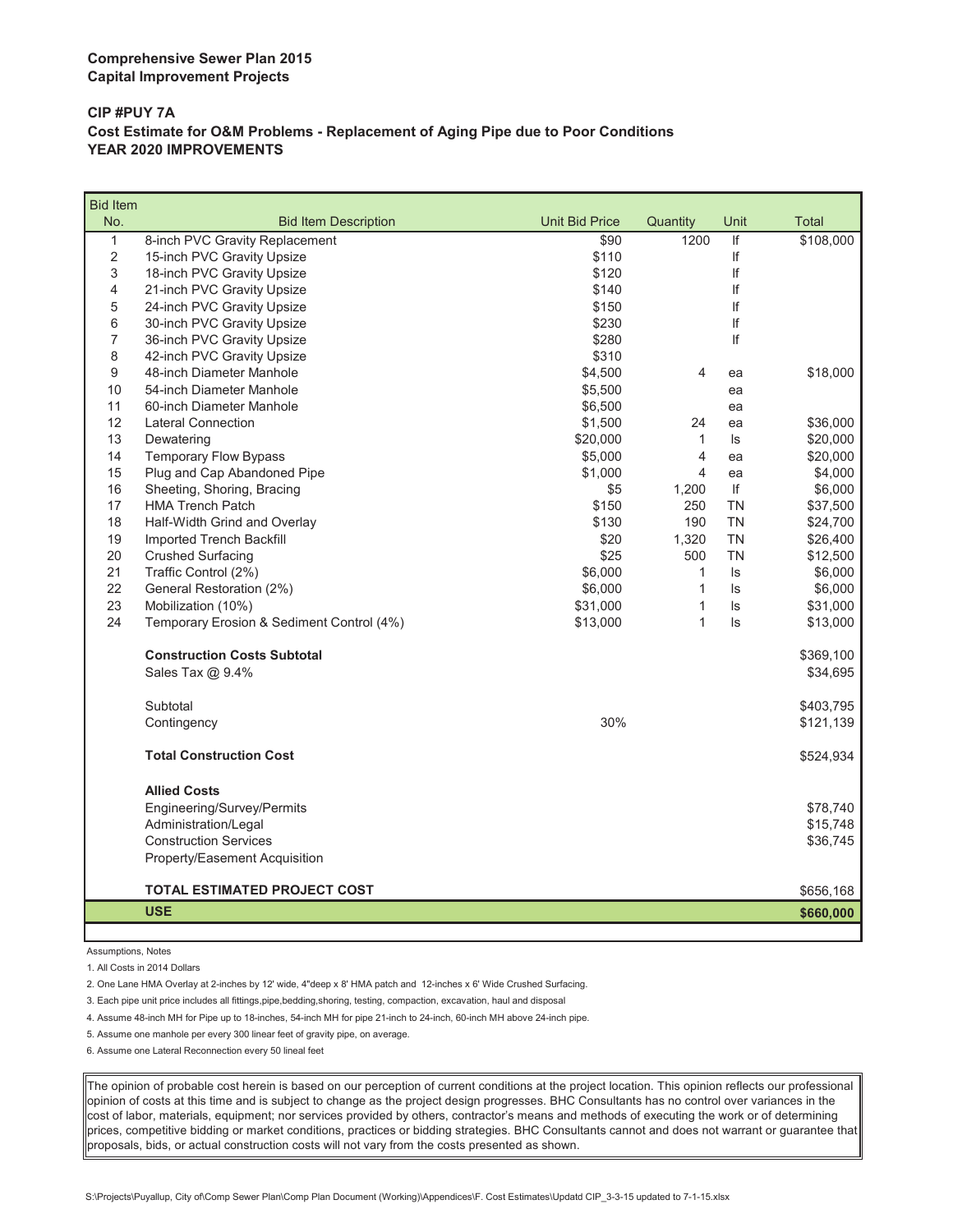#### **CIP #PUY 7B Cost Estimate for Puyallup 7 - Pump Station 24 Improvements YEAR 2020 IMPROVEMENTS**

| <b>Bid Item</b> |                                           |                       |          |           |              |
|-----------------|-------------------------------------------|-----------------------|----------|-----------|--------------|
| No.             | <b>Bid Item Description</b>               | <b>Unit Bid Price</b> | Quantity | Unit      | <b>Total</b> |
| 1               | Pump Station - Mechanical Upgrades        | \$130,000             | 1        | <b>LS</b> | \$130,000    |
| $\overline{2}$  | Pump Station - Electrical Upgrades        | \$65,000              | 1        | <b>LS</b> | \$65,000     |
| 3               | Above Grade Structure                     | \$10,000              | 1        | <b>LS</b> | \$10,000     |
| 4               | <b>Emergency Generator</b>                | \$60,000              | 1        | LS        | \$60,000     |
| 5               | 4-inch Force Main                         | \$65                  |          | LF        |              |
| 6               | 96-inch Dia Manhole, 20' deep             |                       | 1        | <b>LS</b> |              |
| 7               | <b>Cleanup and Testing</b>                | \$10,000              | 1        | LS        | \$10,000     |
| 8               | Dewatering                                | \$30,000              | 1        | <b>LS</b> | \$30,000     |
| 9               | Sheeting, Shoring, Bracing                | \$20,000              | 1        | <b>LS</b> | \$20,000     |
| 10              | <b>HMA Trench Patch</b>                   | \$175                 | 100      | <b>TN</b> | \$17,500     |
| 11              | <b>Imported Trench Backfill</b>           | \$20                  | 200      | <b>TN</b> | \$4,000      |
| 12              | <b>Crushed Surfacing</b>                  | \$25                  | 200      | <b>TN</b> | \$5,000      |
| 13              | Traffic Control (2%)                      | \$7,000               | 1        | ls        | \$7,000      |
| 14              | General Restoration (2%)                  | \$7,000               | 1        | ls        | \$7,000      |
| 15              | Mobilization (10%)                        | \$35,000              | 1        | ls        | \$35,000     |
| 17              | Temporary Erosion & Sediment Control (4%) | \$14,000              | 1        | ls.       | \$14,000     |
|                 | <b>Construction Costs Subtotal</b>        |                       |          |           | \$414,500    |
|                 | Sales Tax @ 9.4%                          |                       |          |           | \$38,963     |
|                 | Subtotal                                  |                       |          |           | \$453,463    |
|                 | Contingency                               | 30%                   |          |           | \$136,039    |
|                 | <b>Total Construction Cost</b>            |                       |          |           | \$589,502    |
|                 |                                           |                       |          |           |              |
|                 | <b>Allied Costs</b>                       |                       |          |           |              |
|                 | Engineering/Survey/Permits                |                       |          |           | \$88,425     |
|                 | Administration/Legal                      |                       |          |           | \$17,685     |
|                 | <b>Construction Services</b>              |                       |          |           | \$41,265     |
|                 | Property/Easement Acquisition             |                       |          |           | \$11,790     |
|                 | <b>TOTAL ESTIMATED PROJECT COST</b>       |                       |          |           | \$748,667    |
|                 | <b>USE</b>                                |                       |          |           | \$750,000    |
|                 |                                           |                       |          |           |              |

Assumptions, Notes

L

1. All Costs in 2014 Dollars

2. One Lane HMA Overlay at 2-inches by 12' wide, 4"deep x 8' HMA patch and 12-inches x 6' Wide Crushed Surfacing.

3. Each pipe unit price includes all fittings,pipe,bedding,shoring, testing, compaction, excavation, haul and disposal

4. Assume 48-inch MH for Pipe up to 18-inches, 54-inch MH for pipe 21-inch to 24-inch, 60-inch MH above 24-inch pipe.

5. Assume one manhole per every 300 linear feet of gravity pipe, on average.

6. Assume one Lateral Reconnection every 50 lineal feet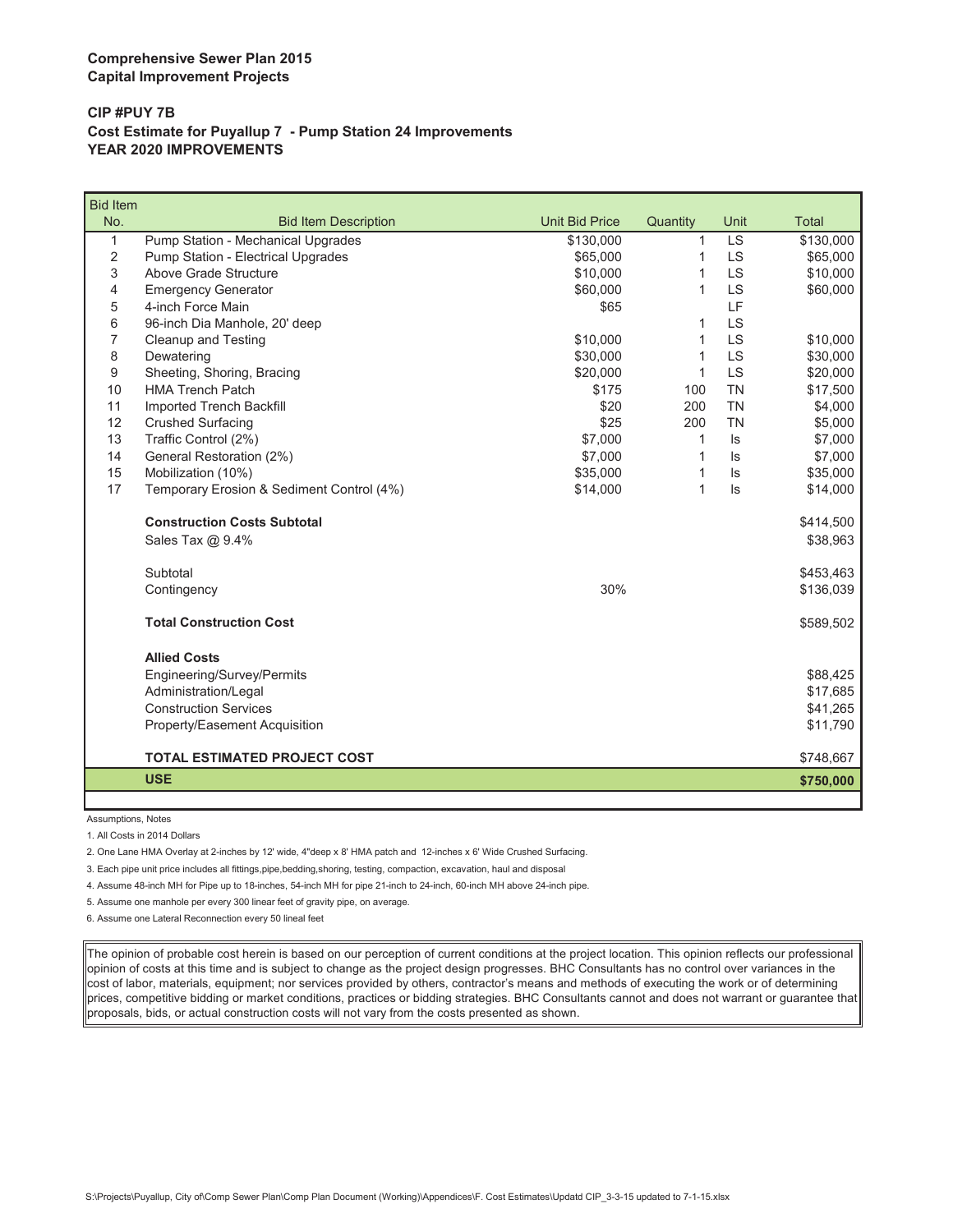### **CIP #PUY 10A**

See G&O Predesign Report for S. Hill Mall LS Removal

# $\begin{tabular}{c} \multicolumn{2}{l}{{\bf{G1Y OF PVALLUP}}} \\ {\bf{SOUTH HILL MATLAB LIFT STATION REMOVAL FEASIBILITY STUDY - ALTERNATIVE 2} \\ \multicolumn{2}{l}{ENGNEER'S \underline{PREIMONARY}} \textbf{CONSTRUCTION COST ESTIMATE} \\ \multicolumn{2}{l}{\bf{FNGNEER'S \underline{PREIMINANKY}} \textbf{CONSTRUCTION COST ESTIMATE}} \\ \multicolumn{2}{l}{\bf{G.8O} \#14504} \end{tabular}$

|                | <b>TTEM BASE BID:</b>                                   | ESTIMATED       |           | UNIT     |               |
|----------------|---------------------------------------------------------|-----------------|-----------|----------|---------------|
| NO.            | <b>DESCRIPTION</b>                                      | <b>OUANTITY</b> |           | PRICE    | <b>AMOUNT</b> |
| 1.             | SPCC Plan (1-07.15(1))                                  |                 | LS        | \$1,500  | \$1,500       |
| $\overline{2}$ | Minor Changes (S.P. 1-04.4(1))                          | 1               | MC        | \$5,000  | \$5,000       |
| 3.             | Mobilization, Cleanup, and Demobilization (S.P. 1-09.7) |                 | LS        | \$23,200 | \$23,200      |
| 4.             | Project Temporary Traffic Control (1-10.5(3))           |                 | LS        | \$3,000  | \$3,000       |
| 5.             | Clearing and Grubbing (S.P. 2-01.5)                     |                 | LS        | \$5,000  | \$5,000       |
| б.             | Removal of Structure and Obstruction (S.P. 2-02.5)      | 1               | LS        | \$10,000 | \$10,000      |
| 7.             | Locate Existing Utilities (S.P. 2-09.5)                 | 1               | LS        | \$2,000  | \$2,000       |
| 8.             | Temporary Bypass Pumping                                | ı               | LS        | \$7,800  | \$7,800       |
| 9.             | Crushed Surfacing Base Course (S.P. 4-04.5)             | 150             | TN        | \$30     | \$4,500       |
| 10.            | HMA CL 1/2" PG 64-22 (S.P. 5-04.5)                      | 150             | TN        | \$150    | \$22,533      |
| 11.            | 8" PVC (Including excavation, bedding)                  | $\circ$         | LF        | \$60     | \$0           |
| 12.            | 12" PVC (Including excavation, bedding)                 | 350             | LF        | \$80     | \$28,000      |
| 13.            | 18" PVC (Including excavation, bedding)                 | 360             | LF        | \$120    | \$43,200      |
| 14.            | 12" PVC storm (Including excavation, bedding)           | 30              | LF        | \$80     | \$2,400       |
| 15.            | 18" PVC storm (Including excavation, bedding)           | 10              | LF        | \$120    | \$1,200       |
| 16.            | 48" Precast Manhole (Basic to 8')                       | 2               | EA        | \$4,000  | \$8,000       |
| 17.            | 48" Precast Manhole (Height Over 8')                    | 18.5            | VF        | \$250    | \$4,625       |
| 18.            | Connection to Existing Manhole                          | 2               | EA        | \$2,500  | \$5,000       |
| 19.            | Removal of Unsuitable Material (Trench) (S.P. 7-08.5)   | 521             | CY        | \$50     | \$26,042      |
| 20.            | Sawcutting                                              | 1,520           | LF        | \$4      | \$6,080       |
| 21.            | Trench Excavation Safety Systems (S.P. 7-08.5)          | 1               | LS        | \$5,000  | \$5,000       |
| 22.            | Bank Run Gravel for Trench Backfill (S.P. 7-08.5)       | 938             | TN        | \$30     | \$28,125      |
| 23.            | Planing Bituminous Pavement                             | 667             | <b>SY</b> | \$10     | \$6,667       |
| 24.            | Seeding, Fertilizing, and Mulching (S.P. 8-01.5).       | 20              | SY        | 55       | \$100         |
| 25.            | Erosion / Water Pollution Control (S.P. 8-01.5)         | 1               | LS        | \$5,000  | \$5,000       |
| 26.            | Project Documentation (S.P. 8)                          | 1               | LS        | \$1,000  | \$1,000       |
|                | Subtotal All Items                                      |                 |           |          | \$254,971     |
|                | Sales Tax (8.5%)                                        |                 | 8.5%      |          | \$21,700      |
|                | TOTAL CONSTRUCTION COST:                                |                 |           |          | \$277,000     |
|                | Contigency (20%)                                        |                 | 20%       |          | \$55,400      |
|                | TOTAL CONSTRUCTION COST W/CONTINGENCIES                 |                 |           |          | \$332,400     |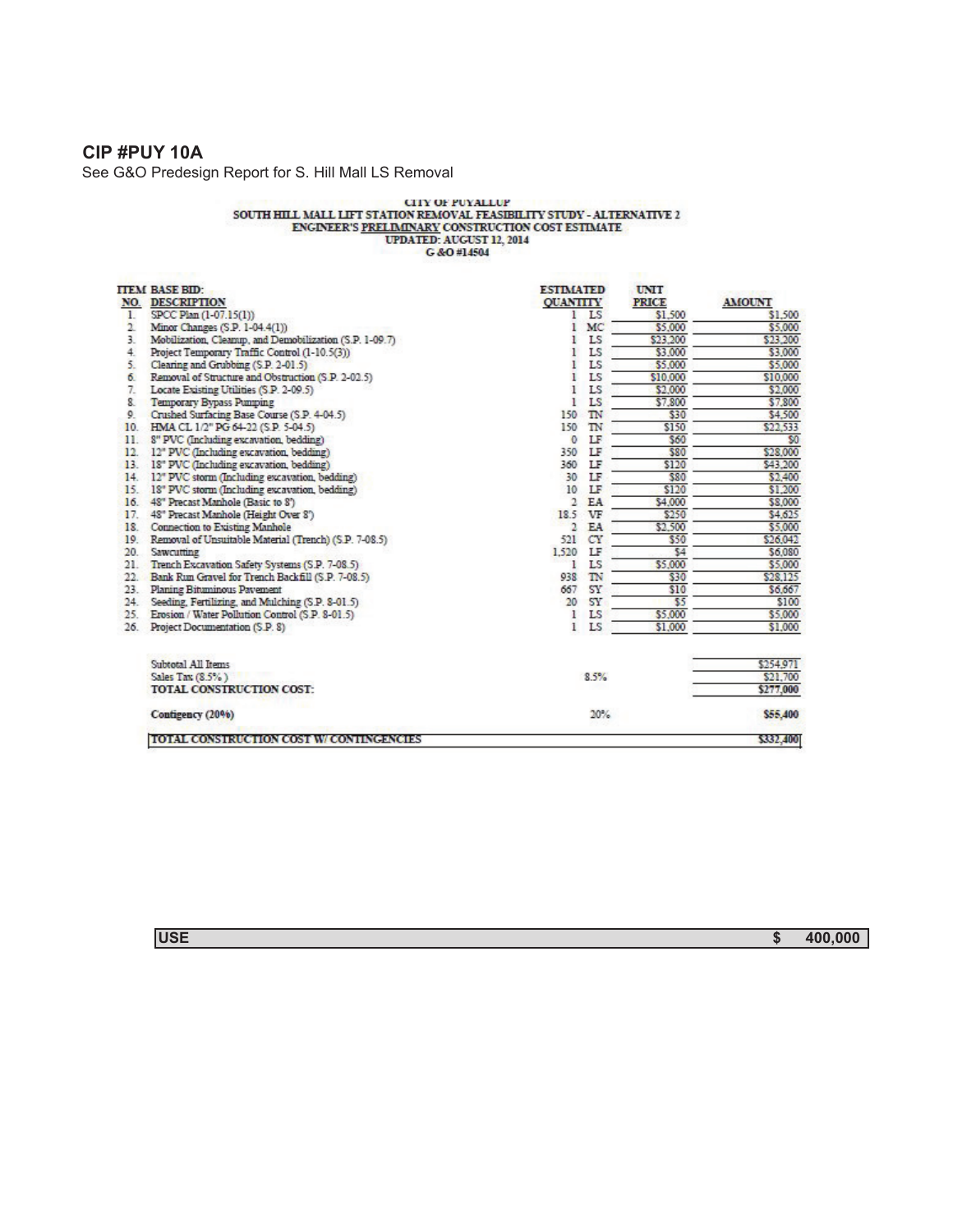#### **CIP #PUY 10B Cost Estimate for Problem Area 1 - Bradley Lake Sewer Line Abandonment YEAR 2034 IMPROVEMENTS**

| <b>Bid Item</b> |                                           |                       |                         |           |              |
|-----------------|-------------------------------------------|-----------------------|-------------------------|-----------|--------------|
| No.             | <b>Bid Item Description</b>               | <b>Unit Bid Price</b> | Quantity                | Unit      | <b>Total</b> |
| $\mathbf{1}$    | 12-inch PVC Gravity Upsize                | \$100                 |                         | f         |              |
| 2               | 15-inch PVC Gravity Upsize                | \$110                 | 1300                    | lf        | \$143,000    |
| 3               | 18-inch PVC Gravity Upsize                | \$120                 |                         | If        |              |
| 4               | 21-inch PVC Gravity Upsize                | \$140                 |                         | If        |              |
| 5               | 24-inch PVC Gravity Upsize                | \$150                 |                         | If        |              |
| 6               | 30-inch PVC Gravity Upsize                | \$230                 |                         | If        |              |
| 7               | 36-inch PVC Gravity Upsize                | \$280                 |                         | If        |              |
| 8               | 42-inch PVC Gravity Upsize                | \$310                 |                         |           |              |
| 9               | 48-inch Diameter Manhole                  | \$4,500               | 5                       | ea        | \$22,500     |
| 10              | 54-inch Diameter Manhole                  | \$5,500               |                         | ea        |              |
| 11              | 60-inch Diameter Manhole                  | \$6,500               |                         | ea        |              |
| 12              | <b>Lateral Connection</b>                 | \$1,500               | 26                      | ea        | \$39,000     |
| 13              | Dewatering                                | \$20,000              | $\mathbf{1}$            | ls        | \$20,000     |
| 14              | Temporary Flow Bypass                     | \$5,000               | $\overline{\mathbf{4}}$ | ea        | \$20,000     |
| 15              | Plug and Cap Abandoned Pipe               | \$1,000               | $\overline{4}$          | ea        | \$4,000      |
| 16              | Sheeting, Shoring, Bracing                | \$5                   | 1,300                   | lf        | \$6,500      |
| 17              | <b>HMA Trench Patch</b>                   | \$150                 | 270                     | <b>TN</b> | \$40,500     |
| 18              | Half-Width Grind and Overlay              | \$130                 | 210                     | <b>TN</b> | \$27,300     |
| 19              | Imported Trench Backfill                  | \$20                  | 1,430                   | <b>TN</b> | \$28,600     |
| 20              | <b>Crushed Surfacing</b>                  | \$25                  | 540                     | <b>TN</b> | \$13,500     |
| 21              | Traffic Control (2%)                      | \$7,000               | 1                       | ls        | \$7,000      |
| 22              | General Restoration (2%)                  | \$7,000               | $\mathbf{1}$            | ls        | \$7,000      |
| 23              | Mobilization (10%)                        | \$36,000              | 1                       | ls        | \$36,000     |
| 24              | Temporary Erosion & Sediment Control (4%) | \$15,000              | 1                       | ls        | \$15,000     |
|                 | <b>Construction Costs Subtotal</b>        |                       |                         |           | \$429,900    |
|                 | Sales Tax @ 9.4%                          |                       |                         |           | \$40,411     |
|                 | Subtotal                                  |                       |                         |           | \$470,311    |
|                 | Contingency                               | 30%                   |                         |           | \$141,093    |
|                 |                                           |                       |                         |           |              |
|                 | <b>Total Construction Cost</b>            |                       |                         |           | \$611,404    |
|                 | <b>Allied Costs</b>                       |                       |                         |           |              |
|                 | Engineering/Survey/Permits                |                       |                         |           | \$91,711     |
|                 | Administration/Legal                      |                       |                         |           | \$18,342     |
|                 | <b>Construction Services</b>              |                       |                         |           | \$42,798     |
|                 | Property/Easement Acquisition             |                       |                         |           |              |
|                 |                                           |                       |                         |           |              |
|                 | <b>TOTAL ESTIMATED PROJECT COST</b>       |                       |                         |           | \$764,255    |
|                 | <b>USE</b>                                |                       |                         |           | \$770,000    |

Assumptions, Notes

1. All Costs in 2014 Dollars

2. One Lane HMA Overlay at 2-inches by 12' wide, 4"deep x 8' HMA patch and 12-inches x 6' Wide Crushed Surfacing.

3. Each pipe unit price includes all fittings,pipe,bedding,shoring, testing, compaction, excavation, haul and disposal

4. Assume 48-inch MH for Pipe up to 18-inches, 54-inch MH for pipe 21-inch to 24-inch, 60-inch MH above 24-inch pipe.

5. Assume one manhole per every 300 linear feet of gravity pipe, on average.

6. Assume one Lateral Reconnection every 50 lineal feet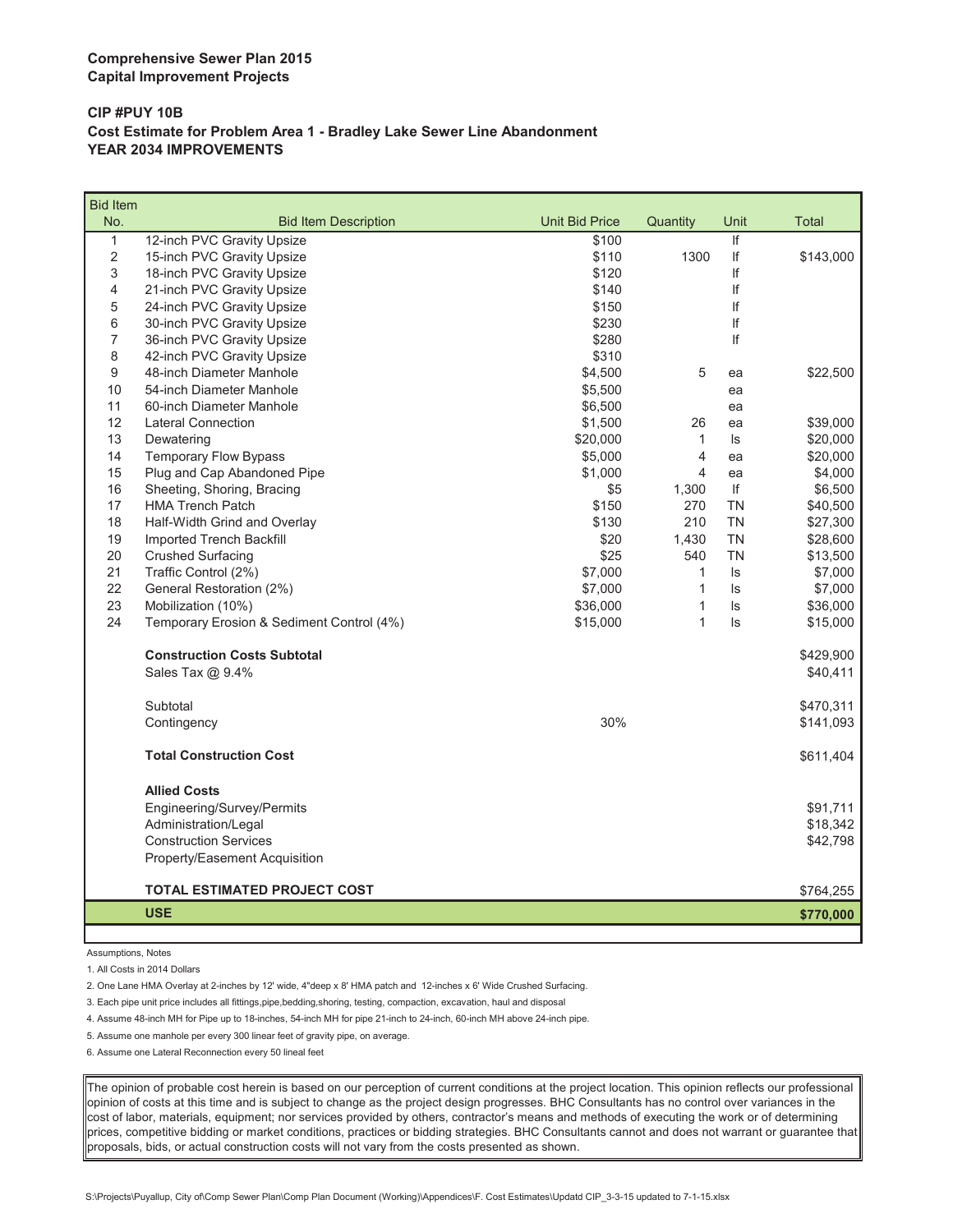#### **Comprehensive Sewer Plan 2015 Capital Improvement Projects**

#### **CIP #PUY 11A Cost Estimate for Puyallup 11 - Cherokee Pump Station (#26) Improvements YEAR 2020 IMPROVEMENTS**

| <b>Bid Item</b> |                                           |                       |          |           |                   |
|-----------------|-------------------------------------------|-----------------------|----------|-----------|-------------------|
| No.             | <b>Bid Item Description</b>               | <b>Unit Bid Price</b> | Quantity | Unit      | Total             |
| 1               | Pump Station - Mechanical Upgrades        | \$100,000             | 1        | <b>LS</b> | $\sqrt{$100,000}$ |
| 2               | Pump Station - Electrical Upgrades        | \$50,000              | 1        | <b>LS</b> | \$50,000          |
| 3               | Above Grade Structure                     | \$10,000              | 1        | <b>LS</b> | \$10,000          |
| 4               | <b>Emergency Generator</b>                | \$75,000              | 1        | LS        | \$75,000          |
| 5               | 4-inch Force Main                         | \$65                  |          | LF        |                   |
| 6               | 96-inch Dia Manhole, 20' deep             |                       | 1        | <b>LS</b> |                   |
| 7               | Cleanup and Testing                       | \$10,000              | 1        | <b>LS</b> | \$10,000          |
| 8               | Dewatering                                | \$30,000              | 1        | <b>LS</b> | \$30,000          |
| 9               | Sheeting, Shoring, Bracing                | \$20,000              | 1        | <b>LS</b> | \$20,000          |
| 10              | <b>HMA Trench Patch</b>                   | \$175                 | 100      | <b>TN</b> | \$17,500          |
| 11              | Imported Trench Backfill                  | \$20                  | 200      | <b>TN</b> | \$4,000           |
| 12              | <b>Crushed Surfacing</b>                  | \$25                  | 200      | <b>TN</b> | \$5,000           |
| 13              | Traffic Control (2%)                      | \$6,000               | 1        | ls        | \$6,000           |
| 14              | General Restoration (2%)                  | \$6,000               | 1        | ls        | \$6,000           |
| 15              | Mobilization (10%)                        | \$32,000              | 1        | $\sf ls$  | \$32,000          |
| 17              | Temporary Erosion & Sediment Control (4%) | \$13,000              | 1        | $\sf ls$  | \$13,000          |
|                 | <b>Construction Costs Subtotal</b>        |                       |          |           | \$378,500         |
|                 | Sales Tax @ 9.4%                          |                       |          |           | \$35,579          |
|                 | Subtotal                                  |                       |          |           | \$414,079         |
|                 | Contingency                               | 30%                   |          |           | \$124,224         |
|                 | <b>Total Construction Cost</b>            |                       |          |           | \$538,303         |
|                 | <b>Allied Costs</b>                       |                       |          |           |                   |
|                 | Engineering/Survey/Permits                |                       |          |           | \$80,745          |
|                 | Administration/Legal                      |                       |          |           | \$16,149          |
|                 | <b>Construction Services</b>              |                       |          |           | \$37,681          |
|                 | Property/Easement Acquisition             |                       |          |           | \$10,766          |
|                 | <b>TOTAL ESTIMATED PROJECT COST</b>       |                       |          |           | \$683,644         |
|                 | <b>USE</b>                                |                       |          |           | \$690,000         |
|                 |                                           |                       |          |           |                   |

Assumptions, Notes

1. All Costs in 2014 Dollars

2. One Lane HMA Overlay at 2-inches by 12' wide, 4"deep x 8' HMA patch and 12-inches x 6' Wide Crushed Surfacing.

3. Each pipe unit price includes all fittings,pipe,bedding,shoring, testing, compaction, excavation, haul and disposal

4. Assume 48-inch MH for Pipe up to 18-inches, 54-inch MH for pipe 21-inch to 24-inch, 60-inch MH above 24-inch pipe.

5. Assume one manhole per every 300 linear feet of gravity pipe, on average.

6. Assume one Lateral Reconnection every 50 lineal feet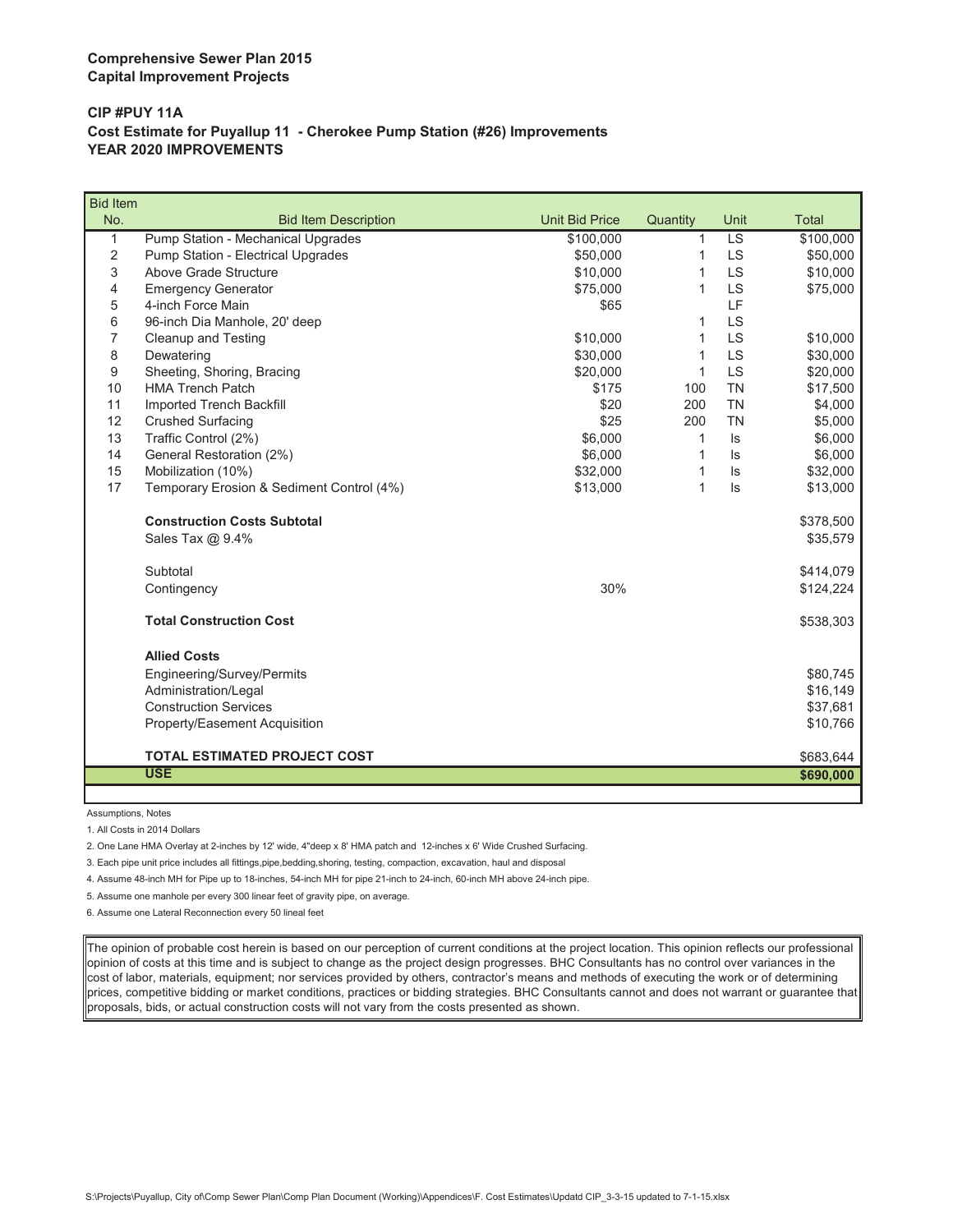#### **CIP #PUY 14A Cost Estimate for Problem Area 6 - East Main Downstream Improvements YEAR 2034 IMPROVEMENTS**

| <b>Bid Item</b> |                                           |                       |                |                         |              |
|-----------------|-------------------------------------------|-----------------------|----------------|-------------------------|--------------|
| No.             | <b>Bid Item Description</b>               | <b>Unit Bid Price</b> | Quantity       | Unit                    | <b>Total</b> |
| 1               | 12-inch PVC Gravity Upsize                | \$100                 |                | $\overline{\mathbb{F}}$ |              |
| $\overline{2}$  | 15-inch PVC Gravity Upsize                | \$110                 |                | If                      |              |
| 3               | 18-inch PVC Gravity Upsize                | \$120                 |                | If                      |              |
| 4               | 21-inch PVC Gravity Upsize                | \$140                 |                | If                      |              |
| 5               | 24-inch PVC Gravity Upsize                | \$150                 |                | If                      |              |
| 6               | 30-inch PVC Gravity Upsize                | \$230                 |                | lf                      |              |
| $\overline{7}$  | 36-inch PVC Gravity Upsize                | \$280                 | 1,940          | If                      | \$543,200    |
| 8               | 42-inch PVC Gravity Upsize                | \$310                 |                | If                      |              |
| 9               | 48-inch Diameter Manhole                  | \$4,500               |                | ea                      |              |
| 10              | 54-inch Diameter Manhole                  | \$5,500               |                | ea                      |              |
| 11              | 60-inch Diameter Manhole                  | \$6,500               | 7              | ea                      | \$45,500     |
| 12              | <b>Lateral Connection</b>                 | \$1,500               | 39             | ea                      | \$58,200     |
| 13              | Dewatering                                | \$20,000              | 1              | ls.                     | \$20,000     |
| 14              | <b>Temporary Flow Bypass</b>              | \$5,000               | $\overline{4}$ | ea                      | \$20,000     |
| 15              | Plug and Cap Abandoned Pipe               | \$1,000               | $\overline{4}$ | ea                      | \$4,000      |
| 16              | Sheeting, Shoring, Bracing                | \$5                   | 1,940          | lf                      | \$9,700      |
| 17              | <b>HMA Trench Patch</b>                   | \$150                 | 410            | TN                      | \$61,500     |
| 18              | Half-Width Grind and Overlay              | \$130                 | 310            | <b>TN</b>               | \$40,300     |
| 19              | Imported Trench Backfill                  | \$20                  | 2,130          | TN                      | \$42,600     |
| 20              | <b>Crushed Surfacing</b>                  | \$25                  | 800            | <b>TN</b>               | \$20,000     |
| 21              | Traffic Control (2%)                      | \$17,000              | $\mathbf{1}$   | ls                      | \$17,000     |
| 22              | General Restoration (2%)                  | \$17,000              | 1              | ls                      | \$17,000     |
| 23              | Mobilization (10%)                        | \$87,000              | 1              | ls                      | \$87,000     |
| 24              | Temporary Erosion & Sediment Control (4%) | \$35,000              | 1              | ls.                     | \$35,000     |
|                 | <b>Construction Costs Subtotal</b>        |                       |                |                         | \$1,021,000  |
|                 | Sales Tax @ 9.4%                          |                       |                |                         | \$95,974     |
|                 | Subtotal                                  |                       |                |                         | \$1,116,974  |
|                 | Contingency                               | 30%                   |                |                         | \$335,092    |
|                 | <b>Total Construction Cost</b>            |                       |                |                         | \$1,452,066  |
|                 | <b>Allied Costs</b>                       |                       |                |                         |              |
|                 | Engineering/Survey/Permits                |                       |                |                         | \$217,810    |
|                 | Administration/Legal                      |                       |                |                         | \$43,562     |
|                 | <b>Construction Services</b>              |                       |                |                         | \$101,645    |
|                 | Property/Easement Acquisition             |                       |                |                         |              |
|                 | <b>TOTAL ESTIMATED PROJECT COST</b>       |                       |                |                         | \$1,815,083  |
|                 | <b>USE</b>                                |                       |                |                         | \$1,820,000  |
|                 |                                           |                       |                |                         |              |

Assumptions, Notes

1. All Costs in 2014 Dollars

2. One Lane HMA Overlay at 2-inches by 12' wide, 4"deep x 8' HMA patch and 12-inches x 6' Wide Crushed Surfacing.

3. Each pipe unit price includes all fittings,pipe,bedding,shoring, testing, compaction, excavation, haul and disposal

4. Assume 48-inch MH for Pipe up to 18-inches, 54-inch MH for pipe 21-inch to 24-inch, 60-inch MH above 24-inch pipe.

5. Assume one manhole per every 300 linear feet of gravity pipe, on average.

6. Assume one Lateral Reconnection every 50 lineal feet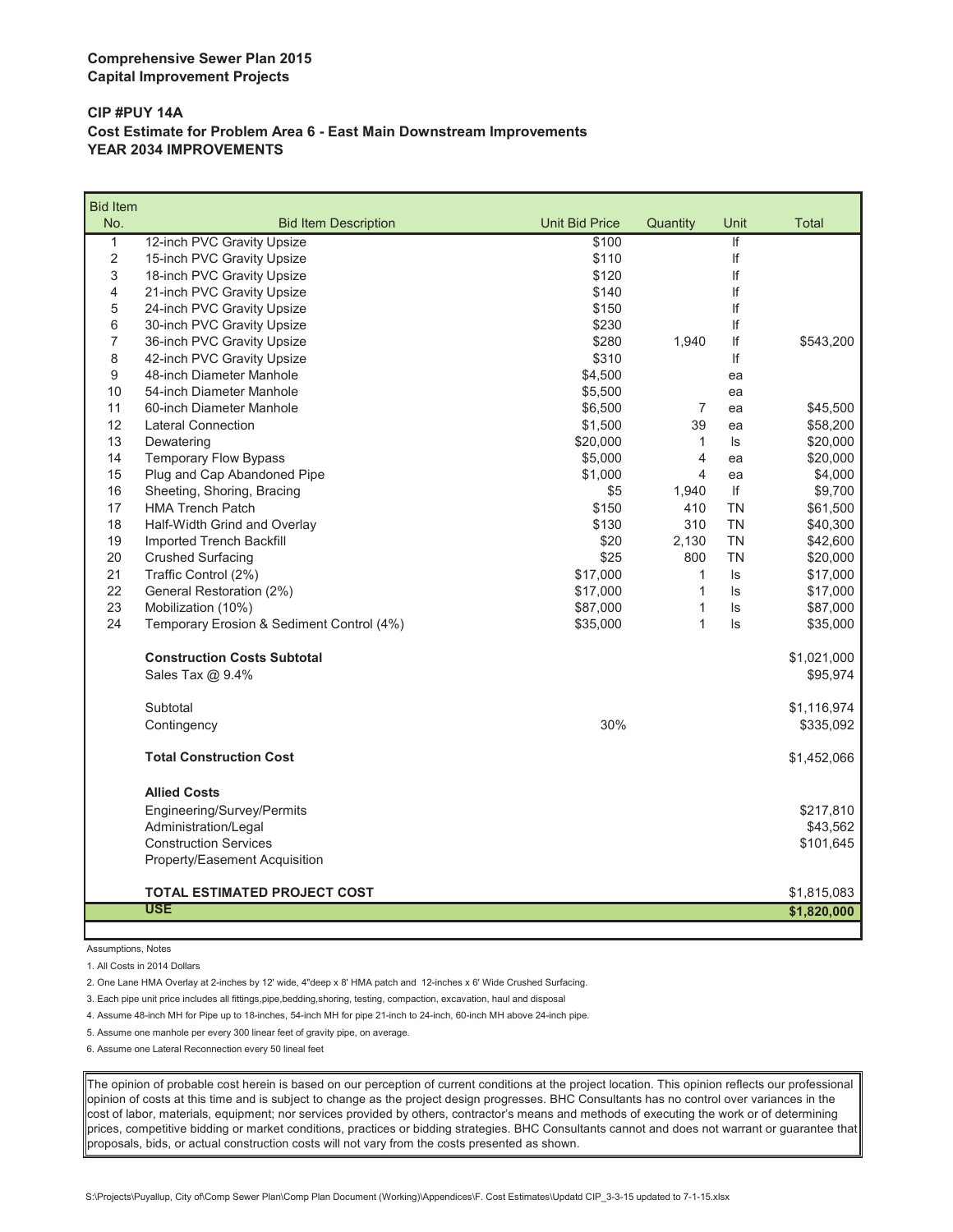#### **CIP #PUY 14B Cost Estimate for Problem Area 6 - East Main Downstream Improvements YEAR 2034 IMPROVEMENTS**

| <b>Bid Item</b> |                                           |                       |              |           |              |
|-----------------|-------------------------------------------|-----------------------|--------------|-----------|--------------|
| No.             | <b>Bid Item Description</b>               | <b>Unit Bid Price</b> | Quantity     | Unit      | <b>Total</b> |
| $\mathbf{1}$    | 12-inch PVC Gravity Upsize                | \$100                 |              | If        |              |
| $\overline{c}$  | 15-inch PVC Gravity Upsize                | \$110                 |              | lf        |              |
| 3               | 18-inch PVC Gravity Upsize                | \$120                 |              | If        |              |
| 4               | 21-inch PVC Gravity Upsize                | \$140                 |              | If        |              |
| 5               | 24-inch PVC Gravity Upsize                | \$150                 |              | If        |              |
| 6               | 30-inch PVC Gravity Upsize                | \$230                 | 910          | lf        | \$209,300    |
| $\overline{7}$  | 36-inch PVC Gravity Upsize                | \$280                 | 680          | If        | \$190,400    |
| 8               | 42-inch PVC Gravity Upsize                | \$310                 |              | lf        |              |
| 9               | 48-inch Diameter Manhole                  | \$4,500               |              | ea        |              |
| 10              | 54-inch Diameter Manhole                  | \$5,500               |              | ea        |              |
| 11              | 60-inch Diameter Manhole                  | \$6,500               | 6            | ea        | \$39,000     |
| 12              | <b>Lateral Connection</b>                 | \$1,500               | 32           | ea        | \$47,700     |
| 13              | Dewatering                                | \$20,000              | $\mathbf{1}$ | $\sf ls$  | \$20,000     |
| 14              | <b>Temporary Flow Bypass</b>              | \$5,000               | 4            | ea        | \$20,000     |
| 15              | Plug and Cap Abandoned Pipe               | \$1,000               | 4            | ea        | \$4,000      |
| 16              | Sheeting, Shoring, Bracing                | \$5                   | 1,590        | lf        | \$7,950      |
| 17              | <b>HMA Trench Patch</b>                   | \$150                 | 330          | <b>TN</b> | \$49,500     |
| 18              | Half-Width Grind and Overlay              | \$130                 | 250          | <b>TN</b> | \$32,500     |
| 19              | Imported Trench Backfill                  | \$20                  | 1,750        | <b>TN</b> | \$35,000     |
| 20              | <b>Crushed Surfacing</b>                  | \$25                  | 660          | <b>TN</b> | \$16,500     |
| 21              | Traffic Control (2%)                      | \$13,000              | $\mathbf{1}$ | ls        | \$13,000     |
| 22              | General Restoration (2%)                  | \$13,000              | 1            | Is        | \$13,000     |
| 23              | Mobilization (10%)                        | \$67,000              | $\mathbf{1}$ | ls        | \$67,000     |
| 24              | Temporary Erosion & Sediment Control (4%) | \$27,000              | $\mathbf{1}$ | ls        | \$27,000     |
|                 | <b>Construction Costs Subtotal</b>        |                       |              |           | \$791,850    |
|                 | Sales Tax @ 9.4%                          |                       |              |           | \$74,434     |
|                 | Subtotal                                  |                       |              |           | \$866,284    |
|                 | Contingency                               | 30%                   |              |           | \$259,885    |
|                 | <b>Total Construction Cost</b>            |                       |              |           | \$1,126,169  |
|                 | <b>Allied Costs</b>                       |                       |              |           |              |
|                 | Engineering/Survey/Permits                |                       |              |           | \$168,925    |
|                 | Administration/Legal                      |                       |              |           | \$33,785     |
|                 | <b>Construction Services</b>              |                       |              |           | \$78,832     |
|                 | Property/Easement Acquisition             |                       |              |           |              |
|                 | <b>TOTAL ESTIMATED PROJECT COST</b>       |                       |              |           | \$1,407,711  |
|                 | <b>USE</b>                                |                       |              |           | \$1,410,000  |
|                 |                                           |                       |              |           |              |

Assumptions, Notes

1. All Costs in 2014 Dollars

2. One Lane HMA Overlay at 2-inches by 12' wide, 4"deep x 8' HMA patch and 12-inches x 6' Wide Crushed Surfacing.

3. Each pipe unit price includes all fittings,pipe,bedding,shoring, testing, compaction, excavation, haul and disposal

4. Assume 48-inch MH for Pipe up to 18-inches, 54-inch MH for pipe 21-inch to 24-inch, 60-inch MH above 24-inch pipe.

5. Assume one manhole per every 300 linear feet of gravity pipe, on average.

6. Assume one Lateral Reconnection every 50 lineal feet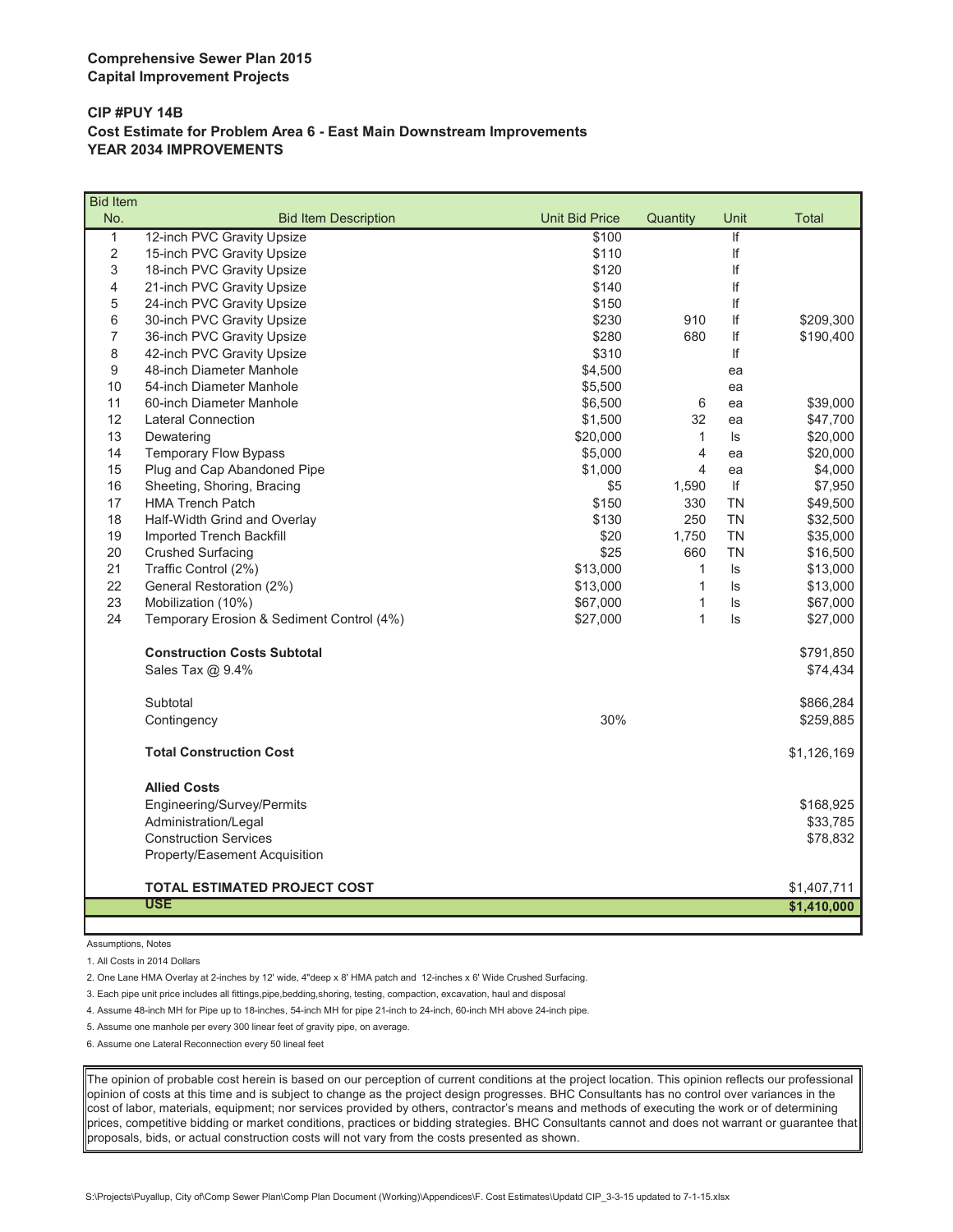#### **CIP #PUY 14C Cost Estimate for Problem Area 6 - Meridian to 9th Ave SW YEAR 2034 IMPROVEMENTS**

| <b>Bid Item</b> |                                           |                       |                |                         |              |
|-----------------|-------------------------------------------|-----------------------|----------------|-------------------------|--------------|
| No.             | <b>Bid Item Description</b>               | <b>Unit Bid Price</b> | Quantity       | Unit                    | <b>Total</b> |
| $\mathbf{1}$    | 12-inch PVC Gravity Upsize                | \$100                 |                | $\overline{\mathbf{f}}$ |              |
| 2               | 15-inch PVC Gravity Upsize                | \$110                 |                | lf                      |              |
| 3               | 18-inch PVC Gravity Upsize                | \$120                 |                | If                      |              |
| 4               | 21-inch PVC Gravity Upsize                | \$140                 |                | If                      |              |
| 5               | 24-inch PVC Gravity Upsize                | \$150                 |                | If                      |              |
| 6               | 30-inch PVC Gravity Upsize                | \$230                 | 2,125          | lf                      | \$488,750    |
| $\overline{7}$  | 36-inch PVC Gravity Upsize                | \$280                 |                | lf                      |              |
| 8               | 42-inch PVC Gravity Upsize                | \$310                 |                | If                      |              |
| 9               | 48-inch Diameter Manhole                  | \$4,500               |                | ea                      |              |
| 10              | 54-inch Diameter Manhole                  | \$5,500               |                | ea                      |              |
| 11              | 60-inch Diameter Manhole                  | \$6,500               | 8              | ea                      | \$52,000     |
| 12              | <b>Lateral Connection</b>                 | \$1,500               | 43             | ea                      | \$63,750     |
| 13              | Dewatering                                | \$20,000              | $\mathbf{1}$   | ls                      | \$20,000     |
| 14              | <b>Temporary Flow Bypass</b>              | \$5,000               | $\overline{4}$ | ea                      | \$20,000     |
| 15              | Plug and Cap Abandoned Pipe               | \$1,000               | $\overline{4}$ | ea                      | \$4,000      |
| 16              | Sheeting, Shoring, Bracing                | \$5                   | 2,125          | If                      | \$10,625     |
| 17              | <b>HMA Trench Patch</b>                   | \$150                 | 450            | <b>TN</b>               | \$67,500     |
| 18              | Half-Width Grind and Overlay              | \$130                 | 340            | <b>TN</b>               | \$44,200     |
| 19              | Imported Trench Backfill                  | \$20                  | 2,330          | <b>TN</b>               | \$46,600     |
| 20              | <b>Crushed Surfacing</b>                  | \$25                  | 880            | <b>TN</b>               | \$22,000     |
| 21              | Traffic Control (2%)                      | \$17,000              | $\mathbf{1}$   | ls                      | \$17,000     |
| 22              | General Restoration (2%)                  | \$17,000              | $\mathbf{1}$   | ls                      | \$17,000     |
| 23              | Mobilization (10%)                        | \$84,000              | $\mathbf{1}$   | ls                      | \$84,000     |
| 24              | Temporary Erosion & Sediment Control (4%) | \$34,000              | $\mathbf{1}$   | ls                      | \$34,000     |
|                 | <b>Construction Costs Subtotal</b>        |                       |                |                         | \$991,425    |
|                 | Sales Tax @ 9.4%                          |                       |                |                         | \$93,194     |
|                 | Subtotal                                  |                       |                |                         | \$1,084,619  |
|                 | Contingency                               | 30%                   |                |                         | \$325,386    |
|                 | <b>Total Construction Cost</b>            |                       |                |                         | \$1,410,005  |
|                 | <b>Allied Costs</b>                       |                       |                |                         |              |
|                 | Engineering/Survey/Permits                |                       |                |                         | \$211,501    |
|                 | Administration/Legal                      |                       |                |                         | \$42,300     |
|                 | <b>Construction Services</b>              |                       |                |                         | \$98,700     |
|                 | Property/Easement Acquisition             |                       |                |                         |              |
|                 | <b>TOTAL ESTIMATED PROJECT COST</b>       |                       |                |                         | \$1,762,506  |
|                 | <b>USE</b>                                |                       |                |                         | \$1,770,000  |
|                 |                                           |                       |                |                         |              |

Assumptions, Notes

1. All Costs in 2014 Dollars

2. One Lane HMA Overlay at 2-inches by 12' wide, 4"deep x 8' HMA patch and 12-inches x 6' Wide Crushed Surfacing.

3. Each pipe unit price includes all fittings,pipe,bedding,shoring, testing, compaction, excavation, haul and disposal

4. Assume 48-inch MH for Pipe up to 18-inches, 54-inch MH for pipe 21-inch to 24-inch, 60-inch MH above 24-inch pipe.

5. Assume one manhole per every 300 linear feet of gravity pipe, on average.

6. Assume one Lateral Reconnection every 50 lineal feet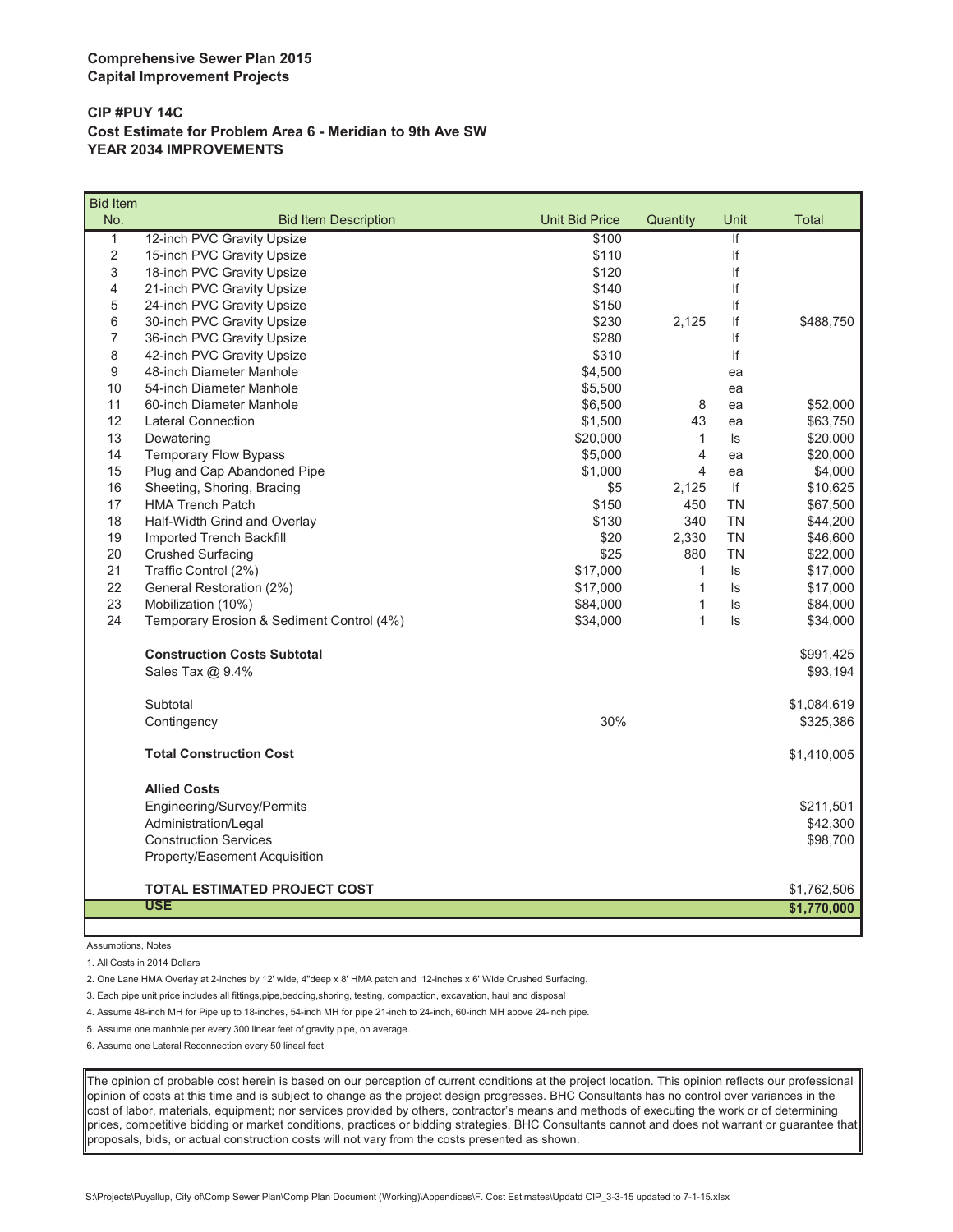#### **CIP #PUY 14D Cost Estimate for O&M Problems - Replacement of Aging Pipe due to Poor Conditions YEAR 2020 IMPROVEMENTS**

| <b>Bid Item</b> |                                           |                       |                |           |              |
|-----------------|-------------------------------------------|-----------------------|----------------|-----------|--------------|
| No.             | <b>Bid Item Description</b>               | <b>Unit Bid Price</b> | Quantity       | Unit      | <b>Total</b> |
| $\mathbf{1}$    | 8-inch PVC Gravity Replacement            | \$90                  | 500            | If        | \$45,000     |
| $\overline{2}$  | 15-inch PVC Gravity Upsize                | \$110                 |                | If        |              |
| 3               | 18-inch PVC Gravity Upsize                | \$120                 |                | lf        |              |
| 4               | 21-inch PVC Gravity Upsize                | \$140                 |                | If        |              |
| 5               | 24-inch PVC Gravity Upsize                | \$150                 |                | If        |              |
| 6               | 30-inch PVC Gravity Upsize                | \$230                 |                | lf        |              |
| 7               | 36-inch PVC Gravity Upsize                | \$280                 |                | lf        |              |
| 8               | 42-inch PVC Gravity Upsize                | \$310                 |                |           |              |
| 9               | 48-inch Diameter Manhole                  | \$4,500               | $\overline{2}$ | ea        | \$9,000      |
| 10              | 54-inch Diameter Manhole                  | \$5,500               |                | ea        |              |
| 11              | 60-inch Diameter Manhole                  | \$6,500               |                | ea        |              |
| 12              | <b>Lateral Connection</b>                 | \$1,500               | 10             | ea        | \$15,000     |
| 13              | Dewatering                                | \$20,000              | 1              | ls        | \$20,000     |
| 14              | <b>Temporary Flow Bypass</b>              | \$5,000               | 4              | ea        | \$20,000     |
| 15              | Plug and Cap Abandoned Pipe               | \$1,000               | 4              | ea        | \$4,000      |
| 16              | Sheeting, Shoring, Bracing                | \$5                   | 500            | lf        | \$2,500      |
| 17              | <b>HMA Trench Patch</b>                   | \$150                 | 110            | <b>TN</b> | \$16,500     |
| 18              | Half-Width Grind and Overlay              | \$130                 | 80             | <b>TN</b> | \$10,400     |
| 19              | Imported Trench Backfill                  | \$20                  | 550            | <b>TN</b> | \$11,000     |
| 20              | <b>Crushed Surfacing</b>                  | \$25                  | 210            | <b>TN</b> | \$5,250      |
| 21              | Traffic Control (2%)                      | \$3,000               | $\mathbf{1}$   | ls        | \$3,000      |
| 22              | General Restoration (2%)                  | \$3,000               | $\mathbf{1}$   | ls        | \$3,000      |
| 23              | Mobilization (10%)                        | \$16,000              | $\mathbf{1}$   | $\sf ls$  | \$16,000     |
| 24              | Temporary Erosion & Sediment Control (4%) | \$6,000               | 1              | ls.       | \$6,000      |
|                 | <b>Construction Costs Subtotal</b>        |                       |                |           | \$186,650    |
|                 | Sales Tax @ 9.4%                          |                       |                |           | \$17,545     |
|                 | Subtotal                                  |                       |                |           | \$204,195    |
|                 | Contingency                               | 30%                   |                |           | \$61,259     |
|                 | <b>Total Construction Cost</b>            |                       |                |           | \$265,454    |
|                 | <b>Allied Costs</b>                       |                       |                |           |              |
|                 | Engineering/Survey/Permits                |                       |                |           | \$39,818     |
|                 | Administration/Legal                      |                       |                |           | \$7,964      |
|                 | <b>Construction Services</b>              |                       |                |           | \$18,582     |
|                 | Property/Easement Acquisition             |                       |                |           |              |
|                 | <b>TOTAL ESTIMATED PROJECT COST</b>       |                       |                |           | \$331,817    |
|                 | <b>USE</b>                                |                       |                |           |              |
|                 |                                           |                       |                |           | \$340,000    |

Assumptions, Notes

1. All Costs in 2014 Dollars

2. One Lane HMA Overlay at 2-inches by 12' wide, 4"deep x 8' HMA patch and 12-inches x 6' Wide Crushed Surfacing.

3. Each pipe unit price includes all fittings,pipe,bedding,shoring, testing, compaction, excavation, haul and disposal

4. Assume 48-inch MH for Pipe up to 18-inches, 54-inch MH for pipe 21-inch to 24-inch, 60-inch MH above 24-inch pipe.

5. Assume one manhole per every 300 linear feet of gravity pipe, on average.

6. Assume one Lateral Reconnection every 50 lineal feet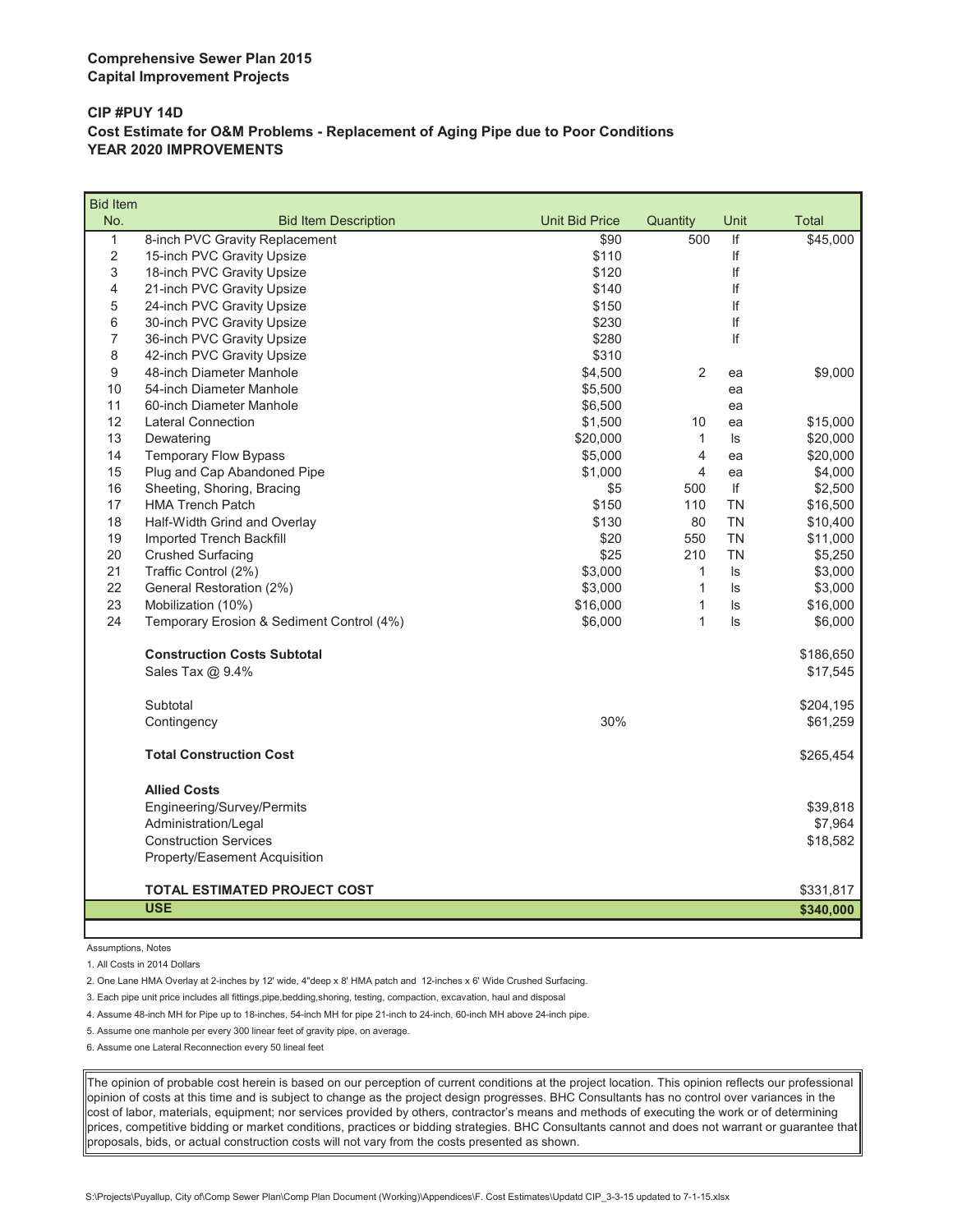#### **CIP #PUY 14E Cost Estimate for Problem Area 6 - East Main Downstream Improvements YEAR 2034 IMPROVEMENTS**

| <b>Bid Item</b> |                                           |                       |                         |           |              |
|-----------------|-------------------------------------------|-----------------------|-------------------------|-----------|--------------|
| No.             | <b>Bid Item Description</b>               | <b>Unit Bid Price</b> | Quantity                | Unit      | <b>Total</b> |
| $\mathbf{1}$    | 12-inch PVC Gravity Upsize                | \$100                 |                         | f         |              |
| 2               | 15-inch PVC Gravity Upsize                | \$110                 |                         | lf        |              |
| 3               | 18-inch PVC Gravity Upsize                | \$120                 |                         | If        |              |
| 4               | 21-inch PVC Gravity Upsize                | \$140                 |                         | If        |              |
| 5               | 24-inch PVC Gravity Upsize                | \$150                 | 810                     | lf        | \$121,500    |
| 6               | 30-inch PVC Gravity Upsize                | \$230                 |                         | If        |              |
| $\overline{7}$  | 36-inch PVC Gravity Upsize                | \$280                 |                         | lf        |              |
| 8               | 42-inch PVC Gravity Upsize                | \$310                 |                         | If        |              |
| 9               | 48-inch Diameter Manhole                  | \$4,500               |                         | ea        |              |
| 10              | 54-inch Diameter Manhole                  | \$5,500               | 3                       | ea        | \$16,500     |
| 11              | 60-inch Diameter Manhole                  | \$6,500               |                         | ea        |              |
| 12              | <b>Lateral Connection</b>                 | \$1,500               | 16                      | ea        | \$24,300     |
| 13              | Dewatering                                | \$20,000              | $\mathbf{1}$            | $\sf ls$  | \$20,000     |
| 14              | <b>Temporary Flow Bypass</b>              | \$5,000               | $\overline{\mathbf{4}}$ | ea        | \$20,000     |
| 15              | Plug and Cap Abandoned Pipe               | \$1,000               | 4                       | ea        | \$4,000      |
| 16              | Sheeting, Shoring, Bracing                | \$5                   | 810                     | lf        | \$4,050      |
| 17              | <b>HMA Trench Patch</b>                   | \$150                 | 170                     | <b>TN</b> | \$25,500     |
| 18              | Half-Width Grind and Overlay              | \$130                 | 130                     | <b>TN</b> | \$16,900     |
| 19              | Imported Trench Backfill                  | \$20                  | 890                     | <b>TN</b> | \$17,800     |
| 20              | <b>Crushed Surfacing</b>                  | \$25                  | 340                     | <b>TN</b> | \$8,500      |
| 21              | Traffic Control (2%)                      | \$6,000               | $\mathbf{1}$            | ls        | \$6,000      |
| 22              | General Restoration (2%)                  | \$6,000               | $\mathbf{1}$            | ls        | \$6,000      |
| 23              | Mobilization (10%)                        | \$28,000              | 1                       | ls.       | \$28,000     |
| 24              | Temporary Erosion & Sediment Control (4%) | \$11,000              | 1                       | ls        | \$11,000     |
|                 | <b>Construction Costs Subtotal</b>        |                       |                         |           | \$330,050    |
|                 | Sales Tax @ 9.4%                          |                       |                         |           | \$31,025     |
|                 | Subtotal                                  |                       |                         |           | \$361,075    |
|                 | Contingency                               | 30%                   |                         |           | \$108,322    |
|                 |                                           |                       |                         |           |              |
|                 | <b>Total Construction Cost</b>            |                       |                         |           | \$469,397    |
|                 | <b>Allied Costs</b>                       |                       |                         |           |              |
|                 | Engineering/Survey/Permits                |                       |                         |           | \$70,410     |
|                 | Administration/Legal                      |                       |                         |           | \$14,082     |
|                 | <b>Construction Services</b>              |                       |                         |           | \$32,858     |
|                 | Property/Easement Acquisition             |                       |                         |           |              |
|                 | <b>TOTAL ESTIMATED PROJECT COST</b>       |                       |                         |           | \$586,746    |
|                 | <b>USE</b>                                |                       |                         |           | \$590,000    |
|                 |                                           |                       |                         |           |              |

Assumptions, Notes

1. All Costs in 2014 Dollars

2. One Lane HMA Overlay at 2-inches by 12' wide, 4"deep x 8' HMA patch and 12-inches x 6' Wide Crushed Surfacing.

3. Each pipe unit price includes all fittings,pipe,bedding,shoring, testing, compaction, excavation, haul and disposal

4. Assume 48-inch MH for Pipe up to 18-inches, 54-inch MH for pipe 21-inch to 24-inch, 60-inch MH above 24-inch pipe.

5. Assume one manhole per every 300 linear feet of gravity pipe, on average.

6. Assume one Lateral Reconnection every 50 lineal feet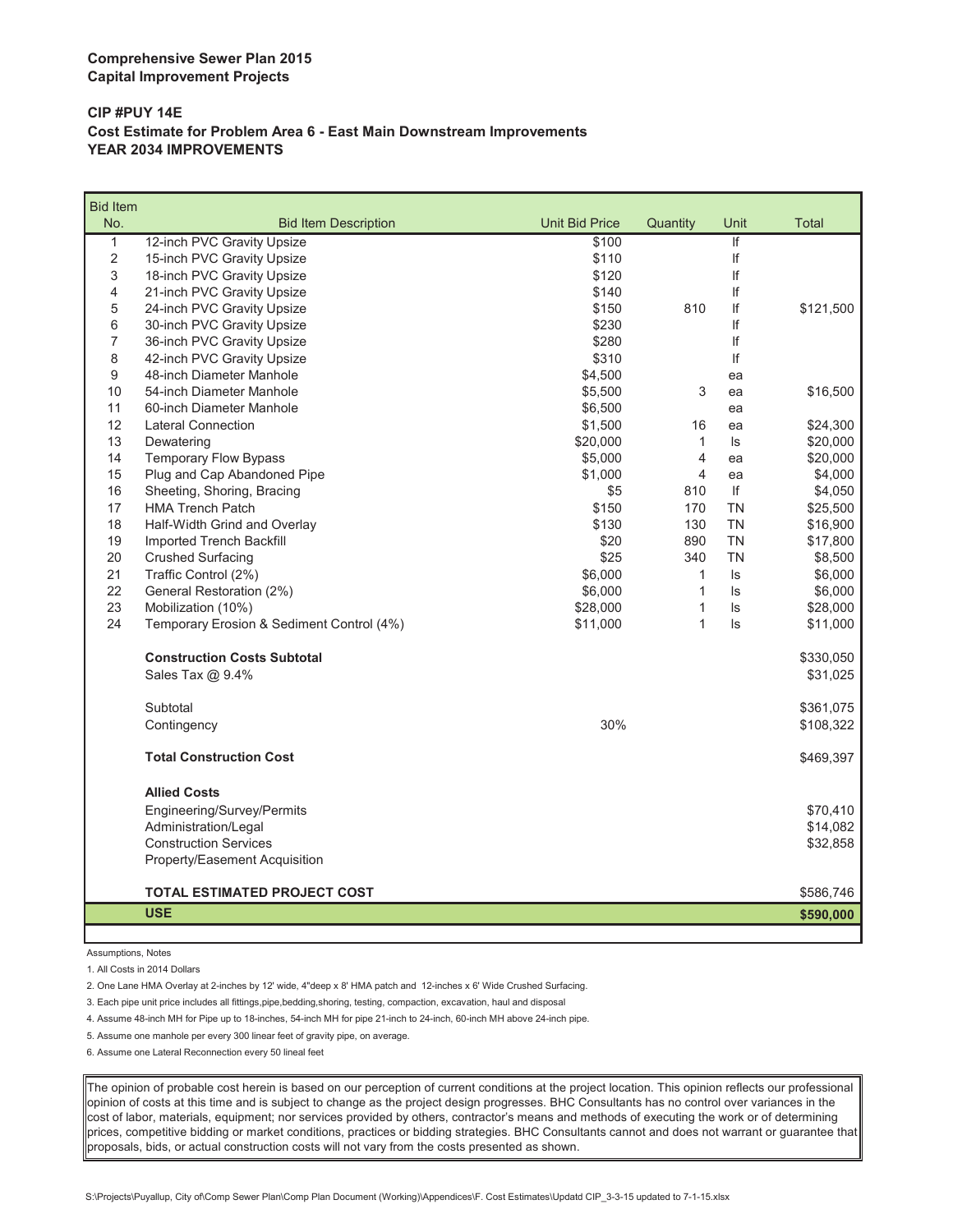#### **Comprehensive Sewer Plan 2015 Capital Improvement Projects**

#### **CIP #PUY 16A Cost Estimate for Puyallup 16 - Costco Pump Station (#10) Improvements YEAR 2034 IMPROVEMENTS**

| <b>Bid Item</b> |                                           |                       |              |           |              |
|-----------------|-------------------------------------------|-----------------------|--------------|-----------|--------------|
| No.             | <b>Bid Item Description</b>               | <b>Unit Bid Price</b> | Quantity     | Unit      | <b>Total</b> |
| 1               | Pump Station - Mechanical Upgrades        | \$70,000              | 1            | LS        | \$70,000     |
| 2               | Pump Station - Electrical Upgrades        | \$30,000              | 1            | <b>LS</b> | \$30,000     |
| 3               | Above Grade Structure                     | \$10,000              | 1            | <b>LS</b> | \$10,000     |
| 4               | <b>Emergency Generator</b>                | \$35,000              | $\mathbf{1}$ | <b>LS</b> | \$35,000     |
| 5               | 4-inch Force Main                         | \$65                  |              | LF        |              |
| 6               | 96-inch Dia Manhole, 20' deep             |                       | 1            | <b>LS</b> |              |
| 7               | Cleanup and Testing                       | \$10,000              | 1            | LS        | \$10,000     |
| 8               | Dewatering                                | \$30,000              | 1            | LS        | \$30,000     |
| 9               | Sheeting, Shoring, Bracing                | \$20,000              | 1            | <b>LS</b> | \$20,000     |
| 10              | <b>HMA Trench Patch</b>                   | \$175                 | 100          | <b>TN</b> | \$17,500     |
| 11              | <b>Imported Trench Backfill</b>           | \$20                  | 200          | <b>TN</b> | \$4,000      |
| 12              | <b>Crushed Surfacing</b>                  | \$25                  | 200          | <b>TN</b> | \$5,000      |
| 13              | Traffic Control (2%)                      | \$5,000               | 1            | ls        | \$5,000      |
| 14              | General Restoration (2%)                  | \$5,000               | 1            | $\sf ls$  | \$5,000      |
| 15              | Mobilization (10%)                        | \$23,000              | 1            | $\sf ls$  | \$23,000     |
| 17              | Temporary Erosion & Sediment Control (4%) | \$9,000               | 1            | $\sf ls$  | \$9,000      |
|                 | <b>Construction Costs Subtotal</b>        |                       |              |           | \$273,500    |
|                 | Sales Tax @ 9.4%                          |                       |              |           | \$25,709     |
|                 |                                           |                       |              |           |              |
|                 | Subtotal                                  |                       |              |           | \$299,209    |
|                 | Contingency                               | 30%                   |              |           | \$89,763     |
|                 | <b>Total Construction Cost</b>            |                       |              |           | \$388,972    |
|                 | <b>Allied Costs</b>                       |                       |              |           |              |
|                 | Engineering/Survey/Permits                |                       |              |           | \$58,346     |
|                 | Administration/Legal                      |                       |              |           | \$11,669     |
|                 | <b>Construction Services</b>              |                       |              |           | \$27,228     |
|                 | Property/Easement Acquisition             |                       |              |           | \$7,779      |
|                 |                                           |                       |              |           |              |
|                 | <b>TOTAL ESTIMATED PROJECT COST</b>       |                       |              |           | \$493,994    |
|                 | <b>USE</b>                                |                       |              |           | \$500,000    |

Assumptions, Notes

1. All Costs in 2014 Dollars

2. One Lane HMA Overlay at 2-inches by 12' wide, 4"deep x 8' HMA patch and 12-inches x 6' Wide Crushed Surfacing.

3. Each pipe unit price includes all fittings,pipe,bedding,shoring, testing, compaction, excavation, haul and disposal

4. Assume 48-inch MH for Pipe up to 18-inches, 54-inch MH for pipe 21-inch to 24-inch, 60-inch MH above 24-inch pipe.

5. Assume one manhole per every 300 linear feet of gravity pipe, on average.

6. Assume one Lateral Reconnection every 50 lineal feet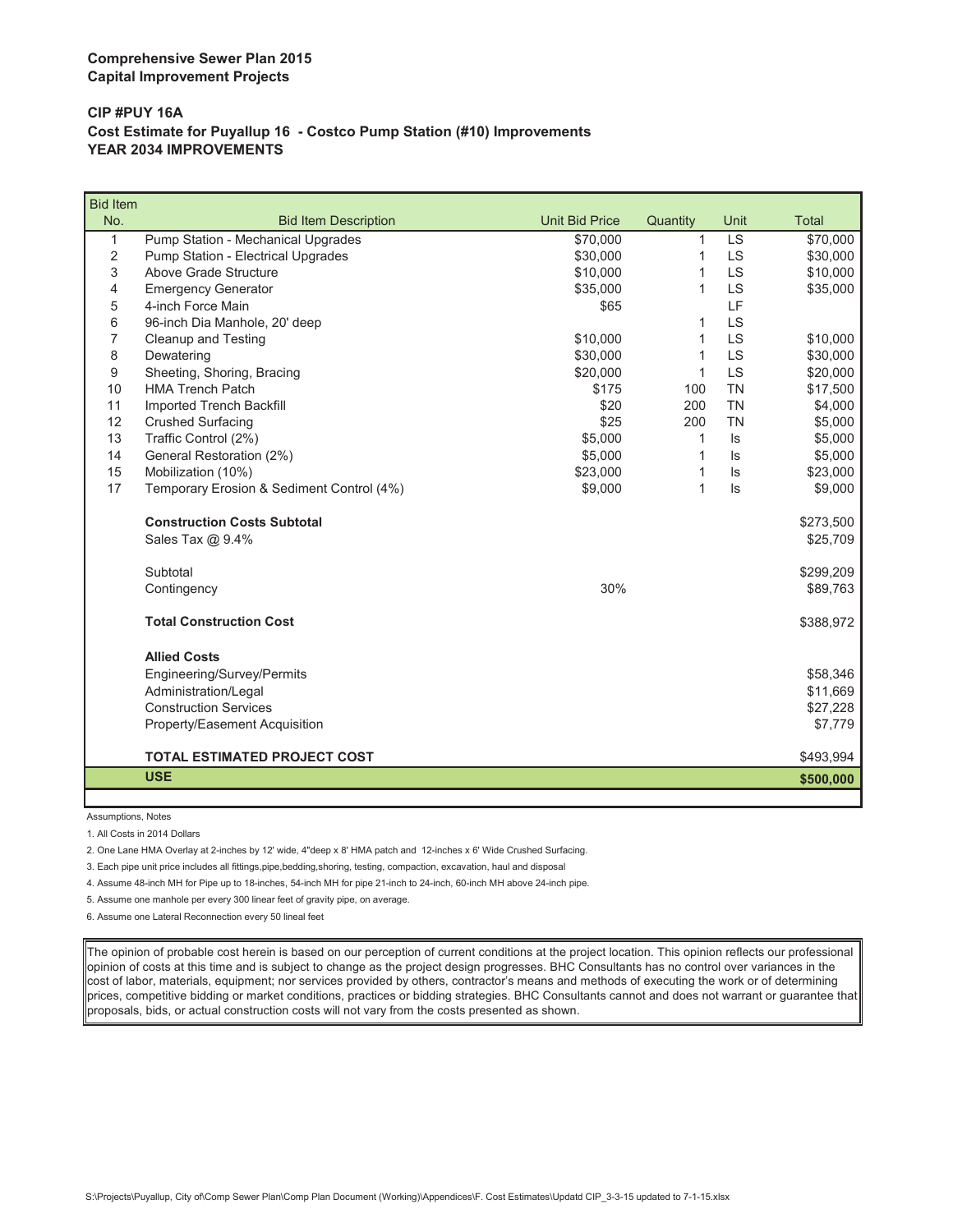#### **Comprehensive Sewer Plan 2015 Capital Improvement Projects**

#### **CIP #PUY 19A Cost Estimate for Problem Area 2 - SR 512 Crossing Upsize YEAR 2034 IMPROVEMENTS**

| <b>Bid Item</b> |                                                  |                       |                |      |              |
|-----------------|--------------------------------------------------|-----------------------|----------------|------|--------------|
| No.             | <b>Bid Item Description</b>                      | <b>Unit Bid Price</b> | Quantity       | Unit | <b>Total</b> |
| 1               | 12-inch PVC Gravity Upsize                       | \$100                 |                | If   |              |
| $\overline{2}$  | 15-inch PVC Gravity Upsize                       | \$110                 | 950            | lf   | \$104,500    |
| 3               | 15-inch PVC Gravity - Jack and Bore under SR 512 | \$400                 | 450            | If   | \$180,000    |
| 4               | 18-inch PVC Gravity Upsize                       | \$120                 |                | If   |              |
| 5               | 21-inch PVC Gravity Upsize                       | \$140                 |                | If   |              |
| 6               | 24-inch PVC Gravity Upsize                       | \$150                 |                | lf   |              |
| 7               | 30-inch PVC Gravity Upsize                       | \$230                 |                | If   |              |
| 8               | 36-inch PVC Gravity Upsize                       | \$280                 |                | If   |              |
| 9               | 42-inch PVC Gravity Upsize                       | \$310                 |                |      |              |
| 10              | 48-inch Diameter Manhole                         | \$4,500               | 5              | ea   | \$22,500     |
| 11              | 54-inch Diameter Manhole                         | \$5,500               |                | ea   |              |
| 12              | 60-inch Diameter Manhole                         | \$6,500               |                | ea   |              |
| 13              | <b>Lateral Connection</b>                        | \$1,500               | 28             | ea   | \$42,000     |
| 14              | Dewatering                                       | \$20,000              | 1              | ls   | \$20,000     |
| 15              | <b>Temporary Flow Bypass</b>                     | \$5,000               | 4              | ea   | \$20,000     |
| 16              | Plug and Cap Abandoned Pipe                      | \$1,000               | $\overline{4}$ | ea   | \$4,000      |
| 17              | Sheeting, Shoring, Bracing                       | \$5                   | 1,400          | lf   | \$7,000      |
| 18              | <b>HMA Trench Patch</b>                          | \$150                 | 300            | TN   | \$45,000     |
| 19              | Half-Width Grind and Overlay                     | \$130                 | 220            | TN   | \$28,600     |
| 20              | Imported Trench Backfill                         | \$20                  | 1,540          | ΤN   | \$30,800     |
| 21              | <b>Crushed Surfacing</b>                         | \$25                  | 580            | TN   | \$14,500     |
| 22              | Traffic Control (2%)                             | \$10,000              | 1              | ls.  | \$10,000     |
| 23              | General Restoration (2%)                         | \$10,000              | $\mathbf{1}$   | ls   | \$10,000     |
| 24              | Mobilization (10%)                               | \$52,000              | $\mathbf{1}$   | ls   | \$52,000     |
| 25              | Temporary Erosion & Sediment Control (4%)        | \$21,000              | 1              | ls.  | \$21,000     |
|                 | <b>Construction Costs Subtotal</b>               |                       |                |      | \$611,900    |
|                 | Sales Tax @ 9.4%                                 |                       |                |      | \$57,519     |
|                 |                                                  |                       |                |      |              |
|                 | Subtotal                                         |                       |                |      | \$669,419    |
|                 | Contingency                                      | 30%                   |                |      | \$200,826    |
|                 | <b>Total Construction Cost</b>                   |                       |                |      | \$870,244    |
|                 |                                                  |                       |                |      |              |
|                 | <b>Allied Costs</b>                              |                       |                |      |              |
|                 | Engineering/Survey/Permits                       |                       |                |      | \$130,537    |
|                 | Administration/Legal                             |                       |                |      | \$26,107     |
|                 | <b>Construction Services</b>                     |                       |                |      | \$60,917     |
|                 | Property/Easement Acquisition                    |                       |                |      |              |
|                 | <b>TOTAL ESTIMATED PROJECT COST</b>              |                       |                |      | \$1,087,805  |
|                 | <b>USE</b>                                       |                       |                |      | \$1,090,000  |
|                 |                                                  |                       |                |      |              |

Assumptions, Notes

L

1. All Costs in 2014 Dollars

2. One Lane HMA Overlay at 2-inches by 12' wide, 4"deep x 8' HMA patch and 12-inches x 6' Wide Crushed Surfacing.

3. Each pipe unit price includes all fittings,pipe,bedding,shoring, testing, compaction, excavation, haul and disposal

4. Assume 48-inch MH for Pipe up to 18-inches, 54-inch MH for pipe 21-inch to 24-inch, 60-inch MH above 24-inch pipe.

5. Assume one manhole per every 300 linear feet of gravity pipe, on average.

6. Assume one Lateral Reconnection every 50 lineal feet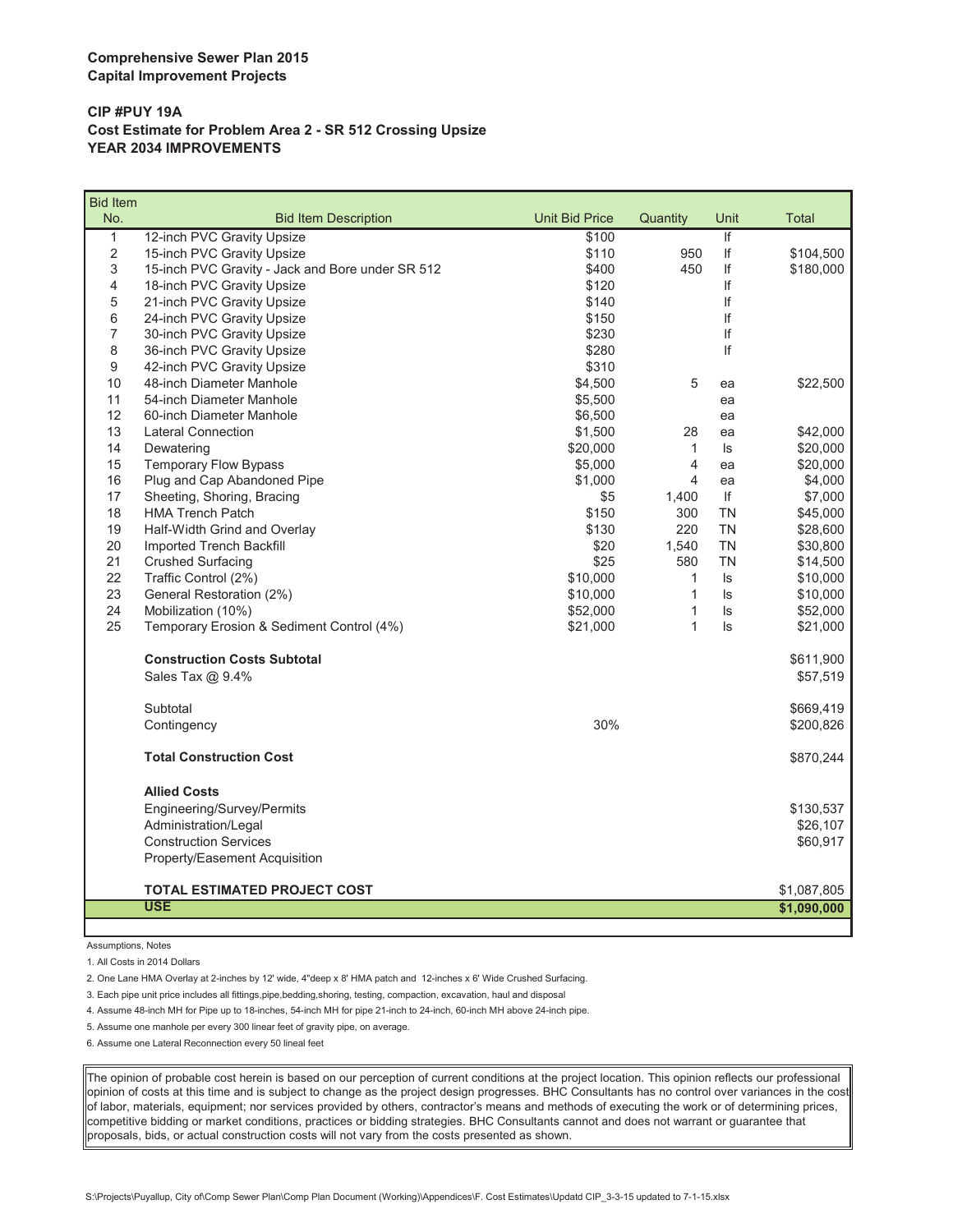#### **CIP #PUY 20A Cost Estimate for Problem Area 1 - Bradley Lake Sewer Line Abandonment YEAR 2020 IMPROVEMENTS**

| <b>Bid Item</b>  |                                           |                       |                |                          |              |
|------------------|-------------------------------------------|-----------------------|----------------|--------------------------|--------------|
| No.              | <b>Bid Item Description</b>               | <b>Unit Bid Price</b> | Quantity       | Unit                     | <b>Total</b> |
| $\mathbf{1}$     | 12-inch PVC Gravity Upsize                | \$100                 | 100            | $\overline{\mathsf{If}}$ | \$10,000     |
| $\overline{2}$   | 15-inch PVC Gravity Upsize                | \$110                 |                | If                       |              |
| 3                | 18-inch PVC Gravity Upsize                | \$120                 |                | If                       |              |
| $\overline{4}$   | 21-inch PVC Gravity Upsize                | \$140                 |                | If                       |              |
| 5                | 24-inch PVC Gravity Upsize                | \$150                 |                | If                       |              |
| 6                | 30-inch PVC Gravity Upsize                | \$230                 |                | If                       |              |
| $\overline{7}$   | 36-inch PVC Gravity Upsize                | \$280                 |                | If                       |              |
| 8                | 42-inch PVC Gravity Upsize                | \$310                 |                |                          |              |
| $\boldsymbol{9}$ | 48-inch Diameter Manhole                  | \$4,500               | 1              | ea                       | \$4,500      |
| 10               | 54-inch Diameter Manhole                  | \$5,500               |                | ea                       |              |
| 11               | 60-inch Diameter Manhole                  | \$6,500               |                | ea                       |              |
| 12               | <b>Lateral Connection</b>                 | \$1,500               | $\overline{2}$ | ea                       | \$3,000      |
| 13               | Dewatering                                | \$20,000              | 1              | ls                       | \$20,000     |
| 14               | <b>Temporary Flow Bypass</b>              | \$5,000               | $\overline{4}$ | ea                       | \$20,000     |
| 15               | Plug and Cap Abandoned Pipe               | \$1,000               | $\overline{4}$ | ea                       | \$4,000      |
| 16               | Sheeting, Shoring, Bracing                | \$5                   | 100            | lf                       | \$500        |
| 17               | <b>HMA Trench Patch</b>                   | \$150                 | 30             | <b>TN</b>                | \$4,500      |
| 18               | Half-Width Grind and Overlay              | \$130                 | 20             | <b>TN</b>                | \$2,600      |
| 19               | Imported Trench Backfill                  | \$20                  | 110            | <b>TN</b>                | \$2,200      |
| 20               | <b>Crushed Surfacing</b>                  | \$25                  | 50             | <b>TN</b>                | \$1,250      |
| 21               | Traffic Control (2%)                      | \$1,000               | $\mathbf{1}$   | ls                       | \$1,000      |
| 22               | General Restoration (2%)                  | \$1,000               | $\mathbf{1}$   | ls                       | \$1,000      |
| 23               | Mobilization (10%)                        | \$7,000               | 1              | ls                       | \$7,000      |
| 24               | Temporary Erosion & Sediment Control (4%) | \$3,000               | 1              | ls.                      | \$3,000      |
|                  | <b>Construction Costs Subtotal</b>        |                       |                |                          | \$84,550     |
|                  | Sales Tax @ 9.4%                          |                       |                |                          | \$7,948      |
|                  |                                           |                       |                |                          |              |
|                  | Subtotal                                  |                       |                |                          | \$92,498     |
|                  | Contingency                               | 30%                   |                |                          | \$27,749     |
|                  | <b>Total Construction Cost</b>            |                       |                |                          | \$120,247    |
|                  | <b>Allied Costs</b>                       |                       |                |                          |              |
|                  | Engineering/Survey/Permits                |                       |                |                          | \$18,037     |
|                  | Administration/Legal                      |                       |                |                          | \$3,607      |
|                  | <b>Construction Services</b>              |                       |                |                          | \$8,417      |
|                  | Property/Easement Acquisition             |                       |                |                          | \$6,012      |
|                  |                                           |                       |                |                          |              |
|                  | <b>TOTAL ESTIMATED PROJECT COST</b>       |                       |                |                          | \$156,321    |
|                  | <b>USE</b>                                |                       |                |                          | \$160,000    |

Assumptions, Notes

1. All Costs in 2014 Dollars

2. One Lane HMA Overlay at 2-inches by 12' wide, 4"deep x 8' HMA patch and 12-inches x 6' Wide Crushed Surfacing.

3. Each pipe unit price includes all fittings,pipe,bedding,shoring, testing, compaction, excavation, haul and disposal

4. Assume 48-inch MH for Pipe up to 18-inches, 54-inch MH for pipe 21-inch to 24-inch, 60-inch MH above 24-inch pipe.

5. Assume one manhole per every 300 linear feet of gravity pipe, on average.

6. Assume one Lateral Reconnection every 50 lineal feet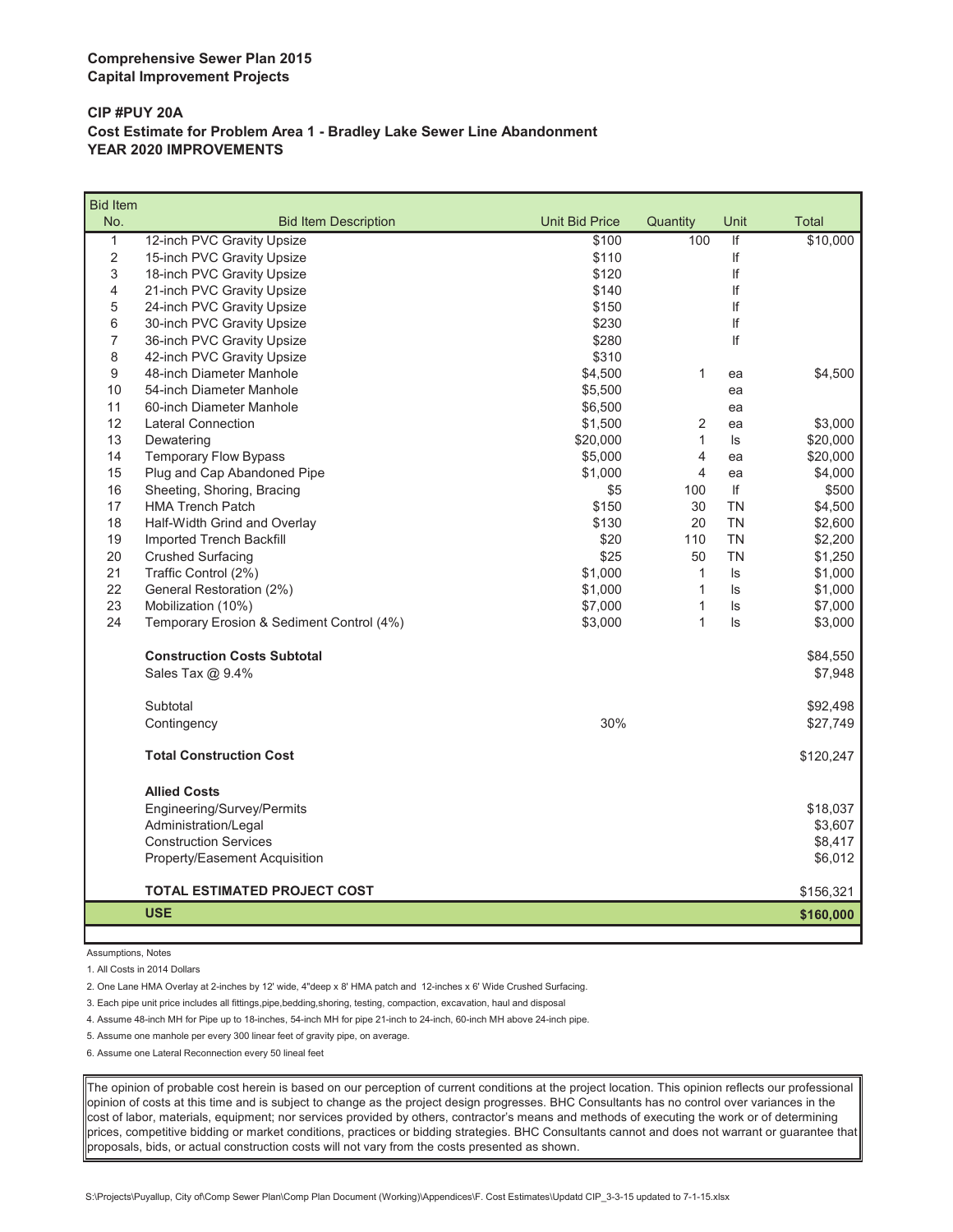#### **CIP #PUY 21A Cost Estimate for Fruitland SS Extension - Puy 21 - Extension on Fruitland to 9th Ave SW YEAR 2020 IMPROVEMENTS**

| <b>Bid Item</b> |                                           |                       |                |                         |              |
|-----------------|-------------------------------------------|-----------------------|----------------|-------------------------|--------------|
| No.             | <b>Bid Item Description</b>               | <b>Unit Bid Price</b> | Quantity       | Unit                    | <b>Total</b> |
| $\mathbf{1}$    | 12-inch PVC Gravity Upsize                | \$100                 | 2100           | $\overline{\mathbf{f}}$ | \$210,000    |
| $\overline{2}$  | 15-inch PVC Gravity Upsize                | \$110                 |                | lf                      |              |
| 3               | 18-inch PVC Gravity Upsize                | \$120                 |                | If                      |              |
| 4               | 21-inch PVC Gravity Upsize                | \$140                 |                | If                      |              |
| 5               | 24-inch PVC Gravity Upsize                | \$150                 |                | If                      |              |
| 6               | 30-inch PVC Gravity Upsize                | \$230                 |                | lf                      |              |
| $\overline{7}$  | 36-inch PVC Gravity Upsize                | \$280                 |                | If                      |              |
| 8               | 42-inch PVC Gravity Upsize                | \$310                 |                |                         |              |
| 9               | 48-inch Diameter Manhole                  | \$4,500               | $\overline{7}$ | ea                      | \$31,500     |
| 10              | 54-inch Diameter Manhole                  | \$5,500               |                | ea                      |              |
| 11              | 60-inch Diameter Manhole                  | \$6,500               |                | ea                      |              |
| 12              | <b>Lateral Connection</b>                 | \$1,500               | 42             | ea                      | \$63,000     |
| 13              | Dewatering                                | \$20,000              | $\mathbf{1}$   | ls                      | \$20,000     |
| 14              | Temporary Flow Bypass                     | \$5,000               | $\overline{4}$ | ea                      | \$20,000     |
| 15              | Plug and Cap Abandoned Pipe               | \$1,000               | $\overline{4}$ | ea                      | \$4,000      |
| 16              | Sheeting, Shoring, Bracing                | \$5                   | 2,100          | f                       | \$10,500     |
| 17              | <b>HMA Trench Patch</b>                   | \$150                 | 440            | <b>TN</b>               | \$66,000     |
| 18              | Half-Width Grind and Overlay              | \$130                 | 330            | <b>TN</b>               | \$42,900     |
| 19              | Imported Trench Backfill                  | \$20                  | 2,310          | <b>TN</b>               | \$46,200     |
| 20              | <b>Crushed Surfacing</b>                  | \$25                  | 870            | <b>TN</b>               | \$21,750     |
| 21              | Traffic Control (2%)                      | \$11,000              | $\mathbf{1}$   | ls                      | \$11,000     |
| 22              | General Restoration (2%)                  | \$11,000              | 1              | ls.                     | \$11,000     |
| 23              | Mobilization (10%)                        | \$54,000              | 1              | ls                      | \$54,000     |
| 24              | Temporary Erosion & Sediment Control (4%) | \$21,000              | 1              | ls                      | \$21,000     |
|                 | <b>Construction Costs Subtotal</b>        |                       |                |                         | \$632,850    |
|                 | Sales Tax @ 9.4%                          |                       |                |                         | \$59,488     |
|                 | Subtotal                                  |                       |                |                         | \$692,338    |
|                 | Contingency                               | 30%                   |                |                         | \$207,701    |
|                 | <b>Total Construction Cost</b>            |                       |                |                         | \$900,039    |
|                 | <b>Allied Costs</b>                       |                       |                |                         |              |
|                 | Engineering/Survey/Permits                |                       |                |                         | \$135,006    |
|                 | Administration/Legal                      |                       |                |                         | \$27,001     |
|                 | <b>Construction Services</b>              |                       |                |                         | \$63,003     |
|                 | Property/Easement Acquisition             |                       |                |                         |              |
|                 | TOTAL ESTIMATED PROJECT COST              |                       |                |                         | \$1,125,049  |
|                 | <b>USE</b>                                |                       |                |                         | \$1,130,000  |
|                 |                                           |                       |                |                         |              |

Assumptions, Notes

1. All Costs in 2014 Dollars

2. One Lane HMA Overlay at 2-inches by 12' wide, 4"deep x 8' HMA patch and 12-inches x 6' Wide Crushed Surfacing.

3. Each pipe unit price includes all fittings,pipe,bedding,shoring, testing, compaction, excavation, haul and disposal

4. Assume 48-inch MH for Pipe up to 18-inches, 54-inch MH for pipe 21-inch to 24-inch, 60-inch MH above 24-inch pipe.

5. Assume one manhole per every 300 linear feet of gravity pipe, on average.

6. Assume one Lateral Reconnection every 50 lineal feet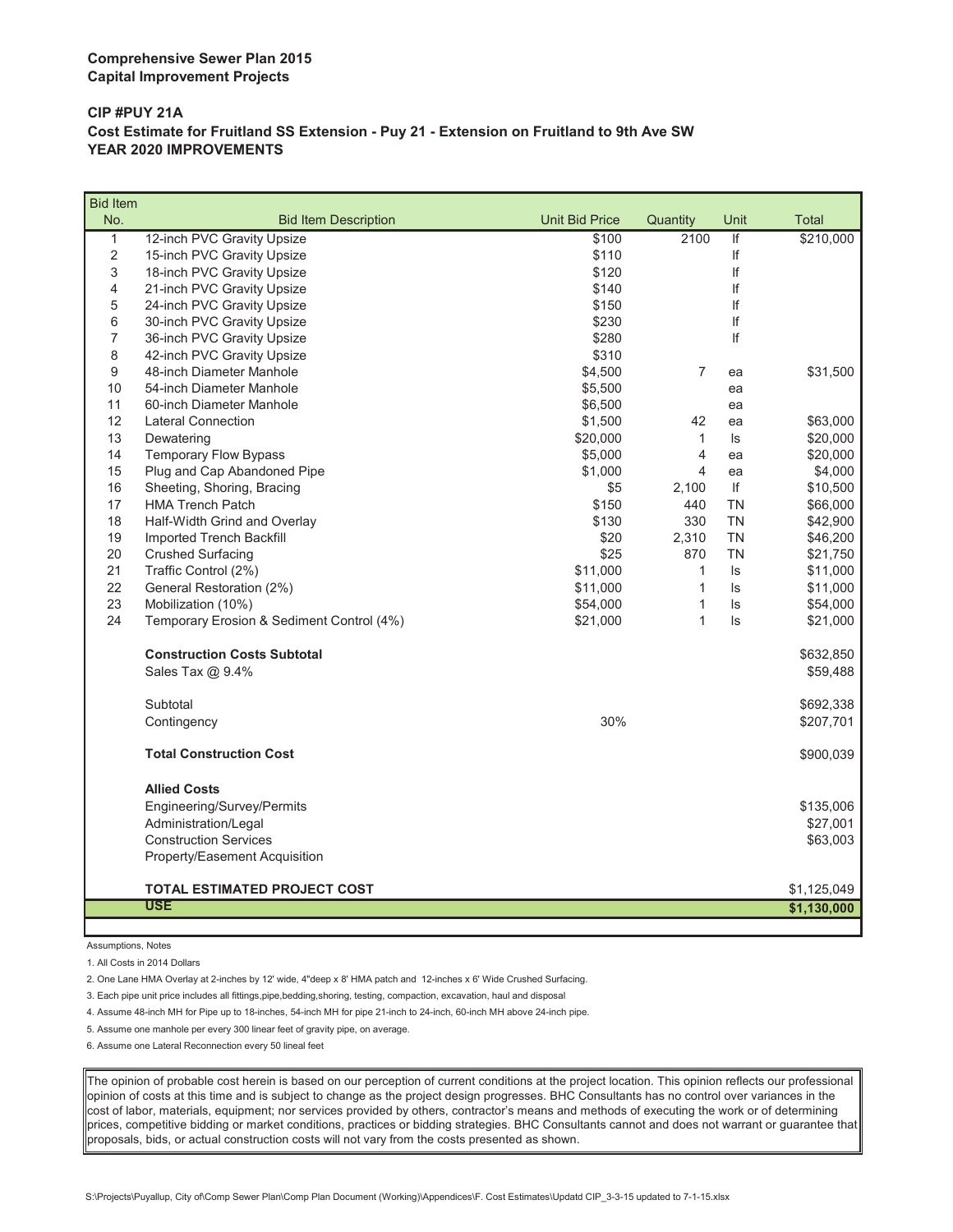#### **CIP #PUY 21B Cost Estimate for Fruitland SS Extension - Puy 21 - Extension on Fruitland to 85th St YEAR 2020 IMPROVEMENTS**

| <b>Bid Item</b> |                                           |                       |                |           |           |
|-----------------|-------------------------------------------|-----------------------|----------------|-----------|-----------|
| No.             | <b>Bid Item Description</b>               | <b>Unit Bid Price</b> | Quantity       | Unit      | Total     |
| $\mathbf{1}$    | 12-inch PVC Gravity Upsize                | \$100                 | 1650           | lf        | \$165,000 |
| $\overline{2}$  | 15-inch PVC Gravity Upsize                | \$110                 |                | If        |           |
| 3               | 18-inch PVC Gravity Upsize                | \$120                 |                | If        |           |
| 4               | 21-inch PVC Gravity Upsize                | \$140                 |                | If        |           |
| 5               | 24-inch PVC Gravity Upsize                | \$150                 |                | If        |           |
| 6               | 30-inch PVC Gravity Upsize                | \$230                 |                | If        |           |
| 7               | 36-inch PVC Gravity Upsize                | \$280                 |                | If        |           |
| 8               | 42-inch PVC Gravity Upsize                | \$310                 |                |           |           |
| 9               | 48-inch Diameter Manhole                  | \$4,500               | 6              | ea        | \$27,000  |
| 10              | 54-inch Diameter Manhole                  | \$5,500               |                | ea        |           |
| 11              | 60-inch Diameter Manhole                  | \$6,500               |                | ea        |           |
| 12              | <b>Lateral Connection</b>                 | \$1,500               | 33             | ea        | \$49,500  |
| 13              | Dewatering                                | \$20,000              | $\mathbf{1}$   | ls        | \$20,000  |
| 14              | <b>Temporary Flow Bypass</b>              | \$5,000               | 4              | ea        | \$20,000  |
| 15              | Plug and Cap Abandoned Pipe               | \$1,000               | $\overline{4}$ | ea        | \$4,000   |
| 16              | Sheeting, Shoring, Bracing                | \$5                   | 1,650          | If        | \$8,250   |
| 17              | <b>HMA Trench Patch</b>                   | \$150                 | 350            | TN        | \$52,500  |
| 18              | Half-Width Grind and Overlay              | \$130                 | 260            | <b>TN</b> | \$33,800  |
| 19              | Imported Trench Backfill                  | \$20                  | 1,810          | TN        | \$36,200  |
| 20              | <b>Crushed Surfacing</b>                  | \$25                  | 680            | <b>TN</b> | \$17,000  |
| 21              | Traffic Control (2%)                      | \$9,000               | $\mathbf{1}$   | ls        | \$9,000   |
| 22              | General Restoration (2%)                  | \$9,000               | $\mathbf{1}$   | ls        | \$9,000   |
| 23              | Mobilization (10%)                        | \$43,000              | $\mathbf{1}$   | ls        | \$43,000  |
| 24              | Temporary Erosion & Sediment Control (4%) | \$17,000              | $\mathbf{1}$   | ls        | \$17,000  |
|                 | <b>Construction Costs Subtotal</b>        |                       |                |           | \$511,250 |
|                 | Sales Tax @ 9.4%                          |                       |                |           | \$48,058  |
|                 | Subtotal                                  |                       |                |           | \$559,308 |
|                 | Contingency                               | 30%                   |                |           | \$167,792 |
|                 | <b>Total Construction Cost</b>            |                       |                |           | \$727,100 |
|                 | <b>Allied Costs</b>                       |                       |                |           |           |
|                 | Engineering/Survey/Permits                |                       |                |           | \$109,065 |
|                 | Administration/Legal                      |                       |                |           | \$21,813  |
|                 | <b>Construction Services</b>              |                       |                |           | \$50,897  |
|                 | Property/Easement Acquisition             |                       |                |           |           |
|                 |                                           |                       |                |           |           |
|                 | <b>TOTAL ESTIMATED PROJECT COST</b>       |                       |                |           | \$908,875 |
|                 | <b>USE</b>                                |                       |                |           | \$910,000 |
|                 |                                           |                       |                |           |           |

Assumptions, Notes

1. All Costs in 2014 Dollars

2. One Lane HMA Overlay at 2-inches by 12' wide, 4"deep x 8' HMA patch and 12-inches x 6' Wide Crushed Surfacing.

3. Each pipe unit price includes all fittings,pipe,bedding,shoring, testing, compaction, excavation, haul and disposal

4. Assume 48-inch MH for Pipe up to 18-inches, 54-inch MH for pipe 21-inch to 24-inch, 60-inch MH above 24-inch pipe.

5. Assume one manhole per every 300 linear feet of gravity pipe, on average.

6. Assume one Lateral Reconnection every 50 lineal feet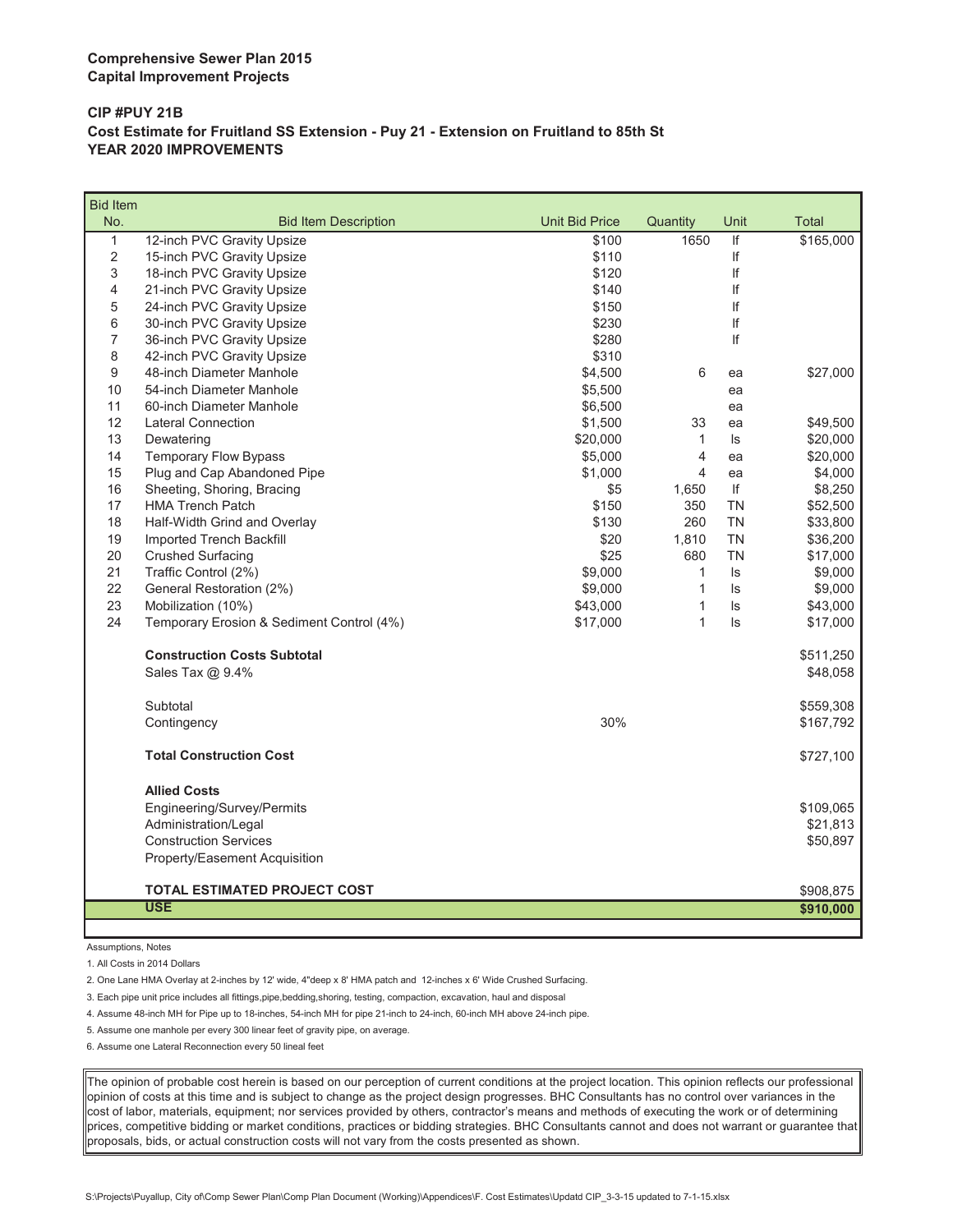#### **CIP #PUY 21C Cost Estimate for Fruitland SS Extension - Puy 21 - Extension on Fruitland to 96th St YEAR 2020 IMPROVEMENTS**

| <b>Bid Item</b> |                                                   |                       |                |           |             |
|-----------------|---------------------------------------------------|-----------------------|----------------|-----------|-------------|
| No.             | <b>Bid Item Description</b>                       | <b>Unit Bid Price</b> | Quantity       | Unit      | Total       |
| $\mathbf{1}$    | 12-inch PVC Gravity Upsize                        | \$100                 | 1950           | If        | \$195,000   |
| $\overline{2}$  | 15-inch PVC Gravity Upsize                        | \$110                 |                | lf        |             |
| 3               | 18-inch PVC Gravity Upsize                        | \$120                 |                | If        |             |
| 4               | 21-inch PVC Gravity Upsize                        | \$140                 |                | lf        |             |
| 5               | 24-inch PVC Gravity Upsize                        | \$150                 |                | lf        |             |
| 6               | 30-inch PVC Gravity Upsize                        | \$230                 |                | If        |             |
| $\overline{7}$  | 36-inch PVC Gravity Upsize                        | \$280                 |                | lf        |             |
| 8               | 42-inch PVC Gravity Upsize                        | \$310                 |                |           |             |
| 9               | 48-inch Diameter Manhole                          | \$4,500               | $\overline{7}$ | ea        | \$31,500    |
| 10              | 54-inch Diameter Manhole                          | \$5,500               |                | ea        |             |
| 11              | 60-inch Diameter Manhole                          | \$6,500               |                | ea        |             |
| 12              | <b>Lateral Connection</b>                         | \$1,500               | 39             | ea        | \$58,500    |
| 13              | Dewatering                                        | \$20,000              | 1              | ls        | \$20,000    |
| 14              | <b>Temporary Flow Bypass</b>                      | \$5,000               | 4              | ea        | \$20,000    |
| 15              | Plug and Cap Abandoned Pipe                       | \$1,000               | 4              | ea        | \$4,000     |
| 16              | Sheeting, Shoring, Bracing                        | \$5                   | 1,950          | lf        | \$9,750     |
| 17              | <b>HMA Trench Patch</b>                           | \$150                 | 410            | <b>TN</b> | \$61,500    |
| 18              | Half-Width Grind and Overlay                      | \$130                 | 310            | <b>TN</b> | \$40,300    |
| 19              | Imported Trench Backfill                          | \$20                  | 2,140          | <b>TN</b> | \$42,800    |
| 20              | <b>Crushed Surfacing</b>                          | \$25                  | 810            | <b>TN</b> | \$20,250    |
| 21              | Traffic Control (2%)                              | \$10,000              | $\mathbf{1}$   | ls        | \$10,000    |
| 22              | General Restoration (2%)                          | \$10,000              | $\mathbf{1}$   | ls        | \$10,000    |
| 23              | Mobilization (10%)                                | \$50,000              | $\mathbf{1}$   | ls        | \$50,000    |
| 24              | Temporary Erosion & Sediment Control (4%)         | \$20,000              | $\mathbf{1}$   | ls.       | \$20,000    |
|                 | <b>Construction Costs Subtotal</b>                |                       |                |           | \$593,600   |
|                 | Sales Tax @ 9.4%                                  |                       |                |           | \$55,798    |
|                 | Subtotal                                          |                       |                |           | \$649,398   |
|                 | Contingency                                       | 30%                   |                |           | \$194,820   |
|                 | <b>Total Construction Cost</b>                    |                       |                |           | \$844,218   |
|                 | <b>Allied Costs</b>                               |                       |                |           |             |
|                 | Engineering/Survey/Permits                        |                       |                |           | \$126,633   |
|                 | Administration/Legal                              |                       |                |           | \$25,327    |
|                 | <b>Construction Services</b>                      |                       |                |           | \$59,095    |
|                 | Property/Easement Acquisition                     |                       |                |           |             |
|                 |                                                   |                       |                |           |             |
|                 | <b>TOTAL ESTIMATED PROJECT COST</b><br><b>USE</b> |                       |                |           | \$1,055,272 |
|                 |                                                   |                       |                |           | \$1,060,000 |

Assumptions, Notes

ι

1. All Costs in 2014 Dollars

2. One Lane HMA Overlay at 2-inches by 12' wide, 4"deep x 8' HMA patch and 12-inches x 6' Wide Crushed Surfacing.

3. Each pipe unit price includes all fittings,pipe,bedding,shoring, testing, compaction, excavation, haul and disposal

4. Assume 48-inch MH for Pipe up to 18-inches, 54-inch MH for pipe 21-inch to 24-inch, 60-inch MH above 24-inch pipe.

5. Assume one manhole per every 300 linear feet of gravity pipe, on average.

6. Assume one Lateral Reconnection every 50 lineal feet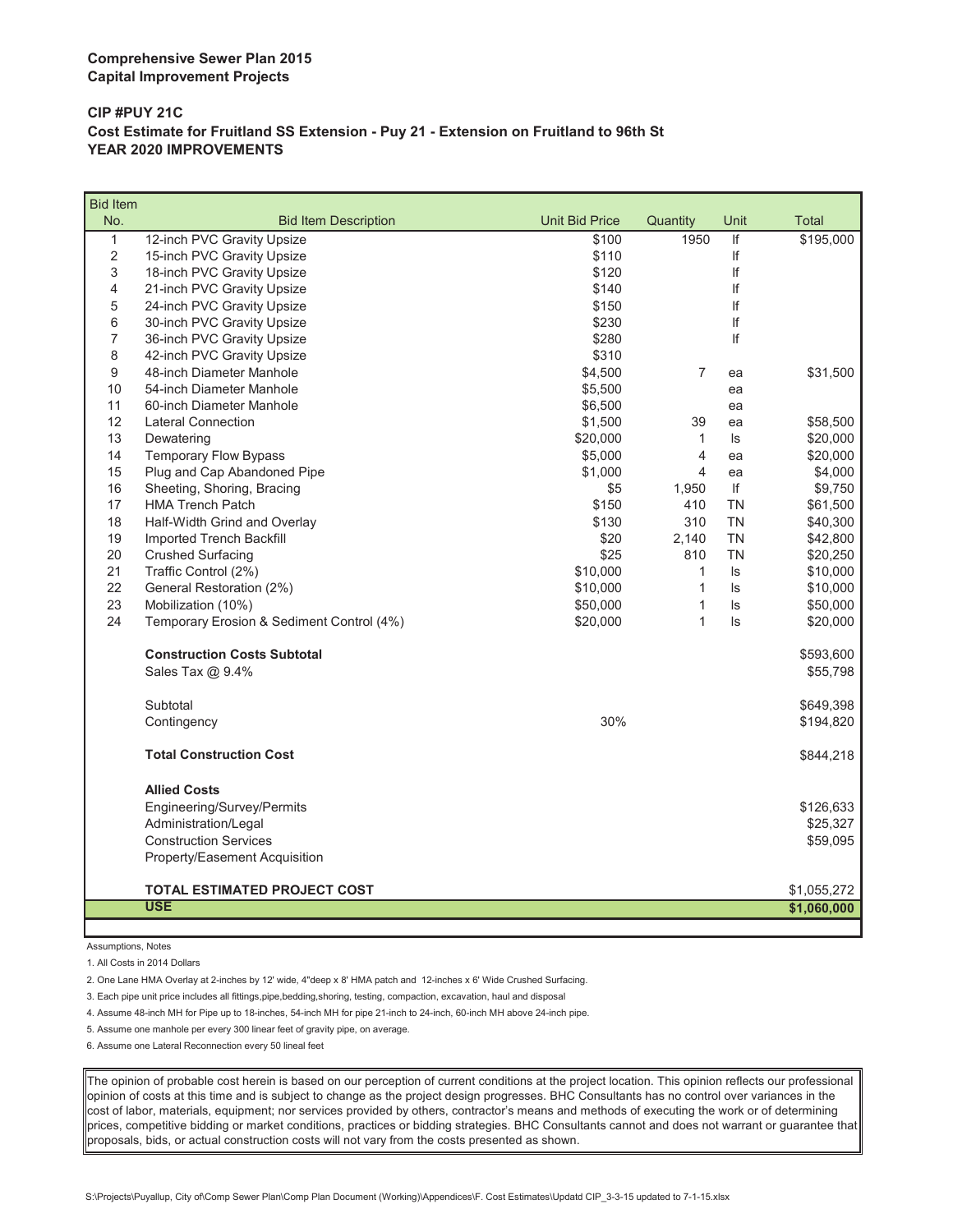#### **CIP #PUY 21D Cost Estimate for Fruitland Ph 2 - 2 Small Pump Stations to Divert from Clarks Creek Line YEAR 2034 IMPROVEMENTS**

| <b>Bid Item</b> |                                                    |                       |              |               |              |
|-----------------|----------------------------------------------------|-----------------------|--------------|---------------|--------------|
| No.             | <b>Bid Item Description</b>                        | <b>Unit Bid Price</b> | Quantity     | Unit          | <b>Total</b> |
| $\mathbf{1}$    | Pump Station - Mechanical                          | \$100,000             | $\mathbf{1}$ | LS            | \$100,000    |
| $\overline{2}$  | Pump Station - Electrical                          | \$100,000             | 1            | <b>LS</b>     | \$100,000    |
| 3               | Above Grade Structure                              | \$10,000              | 1            | LS            | \$10,000     |
| 4               | <b>Emergency Generator</b>                         | \$50,000              | 1            | LS            | \$50,000     |
| 5               | 6-inch Force Main                                  | \$80                  | 1,000        | LF            | \$80,000     |
| 6               | 8-inch PVC Gravity                                 | \$85                  | 400          | If            | \$34,000     |
| $\overline{7}$  | 48-inch Diameter Manhole                           | \$4,500               | 1            | ea            | \$4,500      |
| 8               | 72-inch Dia Manhole, 15' deep                      | \$15,000              | $\mathbf{1}$ | ea            | \$15,000     |
| 9               | Restoration                                        | \$10,000              | 1            | <b>LS</b>     | \$10,000     |
| 10              | Cleanup and Testing                                | \$10,000              | $\mathbf{1}$ | LS            | \$10,000     |
| 11              | Dewatering                                         | \$50,000              | $\mathbf{1}$ | LS            | \$50,000     |
| 12              | Sheeting, Shoring, Bracing                         | \$40,000              | $\mathbf{1}$ | <b>LS</b>     | \$40,000     |
| 13              | <b>HMA Trench Patch</b>                            | \$175                 | 100          | <b>TN</b>     | \$17,500     |
| 14              | <b>Imported Trench Backfill</b>                    | \$20                  | 100          | <b>TN</b>     | \$2,000      |
| 15              | <b>Crushed Surfacing</b>                           | \$25                  | 100          | <b>TN</b>     | \$2,500      |
| 16              | Traffic Control (2%)                               | \$11,000              | 1            | $\sf ls$      | \$11,000     |
| 17              | General Restoration (2%)                           | \$11,000              | $\mathbf{1}$ | $\vert s$     | \$11,000     |
| 18              | Mobilization (10%)                                 | \$53,000              | $\mathbf{1}$ | $\sf ls$      | \$53,000     |
| 19              | Temporary Erosion & Sediment Control (4%)          | \$21,000              | $\mathbf{1}$ | $\mathsf{ls}$ | \$21,000     |
|                 | <b>Construction Costs Subtotal</b>                 |                       |              |               | \$621,500    |
|                 | Sales Tax @ 9.4%                                   |                       |              |               | \$58,421     |
|                 | Subtotal                                           |                       |              |               | \$679,921    |
|                 | Contingency                                        | 30%                   |              |               | \$203,976    |
|                 | <b>Total Construction Cost</b>                     |                       |              |               | \$883,897    |
|                 | <b>Allied Costs</b>                                |                       |              |               |              |
|                 |                                                    |                       |              |               | \$132,585    |
|                 | Engineering/Survey/Permits<br>Administration/Legal |                       |              |               | \$26,517     |
|                 | <b>Construction Services</b>                       |                       |              |               | \$61,873     |
|                 | Property/Easement Acquisition                      |                       |              |               | \$17,678     |
|                 |                                                    |                       |              |               |              |
|                 | <b>TOTAL ESTIMATED PROJECT COST</b>                |                       |              |               | \$1,104,872  |
|                 | <b>USE</b>                                         |                       |              |               | \$1,110,000  |
|                 |                                                    |                       |              |               |              |

Assumptions, Notes

1. All Costs in 2014 Dollars

2. One Lane HMA Overlay at 2-inches by 12' wide, 4"deep x 8' HMA patch and 12-inches x 6' Wide Crushed Surfacing.

3. Each pipe unit price includes all fittings,pipe,bedding,shoring, testing, compaction, excavation, haul and disposal

4. Assume 48-inch MH for Pipe up to 18-inches, 54-inch MH for pipe 21-inch to 24-inch, 60-inch MH above 24-inch pipe.

5. Assume one manhole per every 300 linear feet of gravity pipe, on average.

6. Assume one Lateral Reconnection every 50 lineal feet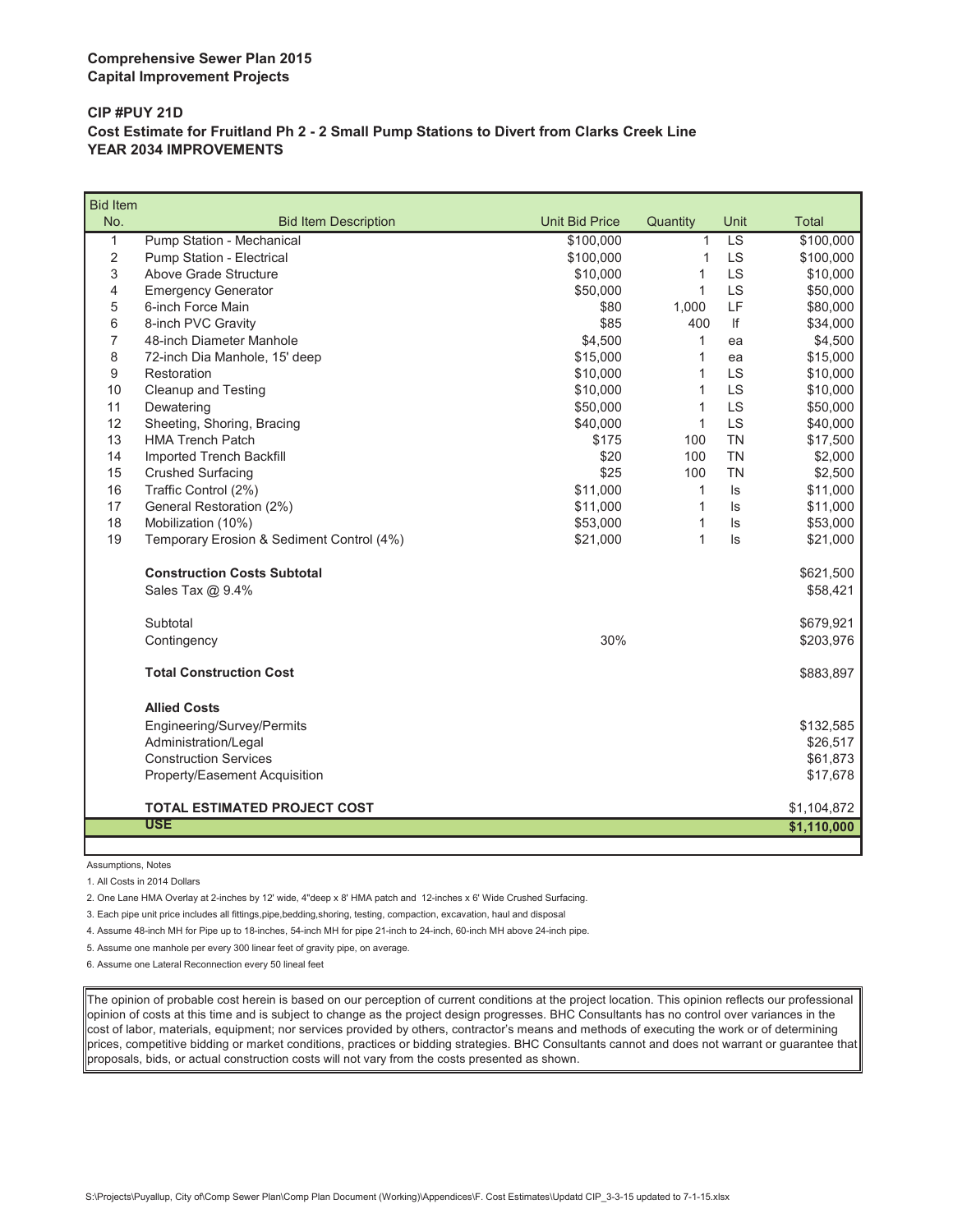#### **CIP #PUY 21E Cost Estimate for Fruitland Ph 2 - 2 Small Pump Stations to Divert from Clarks Creek Line YEAR 2020 IMPROVEMENTS**

| <b>Bid Item</b> |                                           |                       |              |           |              |
|-----------------|-------------------------------------------|-----------------------|--------------|-----------|--------------|
| No.             | <b>Bid Item Description</b>               | <b>Unit Bid Price</b> | Quantity     | Unit      | <b>Total</b> |
| 1               | Pump Station - Mechanical                 | \$100,000             | $\mathbf{1}$ | LS        | \$100,000    |
| $\overline{2}$  | <b>Pump Station - Electrical</b>          | \$100,000             | 1            | LS        | \$100,000    |
| 3               | Above Grade Structure                     | \$10,000              | 1            | <b>LS</b> | \$10,000     |
| 4               | <b>Emergency Generator</b>                | \$50,000              | 1            | LS        | \$50,000     |
| 5               | 6-inch Force Main                         | \$80                  | 1,000        | LF        | \$80,000     |
| 6               | 72-inch Dia Manhole, 15' deep             | \$15,000              | 1            | <b>LS</b> | \$15,000     |
| $\overline{7}$  | Restoration                               | \$10,000              | 1            | LS        | \$10,000     |
| 8               | Cleanup and Testing                       | \$10,000              | 1            | LS        | \$10,000     |
| 9               | Dewatering                                | \$50,000              | 1            | LS        | \$50,000     |
| 10              | Sheeting, Shoring, Bracing                | \$40,000              | 1            | LS        | \$40,000     |
| 11              | <b>HMA Trench Patch</b>                   | \$175                 | 100          | <b>TN</b> | \$17,500     |
| 12              | Imported Trench Backfill                  | \$20                  | 100          | <b>TN</b> | \$2,000      |
| 13              | <b>Crushed Surfacing</b>                  | \$25                  | 100          | <b>TN</b> | \$2,500      |
| 14              | Traffic Control (2%)                      | \$10,000              | 1            | ls        | \$10,000     |
| 15              | General Restoration (2%)                  | \$10,000              | 1            | ls        | \$10,000     |
| 16              | Mobilization (10%)                        | \$49,000              | 1            | ls        | \$49,000     |
| 17              | Temporary Erosion & Sediment Control (4%) | \$19,000              | 1            | $\sf ls$  | \$19,000     |
|                 | <b>Construction Costs Subtotal</b>        |                       |              |           | \$575,000    |
|                 | Sales Tax @ 9.4%                          |                       |              |           | \$54,050     |
|                 | Subtotal                                  |                       |              |           | \$629,050    |
|                 | Contingency                               | 30%                   |              |           | \$188,715    |
|                 | <b>Total Construction Cost</b>            |                       |              |           | \$817,765    |
|                 | <b>Allied Costs</b>                       |                       |              |           |              |
|                 | Engineering/Survey/Permits                |                       |              |           | \$122,665    |
|                 | Administration/Legal                      |                       |              |           | \$24,533     |
|                 | <b>Construction Services</b>              |                       |              |           | \$57,244     |
|                 | Property/Easement Acquisition             |                       |              |           | \$16,355     |
|                 | <b>TOTAL ESTIMATED PROJECT COST</b>       |                       |              |           | \$1,022,206  |
|                 | <b>USE</b>                                |                       |              |           | \$1,030,000  |
|                 |                                           |                       |              |           |              |

Assumptions, Notes

1. All Costs in 2014 Dollars

2. One Lane HMA Overlay at 2-inches by 12' wide, 4"deep x 8' HMA patch and 12-inches x 6' Wide Crushed Surfacing.

3. Each pipe unit price includes all fittings,pipe,bedding,shoring, testing, compaction, excavation, haul and disposal

4. Assume 48-inch MH for Pipe up to 18-inches, 54-inch MH for pipe 21-inch to 24-inch, 60-inch MH above 24-inch pipe.

5. Assume one manhole per every 300 linear feet of gravity pipe, on average.

6. Assume one Lateral Reconnection every 50 lineal feet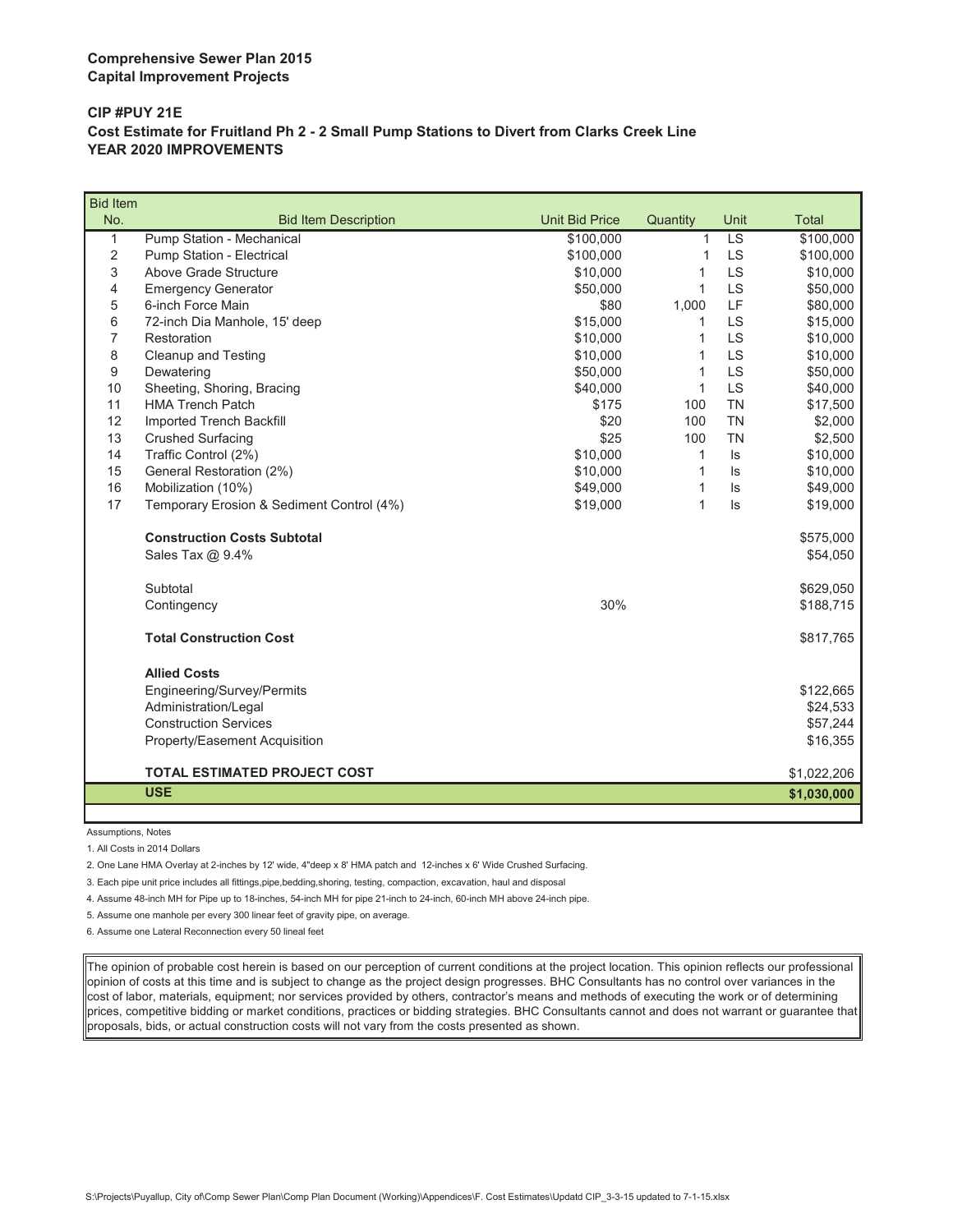#### **CIP #PUY 22A Cost Estimate for Problem Area 4 - Puy 22 - W. Pioneer Upgrades YEAR 2034 IMPROVEMENTS**

| <b>Bid Item</b> |                                           |                       |              |           |              |
|-----------------|-------------------------------------------|-----------------------|--------------|-----------|--------------|
| No.             | <b>Bid Item Description</b>               | <b>Unit Bid Price</b> | Quantity     | Unit      | <b>Total</b> |
| $\mathbf{1}$    | 12-inch PVC Gravity Upsize                | \$100                 |              | f         |              |
| $\overline{2}$  | 15-inch PVC Gravity Upsize                | \$110                 | 2400         | If        | \$264,000    |
| 3               | 18-inch PVC Gravity Upsize                | \$120                 |              | If        |              |
| 4               | 21-inch PVC Gravity Upsize                | \$140                 |              | If        |              |
| 5               | 24-inch PVC Gravity Upsize                | \$150                 |              | If        |              |
| 6               | 30-inch PVC Gravity Upsize                | \$230                 |              | If        |              |
| 7               | 36-inch PVC Gravity Upsize                | \$280                 |              | lf        |              |
| 8               | 42-inch PVC Gravity Upsize                | \$310                 |              | lf        |              |
| 9               | 48-inch Diameter Manhole                  | \$4,500               | 8            | ea        | \$36,000     |
| 10              | 54-inch Diameter Manhole                  | \$5,500               |              | ea        |              |
| 11              | 60-inch Diameter Manhole                  | \$6,500               |              | ea        |              |
| 12              | <b>Lateral Connection</b>                 | \$1,500               | 48           | ea        | \$72,000     |
| 13              | Dewatering                                | \$40,000              | $\mathbf{1}$ | $\sf ls$  | \$40,000     |
| 14              | <b>Temporary Flow Bypass</b>              | \$5,000               | 4            | ea        | \$20,000     |
| 15              | Plug and Cap Abandoned Pipe               | \$1,000               | 4            | ea        | \$4,000      |
| 16              | Sheeting, Shoring, Bracing                | \$5                   | 2,400        | If        | \$12,000     |
| 17              | <b>HMA Trench Patch</b>                   | \$150                 | 500          | TN        | \$75,000     |
| 18              | Half-Width Grind and Overlay              | \$130                 | 380          | <b>TN</b> | \$49,400     |
| 19              | Imported Trench Backfill                  | \$20                  | 2,640        | <b>TN</b> | \$52,800     |
| 20              | <b>Crushed Surfacing</b>                  | \$25                  | 990          | <b>TN</b> | \$24,750     |
| 21              | Traffic Control (2%)                      | \$32,000              | 1            | ls        | \$32,000     |
| 22              | General Restoration (2%)                  | \$13,000              | $\mathbf{1}$ | ls        | \$13,000     |
| 23              | Mobilization (10%)                        | \$65,000              | 1            | ls        | \$65,000     |
| 24              | Temporary Erosion & Sediment Control (4%) | \$26,000              | 1            | ls        | \$26,000     |
|                 | <b>Construction Costs Subtotal</b>        |                       |              |           | \$785,950    |
|                 | Sales Tax @ 9.4%                          |                       |              |           | \$73,879     |
|                 | Subtotal                                  |                       |              |           | \$859,829    |
|                 | Contingency                               | 30%                   |              |           | \$257,949    |
|                 | <b>Total Construction Cost</b>            |                       |              |           | \$1,117,778  |
|                 | <b>Allied Costs</b>                       |                       |              |           |              |
|                 | Engineering/Survey/Permits                |                       |              |           | \$167,667    |
|                 | Administration/Legal                      |                       |              |           | \$33,533     |
|                 | <b>Construction Services</b>              |                       |              |           | \$78,244     |
|                 | Property/Easement Acquisition             |                       |              |           |              |
|                 | TOTAL ESTIMATED PROJECT COST              |                       |              |           | \$1,397,223  |
|                 | <b>USE</b>                                |                       |              |           | \$1,400,000  |
|                 |                                           |                       |              |           |              |

Assumptions, Notes

1. All Costs in 2014 Dollars

2. One Lane HMA Overlay at 2-inches by 12' wide, 4"deep x 8' HMA patch and 12-inches x 6' Wide Crushed Surfacing.

3. Each pipe unit price includes all fittings,pipe,bedding,shoring, testing, compaction, excavation, haul and disposal

4. Assume 48-inch MH for Pipe up to 18-inches, 54-inch MH for pipe 21-inch to 24-inch, 60-inch MH above 24-inch pipe.

5. Assume one manhole per every 300 linear feet of gravity pipe, on average.

6. Assume one Lateral Reconnection every 50 lineal feet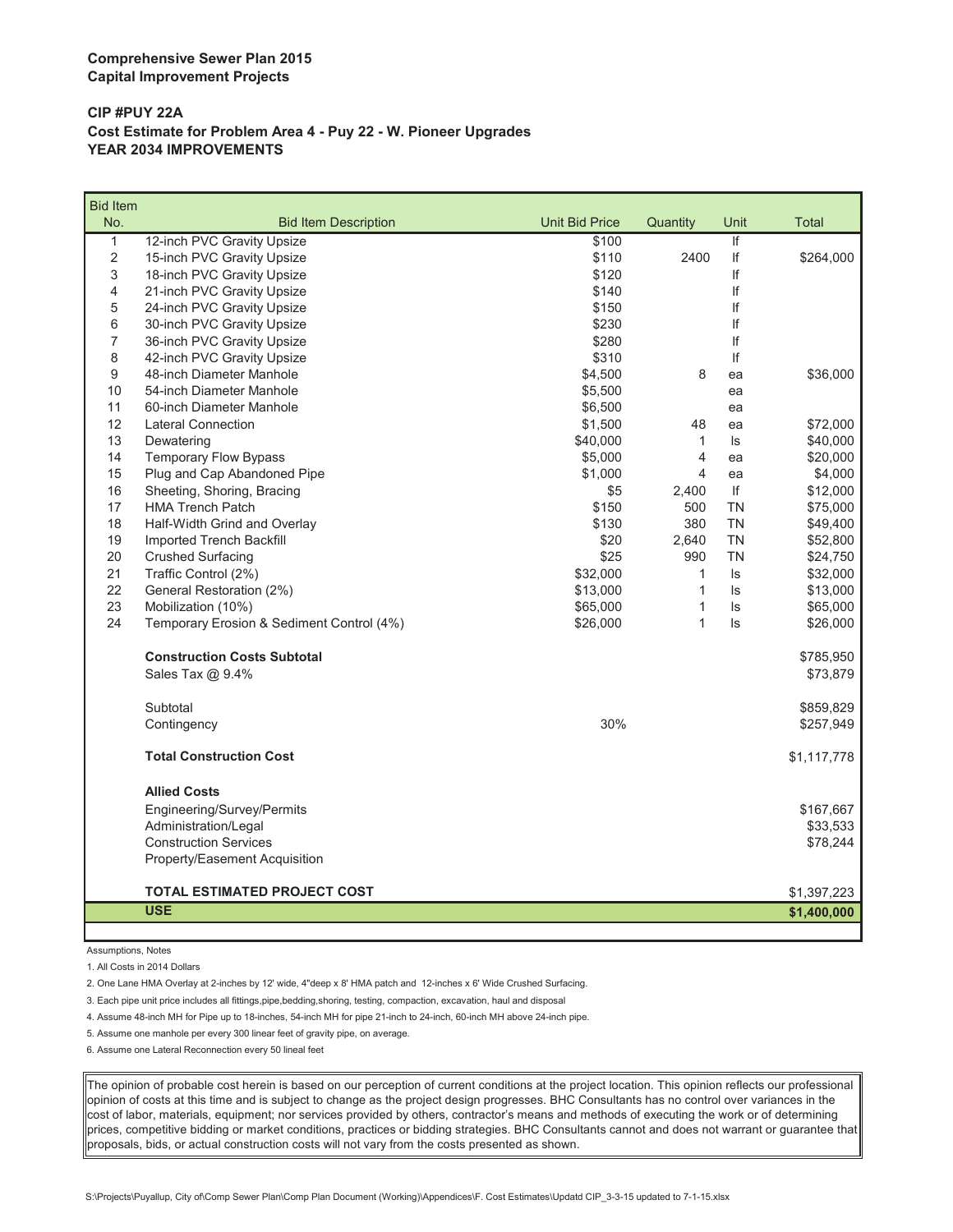#### **CIP #PUY 23A Cost Estimate for O&M Problems - Replacement of Aging Pipe due to Poor Conditions YEAR 2020 IMPROVEMENTS**

| <b>Bid Item</b> |                                           |                       |                |                         |             |
|-----------------|-------------------------------------------|-----------------------|----------------|-------------------------|-------------|
| No.             | <b>Bid Item Description</b>               | <b>Unit Bid Price</b> | Quantity       | Unit                    | Total       |
| $\mathbf{1}$    | 8-inch PVC Gravity Replacement            | \$90                  | 2000           | $\overline{\mathbf{f}}$ | \$180,000   |
| $\overline{2}$  | 15-inch PVC Gravity Upsize                | \$110                 |                | If                      |             |
| 3               | 18-inch PVC Gravity Upsize                | \$120                 |                | If                      |             |
| 4               | 21-inch PVC Gravity Upsize                | \$140                 |                | lf                      |             |
| 5               | 24-inch PVC Gravity Upsize                | \$150                 |                | If                      |             |
| 6               | 30-inch PVC Gravity Upsize                | \$230                 |                | If                      |             |
| 7               | 36-inch PVC Gravity Upsize                | \$280                 |                | If                      |             |
| 8               | 42-inch PVC Gravity Upsize                | \$310                 |                |                         |             |
| 9               | 48-inch Diameter Manhole                  | \$4,500               | $\overline{7}$ | ea                      | \$31,500    |
| 10              | 54-inch Diameter Manhole                  | \$5,500               |                | ea                      |             |
| 11              | 60-inch Diameter Manhole                  | \$6,500               |                | ea                      |             |
| 12              | <b>Lateral Connection</b>                 | \$1,500               | 40             | ea                      | \$60,000    |
| 13              | Dewatering                                | \$20,000              | 1              | ls                      | \$20,000    |
| 14              | <b>Temporary Flow Bypass</b>              | \$5,000               | 4              | ea                      | \$20,000    |
| 15              | Plug and Cap Abandoned Pipe               | \$1,000               | 4              | ea                      | \$4,000     |
| 16              | Sheeting, Shoring, Bracing                | \$5                   | 2,000          | If                      | \$10,000    |
| 17              | <b>HMA Trench Patch</b>                   | \$150                 | 420            | <b>TN</b>               | \$63,000    |
| 18              | Half-Width Grind and Overlay              | \$130                 | 320            | <b>TN</b>               | \$41,600    |
| 19              | Imported Trench Backfill                  | \$20                  | 2,200          | <b>TN</b>               | \$44,000    |
| 20              | <b>Crushed Surfacing</b>                  | \$25                  | 830            | <b>TN</b>               | \$20,750    |
| 21              | Traffic Control (2%)                      | \$10,000              | $\mathbf{1}$   | ls                      | \$10,000    |
| 22              | General Restoration (2%)                  | \$10,000              | 1              | ls                      | \$10,000    |
| 23              | Mobilization (10%)                        | \$49,000              | $\mathbf{1}$   | ls.                     | \$49,000    |
| 24              | Temporary Erosion & Sediment Control (4%) | \$20,000              | 1              | ls                      | \$20,000    |
|                 | <b>Construction Costs Subtotal</b>        |                       |                |                         | \$583,850   |
|                 | Sales Tax @ 9.4%                          |                       |                |                         | \$54,882    |
|                 | Subtotal                                  |                       |                |                         | \$638,732   |
|                 | Contingency                               | 30%                   |                |                         | \$191,620   |
|                 | <b>Total Construction Cost</b>            |                       |                |                         | \$830,351   |
|                 | <b>Allied Costs</b>                       |                       |                |                         |             |
|                 | Engineering/Survey/Permits                |                       |                |                         | \$124,553   |
|                 | Administration/Legal                      |                       |                |                         | \$24,911    |
|                 | <b>Construction Services</b>              |                       |                |                         | \$58,125    |
|                 | Property/Easement Acquisition             |                       |                |                         |             |
|                 |                                           |                       |                |                         |             |
|                 | <b>TOTAL ESTIMATED PROJECT COST</b>       |                       |                |                         | \$1,037,939 |
|                 | <b>USE</b>                                |                       |                |                         | \$1,040,000 |
|                 |                                           |                       |                |                         |             |

Assumptions, Notes

L

1. All Costs in 2014 Dollars

2. One Lane HMA Overlay at 2-inches by 12' wide, 4"deep x 8' HMA patch and 12-inches x 6' Wide Crushed Surfacing.

3. Each pipe unit price includes all fittings,pipe,bedding,shoring, testing, compaction, excavation, haul and disposal

4. Assume 48-inch MH for Pipe up to 18-inches, 54-inch MH for pipe 21-inch to 24-inch, 60-inch MH above 24-inch pipe.

5. Assume one manhole per every 300 linear feet of gravity pipe, on average.

6. Assume one Lateral Reconnection every 50 lineal feet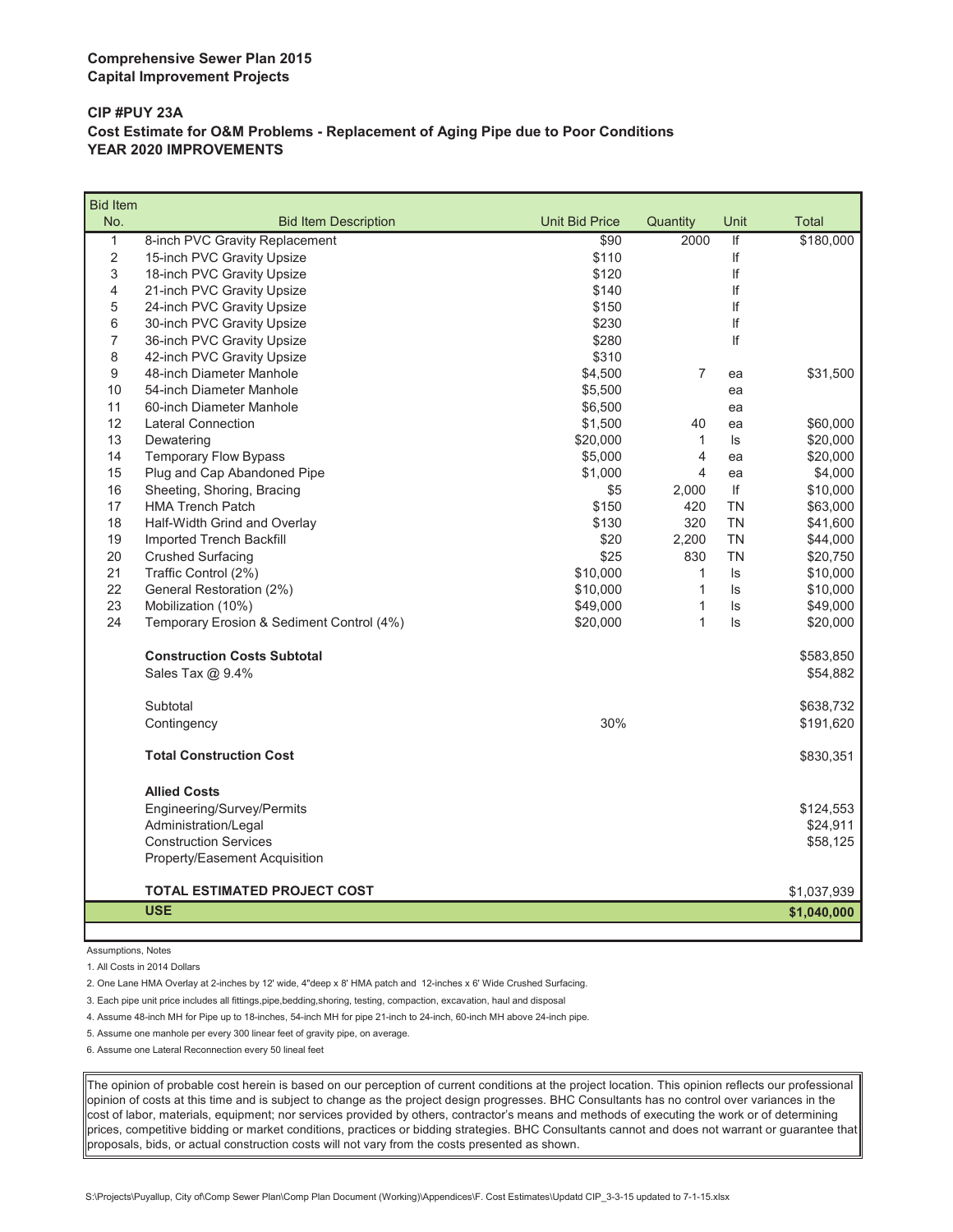#### **CIP #PUY 24A Cost Estimate for Puyallup 24 - Clark Creek Pump Station (#25) Improvements YEAR 2020 IMPROVEMENTS**

| <b>Bid Item</b> |                                           |                       |          |           |              |
|-----------------|-------------------------------------------|-----------------------|----------|-----------|--------------|
| No.             | <b>Bid Item Description</b>               | <b>Unit Bid Price</b> | Quantity | Unit      | <b>Total</b> |
| 1               | Pump Station - Mechanical Upgrades        | \$100,000             | 1        | <b>LS</b> | \$100,000    |
| 2               | Pump Station - Electrical Upgrades        | \$50,000              | 1        | <b>LS</b> | \$50,000     |
| 3               | Above Grade Structure                     | \$10,000              | 1        | LS        | \$10,000     |
| 4               | <b>Emergency Generator</b>                | \$50,000              | 1        | <b>LS</b> | \$50,000     |
| 5               | 4-inch Force Main                         | \$65                  |          | LF        |              |
| 6               | 96-inch Dia Manhole, 20' deep             |                       | 1        | <b>LS</b> |              |
| 7               | <b>Cleanup and Testing</b>                | \$10,000              | 1        | <b>LS</b> | \$10,000     |
| 8               | Dewatering                                | \$30,000              | 1        | <b>LS</b> | \$30,000     |
| 9               | Sheeting, Shoring, Bracing                | \$20,000              | 1        | <b>LS</b> | \$20,000     |
| 10              | <b>HMA Trench Patch</b>                   | \$175                 | 100      | <b>TN</b> | \$17,500     |
| 11              | <b>Imported Trench Backfill</b>           | \$20                  | 200      | <b>TN</b> | \$4,000      |
| 12              | <b>Crushed Surfacing</b>                  | \$25                  | 200      | <b>TN</b> | \$5,000      |
| 13              | Traffic Control (2%)                      | \$6,000               | 1        | ls        | \$6,000      |
| 14              | General Restoration (2%)                  | \$6,000               | 1        | ls        | \$6,000      |
| 15              | Mobilization (10%)                        | \$30,000              | 1        | ls        | \$30,000     |
| 17              | Temporary Erosion & Sediment Control (4%) | \$12,000              | 1        | ls        | \$12,000     |
|                 | <b>Construction Costs Subtotal</b>        |                       |          |           | \$350,500    |
|                 | Sales Tax @ 9.4%                          |                       |          |           | \$32,947     |
|                 | Subtotal                                  |                       |          |           | \$383,447    |
|                 | Contingency                               | 30%                   |          |           | \$115,034    |
|                 | <b>Total Construction Cost</b>            |                       |          |           | \$498,481    |
|                 | <b>Allied Costs</b>                       |                       |          |           |              |
|                 | Engineering/Survey/Permits                |                       |          |           | \$74,772     |
|                 | Administration/Legal                      |                       |          |           | \$14,954     |
|                 | <b>Construction Services</b>              |                       |          |           | \$34,894     |
|                 | Property/Easement Acquisition             |                       |          |           | \$9,970      |
|                 | <b>TOTAL ESTIMATED PROJECT COST</b>       |                       |          |           | \$633,071    |
|                 | <b>USE</b>                                |                       |          |           | \$640,000    |
|                 |                                           |                       |          |           |              |

Assumptions, Notes

ı

1. All Costs in 2014 Dollars

2. One Lane HMA Overlay at 2-inches by 12' wide, 4"deep x 8' HMA patch and 12-inches x 6' Wide Crushed Surfacing.

3. Each pipe unit price includes all fittings,pipe,bedding,shoring, testing, compaction, excavation, haul and disposal

4. Assume 48-inch MH for Pipe up to 18-inches, 54-inch MH for pipe 21-inch to 24-inch, 60-inch MH above 24-inch pipe.

5. Assume one manhole per every 300 linear feet of gravity pipe, on average.

6. Assume one Lateral Reconnection every 50 lineal feet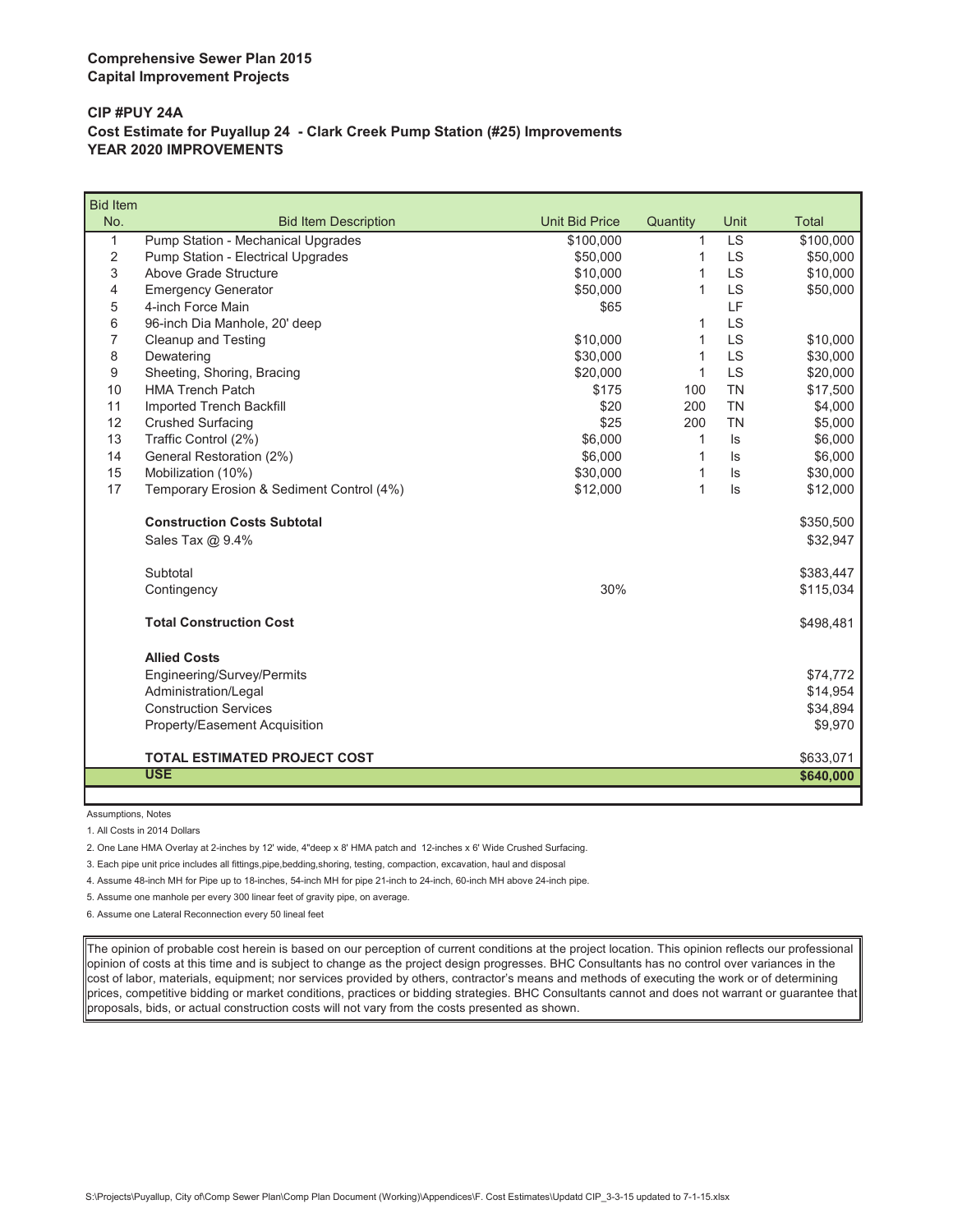#### **CIP #PUY 25A Cost Estimate for Problem Area 3 - Puy 25 - Fairgrounds Upsize YEAR 2034 IMPROVEMENTS**

| No.<br><b>Unit Bid Price</b><br><b>Total</b><br><b>Bid Item Description</b><br>Quantity<br>Unit<br>$\overline{\mathsf{If}}$<br>$\mathbf{1}$<br>12-inch PVC Gravity Upsize<br>\$100<br>$\overline{2}$<br>lf<br>\$110<br>15-inch PVC Gravity Upsize<br>3<br>\$120<br>850<br>If<br>18-inch PVC Gravity Upsize<br>\$102,000<br>4<br>21-inch PVC Gravity Upsize<br>\$140<br>lf<br>5<br>If<br>24-inch PVC Gravity Upsize<br>\$150<br>lf<br>6<br>30-inch PVC Gravity Upsize<br>\$230<br>If<br>$\overline{7}$<br>36-inch PVC Gravity Upsize<br>\$280<br>\$310<br>8<br>42-inch PVC Gravity Upsize<br>9<br>48-inch Diameter Manhole<br>\$4,500<br>3<br>\$13,500<br>ea<br>10<br>54-inch Diameter Manhole<br>\$5,500<br>ea<br>11<br>60-inch Diameter Manhole<br>\$6,500<br>ea<br>12<br><b>Lateral Connection</b><br>\$1,500<br>17<br>\$25,500<br>ea<br>13<br>\$20,000<br>$\mathbf{1}$<br>\$20,000<br>Dewatering<br>ls<br>4<br>14<br><b>Temporary Flow Bypass</b><br>\$5,000<br>\$20,000<br>ea<br>15<br>Plug and Cap Abandoned Pipe<br>4<br>\$4,000<br>\$1,000<br>ea<br>If<br>16<br>Sheeting, Shoring, Bracing<br>\$5<br>850<br>\$4,250<br>17<br><b>HMA Trench Patch</b><br>\$150<br><b>TN</b><br>\$27,000<br>180<br>18<br>\$130<br><b>TN</b><br>Half-Width Grind and Overlay<br>140<br>\$18,200<br><b>TN</b><br>19<br>Imported Trench Backfill<br>\$20<br>940<br>\$18,800<br>20<br><b>Crushed Surfacing</b><br>\$25<br>350<br><b>TN</b><br>\$8,750<br>21<br>Traffic Control (2%)<br>\$5,000<br>$\mathbf{1}$<br>\$5,000<br>ls<br>22<br>General Restoration (2%)<br>\$5,000<br>$\mathbf{1}$<br>ls<br>\$5,000<br>23<br>Mobilization (10%)<br>$\mathbf{1}$<br>$\sf ls$<br>\$26,000<br>\$26,000<br>24<br>$\mathbf{1}$<br>Temporary Erosion & Sediment Control (4%)<br>\$10,000<br>ls<br>\$10,000<br><b>Construction Costs Subtotal</b><br>\$308,000<br>Sales Tax @ 9.4%<br>\$28,952<br>Subtotal<br>\$336,952<br>30%<br>Contingency<br>\$101,086<br><b>Total Construction Cost</b><br>\$438,038<br><b>Allied Costs</b><br>Engineering/Survey/Permits<br>\$65,706<br>Administration/Legal<br>\$13,141<br><b>Construction Services</b><br>\$30,663<br>Property/Easement Acquisition<br>TOTAL ESTIMATED PROJECT COST<br>\$547,547<br><b>USE</b><br>\$550,000 | <b>Bid Item</b> |  |  |  |
|-----------------------------------------------------------------------------------------------------------------------------------------------------------------------------------------------------------------------------------------------------------------------------------------------------------------------------------------------------------------------------------------------------------------------------------------------------------------------------------------------------------------------------------------------------------------------------------------------------------------------------------------------------------------------------------------------------------------------------------------------------------------------------------------------------------------------------------------------------------------------------------------------------------------------------------------------------------------------------------------------------------------------------------------------------------------------------------------------------------------------------------------------------------------------------------------------------------------------------------------------------------------------------------------------------------------------------------------------------------------------------------------------------------------------------------------------------------------------------------------------------------------------------------------------------------------------------------------------------------------------------------------------------------------------------------------------------------------------------------------------------------------------------------------------------------------------------------------------------------------------------------------------------------------------------------------------------------------------------------------------------------------------------------------------------------------------------------------------------------------------------------------------------------------------------------------------------------------------------------------|-----------------|--|--|--|
|                                                                                                                                                                                                                                                                                                                                                                                                                                                                                                                                                                                                                                                                                                                                                                                                                                                                                                                                                                                                                                                                                                                                                                                                                                                                                                                                                                                                                                                                                                                                                                                                                                                                                                                                                                                                                                                                                                                                                                                                                                                                                                                                                                                                                                         |                 |  |  |  |
|                                                                                                                                                                                                                                                                                                                                                                                                                                                                                                                                                                                                                                                                                                                                                                                                                                                                                                                                                                                                                                                                                                                                                                                                                                                                                                                                                                                                                                                                                                                                                                                                                                                                                                                                                                                                                                                                                                                                                                                                                                                                                                                                                                                                                                         |                 |  |  |  |
|                                                                                                                                                                                                                                                                                                                                                                                                                                                                                                                                                                                                                                                                                                                                                                                                                                                                                                                                                                                                                                                                                                                                                                                                                                                                                                                                                                                                                                                                                                                                                                                                                                                                                                                                                                                                                                                                                                                                                                                                                                                                                                                                                                                                                                         |                 |  |  |  |
|                                                                                                                                                                                                                                                                                                                                                                                                                                                                                                                                                                                                                                                                                                                                                                                                                                                                                                                                                                                                                                                                                                                                                                                                                                                                                                                                                                                                                                                                                                                                                                                                                                                                                                                                                                                                                                                                                                                                                                                                                                                                                                                                                                                                                                         |                 |  |  |  |
|                                                                                                                                                                                                                                                                                                                                                                                                                                                                                                                                                                                                                                                                                                                                                                                                                                                                                                                                                                                                                                                                                                                                                                                                                                                                                                                                                                                                                                                                                                                                                                                                                                                                                                                                                                                                                                                                                                                                                                                                                                                                                                                                                                                                                                         |                 |  |  |  |
|                                                                                                                                                                                                                                                                                                                                                                                                                                                                                                                                                                                                                                                                                                                                                                                                                                                                                                                                                                                                                                                                                                                                                                                                                                                                                                                                                                                                                                                                                                                                                                                                                                                                                                                                                                                                                                                                                                                                                                                                                                                                                                                                                                                                                                         |                 |  |  |  |
|                                                                                                                                                                                                                                                                                                                                                                                                                                                                                                                                                                                                                                                                                                                                                                                                                                                                                                                                                                                                                                                                                                                                                                                                                                                                                                                                                                                                                                                                                                                                                                                                                                                                                                                                                                                                                                                                                                                                                                                                                                                                                                                                                                                                                                         |                 |  |  |  |
|                                                                                                                                                                                                                                                                                                                                                                                                                                                                                                                                                                                                                                                                                                                                                                                                                                                                                                                                                                                                                                                                                                                                                                                                                                                                                                                                                                                                                                                                                                                                                                                                                                                                                                                                                                                                                                                                                                                                                                                                                                                                                                                                                                                                                                         |                 |  |  |  |
|                                                                                                                                                                                                                                                                                                                                                                                                                                                                                                                                                                                                                                                                                                                                                                                                                                                                                                                                                                                                                                                                                                                                                                                                                                                                                                                                                                                                                                                                                                                                                                                                                                                                                                                                                                                                                                                                                                                                                                                                                                                                                                                                                                                                                                         |                 |  |  |  |
|                                                                                                                                                                                                                                                                                                                                                                                                                                                                                                                                                                                                                                                                                                                                                                                                                                                                                                                                                                                                                                                                                                                                                                                                                                                                                                                                                                                                                                                                                                                                                                                                                                                                                                                                                                                                                                                                                                                                                                                                                                                                                                                                                                                                                                         |                 |  |  |  |
|                                                                                                                                                                                                                                                                                                                                                                                                                                                                                                                                                                                                                                                                                                                                                                                                                                                                                                                                                                                                                                                                                                                                                                                                                                                                                                                                                                                                                                                                                                                                                                                                                                                                                                                                                                                                                                                                                                                                                                                                                                                                                                                                                                                                                                         |                 |  |  |  |
|                                                                                                                                                                                                                                                                                                                                                                                                                                                                                                                                                                                                                                                                                                                                                                                                                                                                                                                                                                                                                                                                                                                                                                                                                                                                                                                                                                                                                                                                                                                                                                                                                                                                                                                                                                                                                                                                                                                                                                                                                                                                                                                                                                                                                                         |                 |  |  |  |
|                                                                                                                                                                                                                                                                                                                                                                                                                                                                                                                                                                                                                                                                                                                                                                                                                                                                                                                                                                                                                                                                                                                                                                                                                                                                                                                                                                                                                                                                                                                                                                                                                                                                                                                                                                                                                                                                                                                                                                                                                                                                                                                                                                                                                                         |                 |  |  |  |
|                                                                                                                                                                                                                                                                                                                                                                                                                                                                                                                                                                                                                                                                                                                                                                                                                                                                                                                                                                                                                                                                                                                                                                                                                                                                                                                                                                                                                                                                                                                                                                                                                                                                                                                                                                                                                                                                                                                                                                                                                                                                                                                                                                                                                                         |                 |  |  |  |
|                                                                                                                                                                                                                                                                                                                                                                                                                                                                                                                                                                                                                                                                                                                                                                                                                                                                                                                                                                                                                                                                                                                                                                                                                                                                                                                                                                                                                                                                                                                                                                                                                                                                                                                                                                                                                                                                                                                                                                                                                                                                                                                                                                                                                                         |                 |  |  |  |
|                                                                                                                                                                                                                                                                                                                                                                                                                                                                                                                                                                                                                                                                                                                                                                                                                                                                                                                                                                                                                                                                                                                                                                                                                                                                                                                                                                                                                                                                                                                                                                                                                                                                                                                                                                                                                                                                                                                                                                                                                                                                                                                                                                                                                                         |                 |  |  |  |
|                                                                                                                                                                                                                                                                                                                                                                                                                                                                                                                                                                                                                                                                                                                                                                                                                                                                                                                                                                                                                                                                                                                                                                                                                                                                                                                                                                                                                                                                                                                                                                                                                                                                                                                                                                                                                                                                                                                                                                                                                                                                                                                                                                                                                                         |                 |  |  |  |
|                                                                                                                                                                                                                                                                                                                                                                                                                                                                                                                                                                                                                                                                                                                                                                                                                                                                                                                                                                                                                                                                                                                                                                                                                                                                                                                                                                                                                                                                                                                                                                                                                                                                                                                                                                                                                                                                                                                                                                                                                                                                                                                                                                                                                                         |                 |  |  |  |
|                                                                                                                                                                                                                                                                                                                                                                                                                                                                                                                                                                                                                                                                                                                                                                                                                                                                                                                                                                                                                                                                                                                                                                                                                                                                                                                                                                                                                                                                                                                                                                                                                                                                                                                                                                                                                                                                                                                                                                                                                                                                                                                                                                                                                                         |                 |  |  |  |
|                                                                                                                                                                                                                                                                                                                                                                                                                                                                                                                                                                                                                                                                                                                                                                                                                                                                                                                                                                                                                                                                                                                                                                                                                                                                                                                                                                                                                                                                                                                                                                                                                                                                                                                                                                                                                                                                                                                                                                                                                                                                                                                                                                                                                                         |                 |  |  |  |
|                                                                                                                                                                                                                                                                                                                                                                                                                                                                                                                                                                                                                                                                                                                                                                                                                                                                                                                                                                                                                                                                                                                                                                                                                                                                                                                                                                                                                                                                                                                                                                                                                                                                                                                                                                                                                                                                                                                                                                                                                                                                                                                                                                                                                                         |                 |  |  |  |
|                                                                                                                                                                                                                                                                                                                                                                                                                                                                                                                                                                                                                                                                                                                                                                                                                                                                                                                                                                                                                                                                                                                                                                                                                                                                                                                                                                                                                                                                                                                                                                                                                                                                                                                                                                                                                                                                                                                                                                                                                                                                                                                                                                                                                                         |                 |  |  |  |
|                                                                                                                                                                                                                                                                                                                                                                                                                                                                                                                                                                                                                                                                                                                                                                                                                                                                                                                                                                                                                                                                                                                                                                                                                                                                                                                                                                                                                                                                                                                                                                                                                                                                                                                                                                                                                                                                                                                                                                                                                                                                                                                                                                                                                                         |                 |  |  |  |
|                                                                                                                                                                                                                                                                                                                                                                                                                                                                                                                                                                                                                                                                                                                                                                                                                                                                                                                                                                                                                                                                                                                                                                                                                                                                                                                                                                                                                                                                                                                                                                                                                                                                                                                                                                                                                                                                                                                                                                                                                                                                                                                                                                                                                                         |                 |  |  |  |
|                                                                                                                                                                                                                                                                                                                                                                                                                                                                                                                                                                                                                                                                                                                                                                                                                                                                                                                                                                                                                                                                                                                                                                                                                                                                                                                                                                                                                                                                                                                                                                                                                                                                                                                                                                                                                                                                                                                                                                                                                                                                                                                                                                                                                                         |                 |  |  |  |
|                                                                                                                                                                                                                                                                                                                                                                                                                                                                                                                                                                                                                                                                                                                                                                                                                                                                                                                                                                                                                                                                                                                                                                                                                                                                                                                                                                                                                                                                                                                                                                                                                                                                                                                                                                                                                                                                                                                                                                                                                                                                                                                                                                                                                                         |                 |  |  |  |
|                                                                                                                                                                                                                                                                                                                                                                                                                                                                                                                                                                                                                                                                                                                                                                                                                                                                                                                                                                                                                                                                                                                                                                                                                                                                                                                                                                                                                                                                                                                                                                                                                                                                                                                                                                                                                                                                                                                                                                                                                                                                                                                                                                                                                                         |                 |  |  |  |
|                                                                                                                                                                                                                                                                                                                                                                                                                                                                                                                                                                                                                                                                                                                                                                                                                                                                                                                                                                                                                                                                                                                                                                                                                                                                                                                                                                                                                                                                                                                                                                                                                                                                                                                                                                                                                                                                                                                                                                                                                                                                                                                                                                                                                                         |                 |  |  |  |
|                                                                                                                                                                                                                                                                                                                                                                                                                                                                                                                                                                                                                                                                                                                                                                                                                                                                                                                                                                                                                                                                                                                                                                                                                                                                                                                                                                                                                                                                                                                                                                                                                                                                                                                                                                                                                                                                                                                                                                                                                                                                                                                                                                                                                                         |                 |  |  |  |
|                                                                                                                                                                                                                                                                                                                                                                                                                                                                                                                                                                                                                                                                                                                                                                                                                                                                                                                                                                                                                                                                                                                                                                                                                                                                                                                                                                                                                                                                                                                                                                                                                                                                                                                                                                                                                                                                                                                                                                                                                                                                                                                                                                                                                                         |                 |  |  |  |
|                                                                                                                                                                                                                                                                                                                                                                                                                                                                                                                                                                                                                                                                                                                                                                                                                                                                                                                                                                                                                                                                                                                                                                                                                                                                                                                                                                                                                                                                                                                                                                                                                                                                                                                                                                                                                                                                                                                                                                                                                                                                                                                                                                                                                                         |                 |  |  |  |
|                                                                                                                                                                                                                                                                                                                                                                                                                                                                                                                                                                                                                                                                                                                                                                                                                                                                                                                                                                                                                                                                                                                                                                                                                                                                                                                                                                                                                                                                                                                                                                                                                                                                                                                                                                                                                                                                                                                                                                                                                                                                                                                                                                                                                                         |                 |  |  |  |
|                                                                                                                                                                                                                                                                                                                                                                                                                                                                                                                                                                                                                                                                                                                                                                                                                                                                                                                                                                                                                                                                                                                                                                                                                                                                                                                                                                                                                                                                                                                                                                                                                                                                                                                                                                                                                                                                                                                                                                                                                                                                                                                                                                                                                                         |                 |  |  |  |
|                                                                                                                                                                                                                                                                                                                                                                                                                                                                                                                                                                                                                                                                                                                                                                                                                                                                                                                                                                                                                                                                                                                                                                                                                                                                                                                                                                                                                                                                                                                                                                                                                                                                                                                                                                                                                                                                                                                                                                                                                                                                                                                                                                                                                                         |                 |  |  |  |
|                                                                                                                                                                                                                                                                                                                                                                                                                                                                                                                                                                                                                                                                                                                                                                                                                                                                                                                                                                                                                                                                                                                                                                                                                                                                                                                                                                                                                                                                                                                                                                                                                                                                                                                                                                                                                                                                                                                                                                                                                                                                                                                                                                                                                                         |                 |  |  |  |
|                                                                                                                                                                                                                                                                                                                                                                                                                                                                                                                                                                                                                                                                                                                                                                                                                                                                                                                                                                                                                                                                                                                                                                                                                                                                                                                                                                                                                                                                                                                                                                                                                                                                                                                                                                                                                                                                                                                                                                                                                                                                                                                                                                                                                                         |                 |  |  |  |
|                                                                                                                                                                                                                                                                                                                                                                                                                                                                                                                                                                                                                                                                                                                                                                                                                                                                                                                                                                                                                                                                                                                                                                                                                                                                                                                                                                                                                                                                                                                                                                                                                                                                                                                                                                                                                                                                                                                                                                                                                                                                                                                                                                                                                                         |                 |  |  |  |
|                                                                                                                                                                                                                                                                                                                                                                                                                                                                                                                                                                                                                                                                                                                                                                                                                                                                                                                                                                                                                                                                                                                                                                                                                                                                                                                                                                                                                                                                                                                                                                                                                                                                                                                                                                                                                                                                                                                                                                                                                                                                                                                                                                                                                                         |                 |  |  |  |

Assumptions, Notes

1. All Costs in 2014 Dollars

2. One Lane HMA Overlay at 2-inches by 12' wide, 4"deep x 8' HMA patch and 12-inches x 6' Wide Crushed Surfacing.

3. Each pipe unit price includes all fittings,pipe,bedding,shoring, testing, compaction, excavation, haul and disposal

4. Assume 48-inch MH for Pipe up to 18-inches, 54-inch MH for pipe 21-inch to 24-inch, 60-inch MH above 24-inch pipe.

5. Assume one manhole per every 300 linear feet of gravity pipe, on average.

6. Assume one Lateral Reconnection every 50 lineal feet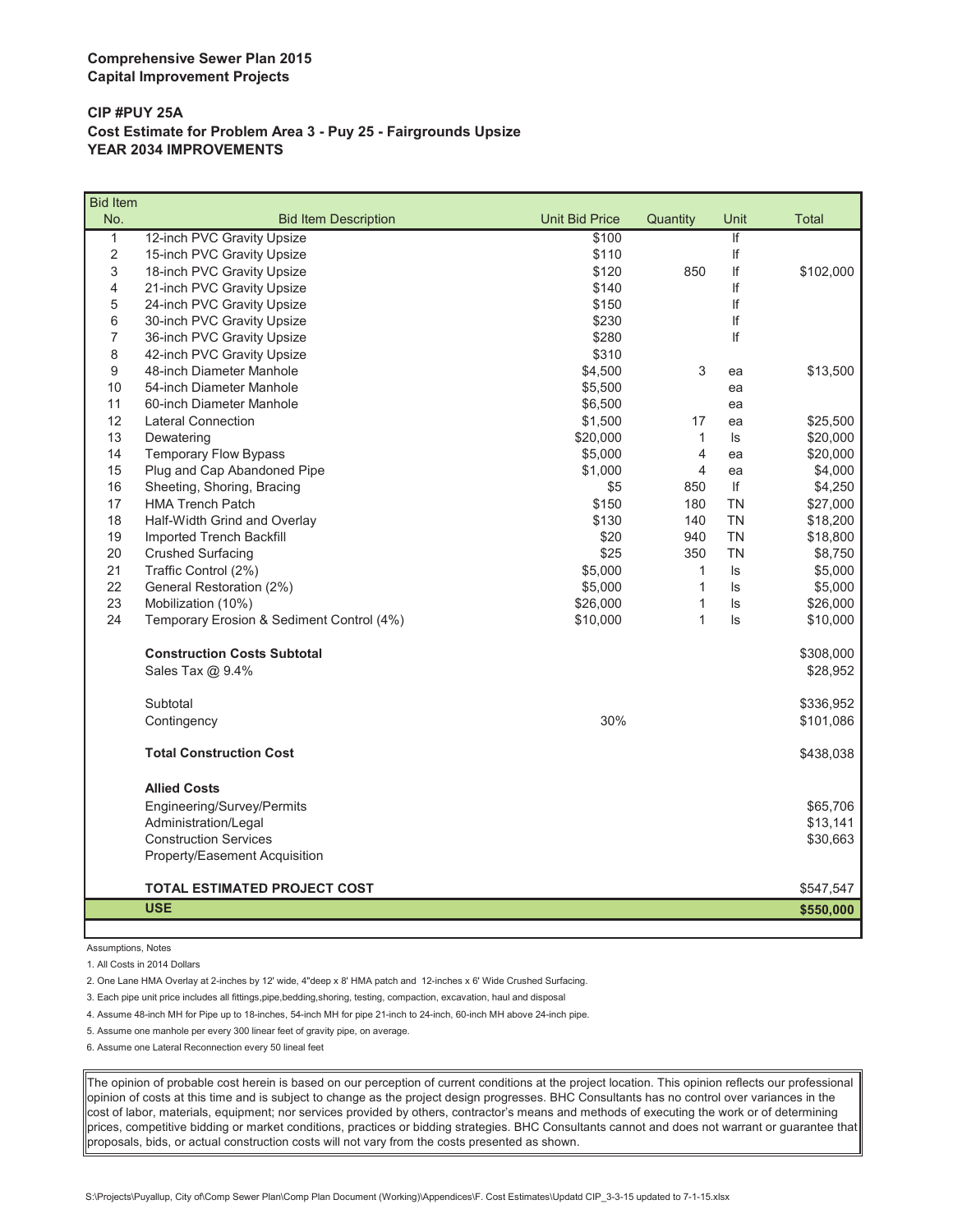#### **CIP #PUY 25B Cost Estimate for Problem Area 10 - Puy 05 - Cross Valley Trunk Improvements YEAR 2034 IMPROVEMENTS**

| <b>Bid Item</b> |                                           |                       |              |           |              |
|-----------------|-------------------------------------------|-----------------------|--------------|-----------|--------------|
| No.             | <b>Bid Item Description</b>               | <b>Unit Bid Price</b> | Quantity     | Unit      | <b>Total</b> |
| $\mathbf{1}$    | 12-inch PVC Gravity Upsize                | \$100                 |              | If        |              |
| $\overline{2}$  | 15-inch PVC Gravity Upsize                | \$110                 |              | lf        |              |
| 3               | 18-inch PVC Gravity Upsize                | \$120                 |              | If        |              |
| 4               | 21-inch PVC Gravity Upsize                | \$140                 |              | lf        |              |
| 5               | 24-inch PVC Gravity Upsize                | \$150                 |              | If        |              |
| 6               | 30-inch PVC Gravity Upsize                | \$230                 |              | lf        |              |
| 7               | 36-inch PVC Gravity Upsize                | \$280                 | 1,000        | lf        | \$280,000    |
| 8               | 42-inch PVC Gravity Upsize                | \$310                 |              | If        |              |
| 9               | 48-inch Diameter Manhole                  | \$4,500               |              | ea        |              |
| 10              | 54-inch Diameter Manhole                  | \$5,500               |              | ea        |              |
| 11              | 60-inch Diameter Manhole                  | \$6,500               | 4            | ea        | \$26,000     |
| 12              | <b>Lateral Connection</b>                 | \$1,500               | 20           | ea        | \$30,000     |
| 13              | Dewatering                                | \$20,000              | $\mathbf{1}$ | $\sf ls$  | \$20,000     |
| 14              | <b>Temporary Flow Bypass</b>              | \$5,000               | 4            | ea        | \$20,000     |
| 15              | Plug and Cap Abandoned Pipe               | \$1,000               | 4            | ea        | \$4,000      |
| 16              | Sheeting, Shoring, Bracing                | \$5                   | 1,000        | If        | \$5,000      |
| 17              | <b>HMA Trench Patch</b>                   | \$150                 | 210          | <b>TN</b> | \$31,500     |
| 18              | Half-Width Grind and Overlay              | \$130                 | 160          | <b>TN</b> | \$20,800     |
| 19              | Imported Trench Backfill                  | \$20                  | 1,100        | <b>TN</b> | \$22,000     |
| 20              | <b>Crushed Surfacing</b>                  | \$25                  | 420          | <b>TN</b> | \$10,500     |
| 21              | Traffic Control (2%)                      | \$9,000               | $\mathbf{1}$ | ls        | \$9,000      |
| 22              | General Restoration (2%)                  | \$9,000               | $\mathbf{1}$ | ls        | \$9,000      |
| 23              | Mobilization (10%)                        | \$47,000              | 1            | ls        | \$47,000     |
| 24              | Temporary Erosion & Sediment Control (4%) | \$19,000              | 1            | ls        | \$19,000     |
|                 | <b>Construction Costs Subtotal</b>        |                       |              |           | \$553,800    |
|                 | Sales Tax @ 9.4%                          |                       |              |           | \$52,057     |
|                 | Subtotal                                  |                       |              |           | \$605,857    |
|                 | Contingency                               | 30%                   |              |           | \$181,757    |
|                 | <b>Total Construction Cost</b>            |                       |              |           | \$787,614    |
|                 | <b>Allied Costs</b>                       |                       |              |           |              |
|                 | Engineering/Survey/Permits                |                       |              |           | \$118,142    |
|                 | Administration/Legal                      |                       |              |           | \$23,628     |
|                 | <b>Construction Services</b>              |                       |              |           | \$55,133     |
|                 | Property/Easement Acquisition             |                       |              |           |              |
|                 | <b>TOTAL ESTIMATED PROJECT COST</b>       |                       |              |           | \$984,518    |
|                 | <b>USE</b>                                |                       |              |           | \$990,000    |
|                 |                                           |                       |              |           |              |

Assumptions, Notes

1. All Costs in 2014 Dollars

2. One Lane HMA Overlay at 2-inches by 12' wide, 4"deep x 8' HMA patch and 12-inches x 6' Wide Crushed Surfacing.

3. Each pipe unit price includes all fittings,pipe,bedding,shoring, testing, compaction, excavation, haul and disposal

4. Assume 48-inch MH for Pipe up to 18-inches, 54-inch MH for pipe 21-inch to 24-inch, 60-inch MH above 24-inch pipe.

5. Assume one manhole per every 300 linear feet of gravity pipe, on average.

6. Assume one Lateral Reconnection every 50 lineal feet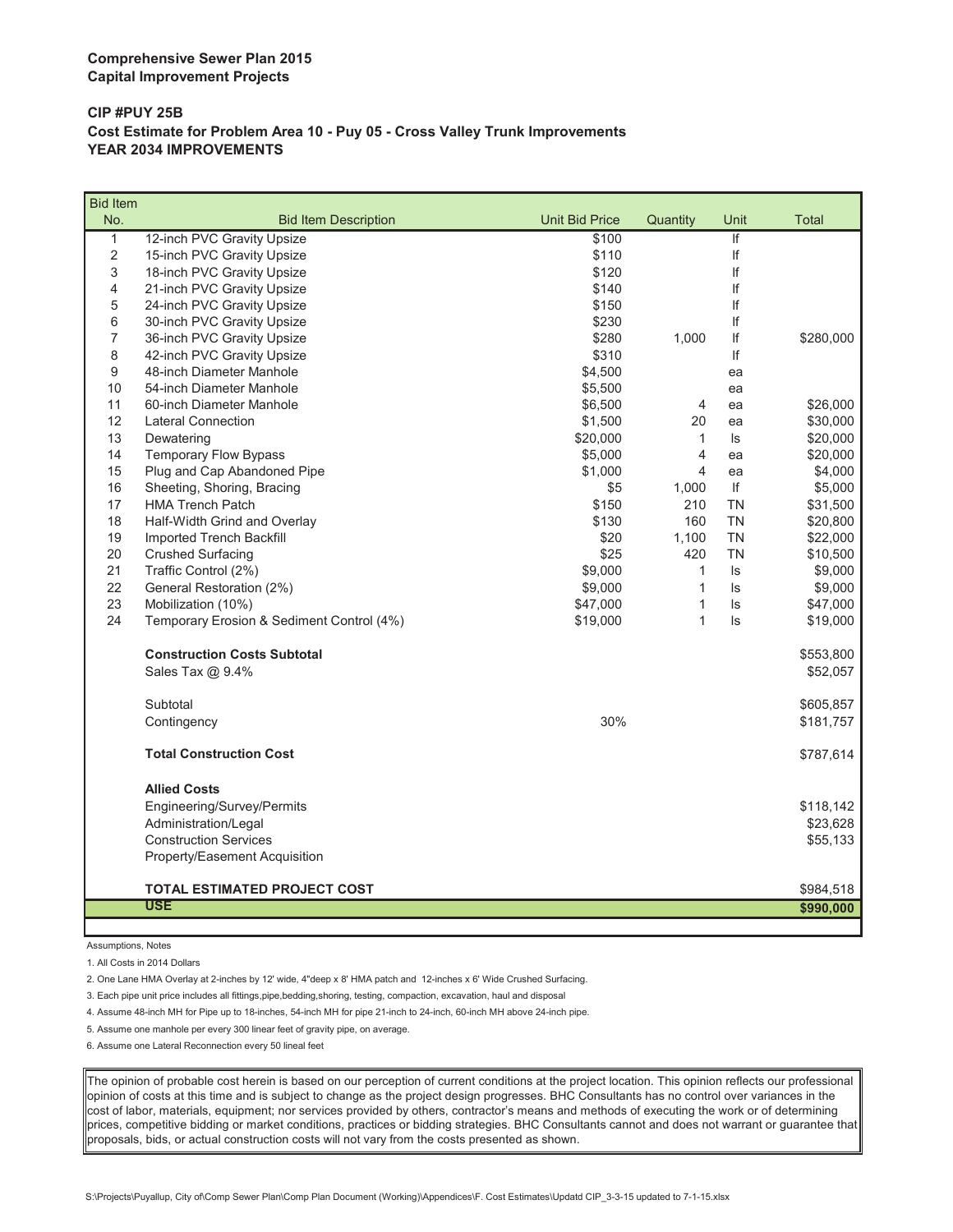#### **CIP #PUY 27A Cost Estimate for Problem Area 6 - Relay pipe at adverse slope - 9th Ave SW and 14th St SW YEAR 2034 IMPROVEMENTS**

| <b>Bid Item</b> |                                           |                       |              |           |           |
|-----------------|-------------------------------------------|-----------------------|--------------|-----------|-----------|
| No.             | <b>Bid Item Description</b>               | <b>Unit Bid Price</b> | Quantity     | Unit      | Total     |
| $\mathbf{1}$    | 12-inch PVC Gravity Upsize                | \$100                 |              | lf        |           |
| $\overline{2}$  | 15-inch PVC Gravity Upsize                | \$110                 |              | If        |           |
| 3               | 18-inch PVC Gravity Upsize                | \$120                 |              | lf        |           |
| 4               | 21-inch PVC Gravity Upsize                | \$140                 |              | If        |           |
| 5               | 24-inch PVC Gravity Upsize                | \$150                 |              | If        |           |
| 6               | 30-inch PVC Gravity Upsize                | \$230                 |              | lf        |           |
| 7               | 36-inch PVC Gravity Upsize                | \$280                 | 850          | lf        | \$238,000 |
| 8               | 42-inch PVC Gravity Upsize                | \$310                 |              | If        |           |
| 9               | 48-inch Diameter Manhole                  | \$4,500               |              | ea        |           |
| 10              | 54-inch Diameter Manhole                  | \$5,500               |              | ea        |           |
| 11              | 60-inch Diameter Manhole                  | \$6,500               | 3            | ea        | \$19,500  |
| 12              | <b>Lateral Connection</b>                 | \$1,500               | 17           | ea        | \$25,500  |
| 13              | Dewatering                                | \$20,000              | $\mathbf{1}$ | ls        | \$20,000  |
| 14              | <b>Temporary Flow Bypass</b>              | \$5,000               | 4            | ea        | \$20,000  |
| 15              | Plug and Cap Abandoned Pipe               | \$1,000               | 4            | ea        | \$4,000   |
| 16              | Sheeting, Shoring, Bracing                | \$5                   | 850          | lf        | \$4,250   |
| 17              | <b>HMA Trench Patch</b>                   | \$150                 | 180          | <b>TN</b> | \$27,000  |
| 18              | Half-Width Grind and Overlay              | \$130                 | 140          | <b>TN</b> | \$18,200  |
| 19              | Imported Trench Backfill                  | \$20                  | 940          | <b>TN</b> | \$18,800  |
| 20              | <b>Crushed Surfacing</b>                  | \$25                  | 350          | <b>TN</b> | \$8,750   |
| 21              | Traffic Control (2%)                      | \$8,000               | 1            | ls        | \$8,000   |
| 22              | General Restoration (2%)                  | \$8,000               | $\mathbf{1}$ | ls        | \$8,000   |
| 23              | Mobilization (10%)                        | \$40,000              | $\mathbf{1}$ | ls        | \$40,000  |
| 24              | Temporary Erosion & Sediment Control (4%) | \$16,000              | 1            | ls        | \$16,000  |
|                 | <b>Construction Costs Subtotal</b>        |                       |              |           | \$476,000 |
|                 | Sales Tax @ 9.4%                          |                       |              |           | \$44,744  |
|                 | Subtotal                                  |                       |              |           | \$520,744 |
|                 | Contingency                               | 30%                   |              |           | \$156,223 |
|                 | <b>Total Construction Cost</b>            |                       |              |           | \$676,967 |
|                 | <b>Allied Costs</b>                       |                       |              |           |           |
|                 | Engineering/Survey/Permits                |                       |              |           | \$101,545 |
|                 | Administration/Legal                      |                       |              |           | \$20,309  |
|                 | <b>Construction Services</b>              |                       |              |           | \$47,388  |
|                 | Property/Easement Acquisition             |                       |              |           |           |
|                 | <b>TOTAL ESTIMATED PROJECT COST</b>       |                       |              |           | \$846,209 |
|                 | <b>USE</b>                                |                       |              |           | \$850,000 |
|                 |                                           |                       |              |           |           |

Assumptions, Notes

ı

1. All Costs in 2014 Dollars

2. One Lane HMA Overlay at 2-inches by 12' wide, 4"deep x 8' HMA patch and 12-inches x 6' Wide Crushed Surfacing.

3. Each pipe unit price includes all fittings,pipe,bedding,shoring, testing, compaction, excavation, haul and disposal

4. Assume 48-inch MH for Pipe up to 18-inches, 54-inch MH for pipe 21-inch to 24-inch, 60-inch MH above 24-inch pipe.

5. Assume one manhole per every 300 linear feet of gravity pipe, on average.

6. Assume one Lateral Reconnection every 50 lineal feet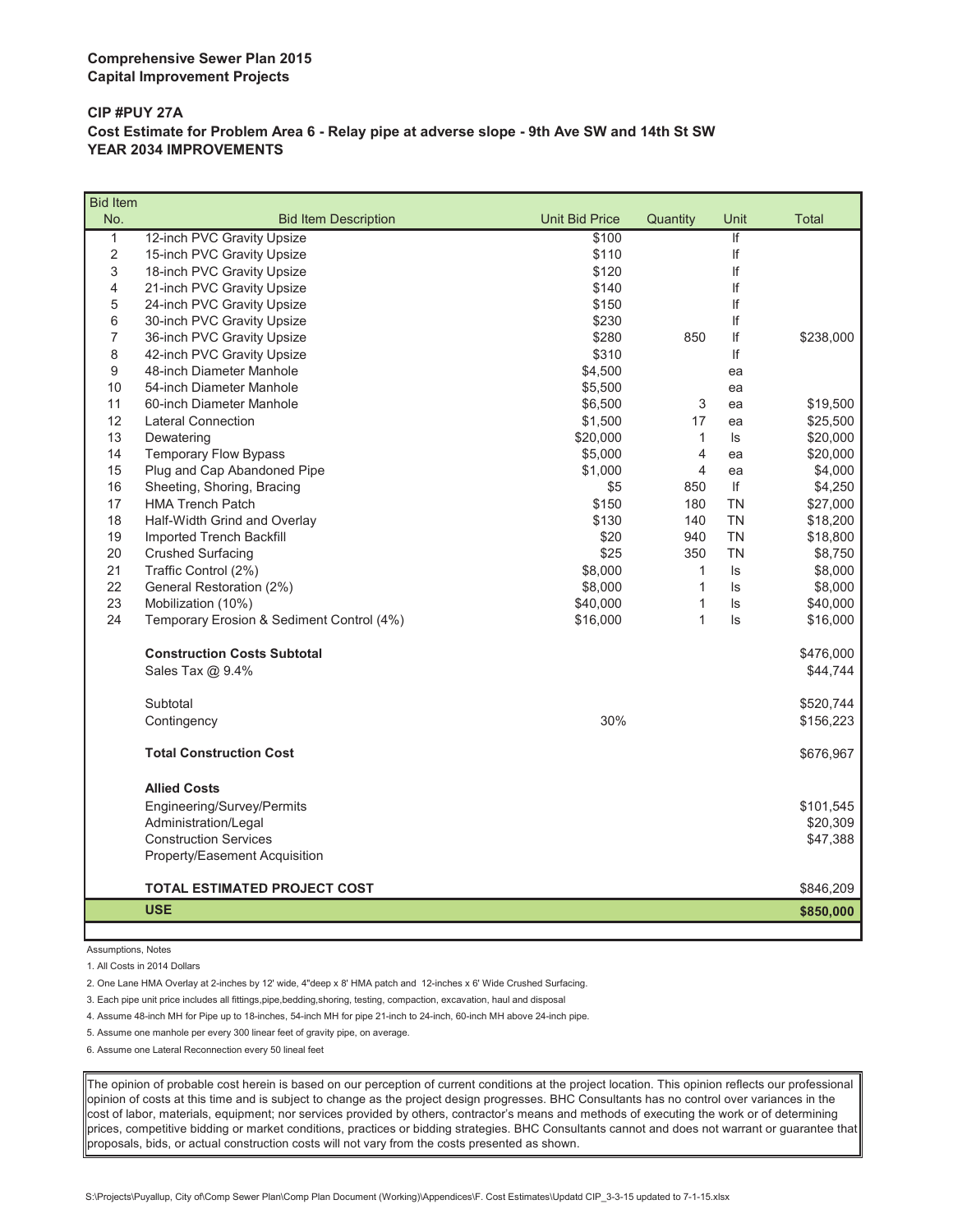#### **CIP #PUY 27B Cost Estimate for Clarks Creek Siphon - Install Siphon to abandon above-grade creek crossing YEAR 2034 IMPROVEMENTS**

| <b>Bid Item</b> |                                                 |                       |              |           |              |
|-----------------|-------------------------------------------------|-----------------------|--------------|-----------|--------------|
| No.             | <b>Bid Item Description</b>                     | <b>Unit Bid Price</b> | Quantity     | Unit      | <b>Total</b> |
| $\mathbf{1}$    | HDD 12-inch HDPE Gravity Upsize (double barrel) | \$600                 | 350          | If        | \$210,000    |
| 2               | 15-inch PVC Gravity Upsize                      | \$110                 |              | lf        |              |
| 3               | 18-inch PVC Gravity Upsize                      | \$120                 |              | If        |              |
| 4               | 21-inch PVC Gravity Upsize                      | \$140                 |              | lf        |              |
| 5               | 24-inch PVC Gravity Upsize                      | \$150                 |              | If        |              |
| 6               | 30-inch PVC Gravity Upsize                      | \$230                 |              | If        |              |
| $\overline{7}$  | 36-inch PVC Gravity Upsize                      | \$280                 | 850          | lf        | \$238,000    |
| 8               | 42-inch PVC Gravity Upsize                      | \$310                 |              | If        |              |
| 9               | 48-inch Diameter Manhole                        | \$4,500               | 2            | ea        | \$9,000      |
| 10              | 54-inch Diameter Manhole                        | \$5,500               |              | ea        |              |
| 11              | 60-inch Diameter Manhole                        | \$6,500               | 3            | ea        | \$19,500     |
| 12              | <b>Lateral Connection</b>                       | \$1,500               | 24           | ea        | \$36,000     |
| 13              | Dewatering                                      | \$20,000              | $\mathbf{1}$ | ls        | \$20,000     |
| 14              | <b>Temporary Flow Bypass</b>                    | \$5,000               | 4            | ea        | \$20,000     |
| 15              | Plug and Cap Abandoned Pipe                     | \$1,000               | 4            | ea        | \$4,000      |
| 16              | Sheeting, Shoring, Bracing                      | \$5                   | 1,200        | If        | \$6,000      |
| 17              | <b>HMA Trench Patch</b>                         | \$150                 | 250          | <b>TN</b> | \$37,500     |
| 18              | Half-Width Grind and Overlay                    | \$130                 | 190          | <b>TN</b> | \$24,700     |
| 19              | Imported Trench Backfill                        | \$20                  | 1,320        | TN        | \$26,400     |
| 20              | <b>Crushed Surfacing</b>                        | \$25                  | 500          | <b>TN</b> | \$12,500     |
| 21              | Traffic Control (2%)                            | \$13,000              | $\mathbf{1}$ | ls        | \$13,000     |
| 22              | General Restoration (2%)                        | \$13,000              | 1            | ls        | \$13,000     |
| 23              | Mobilization (10%)                              | \$66,000              | 1            | ls        | \$66,000     |
| 24              | Temporary Erosion & Sediment Control (4%)       | \$27,000              | $\mathbf{1}$ | Is        | \$27,000     |
|                 | <b>Construction Costs Subtotal</b>              |                       |              |           | \$782,600    |
|                 | Sales Tax @ 9.4%                                |                       |              |           | \$73,564     |
|                 | Subtotal                                        |                       |              |           | \$856,164    |
|                 | Contingency                                     | 30%                   |              |           | \$256,849    |
|                 | <b>Total Construction Cost</b>                  |                       |              |           | \$1,113,014  |
|                 | <b>Allied Costs</b>                             |                       |              |           |              |
|                 | Engineering/Survey/Permits                      |                       |              |           | \$166,952    |
|                 | Administration/Legal                            |                       |              |           | \$33,390     |
|                 | <b>Construction Services</b>                    |                       |              |           | \$77,911     |
|                 | Property/Easement Acquisition                   |                       |              |           |              |
|                 | <b>TOTAL ESTIMATED PROJECT COST</b>             |                       |              |           | \$1,391,267  |
|                 | <b>USE</b>                                      |                       |              |           | \$1,400,000  |
|                 |                                                 |                       |              |           |              |

Assumptions, Notes

1. All Costs in 2014 Dollars

2. One Lane HMA Overlay at 2-inches by 12' wide, 4"deep x 8' HMA patch and 12-inches x 6' Wide Crushed Surfacing.

3. Each pipe unit price includes all fittings,pipe,bedding,shoring, testing, compaction, excavation, haul and disposal

4. Assume 48-inch MH for Pipe up to 18-inches, 54-inch MH for pipe 21-inch to 24-inch, 60-inch MH above 24-inch pipe.

5. Assume one manhole per every 300 linear feet of gravity pipe, on average.

6. Assume one Lateral Reconnection every 50 lineal feet